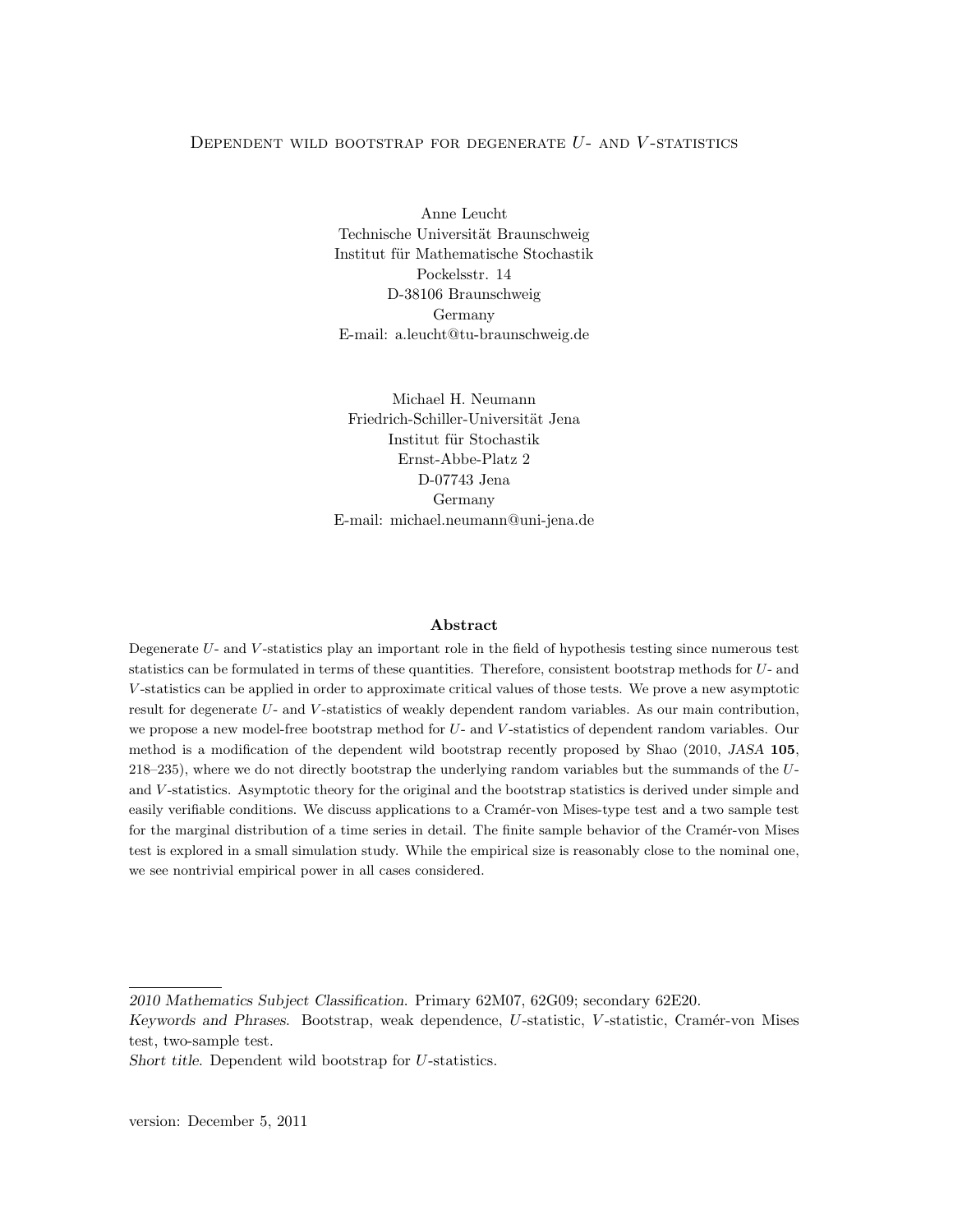### 1. INTRODUCTION

 $U$ - and related von Mises-  $(V)$ -statistics play an important role in mathematical statistics. In the case of hypothesis testing, major interest is on degenerate statistics of this type since they approximate important test quantities under the null hypothesis. Well-known examples are the Cramér-von Mises and the  $\chi^2$ -statistics. Especially in the case of dependent random variables, the distribution of such a statistic has quite an involved form and depends on characteristics of the underlying process in a complicated manner. For the determination of critical values, we propose new versions of a model-free bootstrap method that can be viewed as variants of the dependent wild bootstrap recently proposed by [Shao](#page-33-0) [\(2010\)](#page-33-0) for smooth functions of the mean.

In Section [2](#page-3-0) we derive the limit distributions of degenerate U- and V-statistics under a condition of weak dependence introduced by [Dedecker and Prieur](#page-32-0) [\(2004\)](#page-32-0). The classical approach to derive the limit distributions of such statistics is based on a spectral decomposition of the kernel function and was first taken by [Gregory](#page-33-1) [\(1977\)](#page-33-1) in the case of i.i.d. random variables. Later it has been used for mixing random variables by [Eagleson](#page-32-1) [\(1979\)](#page-32-1), [Carlstein](#page-32-2) [\(1988\)](#page-32-2), and [Borisov and Volodko](#page-32-3) [\(2008\)](#page-32-3) as well as for associated random variables by [Dewan and Prakasa Rao](#page-32-4) [\(2001\)](#page-32-4) and [Huang](#page-33-2) [and Zhang](#page-33-2) [\(2006\)](#page-33-2). This method works actually perfectly well in the case of independent random variables, however, it has to be taken with care in the dependent case. The authors mentioned above imposed additional conditions on the corresponding eigenvalues and eigenfunctions that can hardly be checked in practice. Making use of the observation that typical test statistics of  $L_2$ type can be approximated by  $V$ -statistics with positive semidefinite kernel functions, [Leucht and](#page-33-3) [Neumann](#page-33-3) [\(2011\)](#page-33-3) could simplify technical issues and derived the asymptotics for  $U$ - and  $V$ -statistics for ergodic processes. They imposed a stricter form of degeneracy that is satisfied by V-statistics resulting from model-specification tests for the conditional mean function or from goodness-of-fit tests for the conditional distribution of time series data. However, it is violated by the classical Cramér-von Mises test statistic, see also their Remark 2. Here we derive the limit distribution under the usual degeneracy and under easily verifiable conditions imposed directly on the kernel function.

For bootstrapping  $U$ - or  $V$ -statistics of dependent random variables, there are so far only consistency results tailor-made for model-based bootstrap methods; see [Leucht](#page-33-4) [\(2011\)](#page-33-4) and [Leucht and](#page-33-3) [Neumann](#page-33-3) [\(2011\)](#page-33-3). However, goodness-of-fit tests based on the empirical distribution are most appropriate if no particular model class is available. To the best of our knowledge, the literature does not provide consistency results on model-free bootstrap methods for degenerate U- and V-statistics under dependence. In Section [3](#page-5-0) we introduce new variants of the dependent wild bootstrap that are suitable for degenerate U- and V-statistics. For dependent random variables  $X_1, \ldots, X_n$  satisfying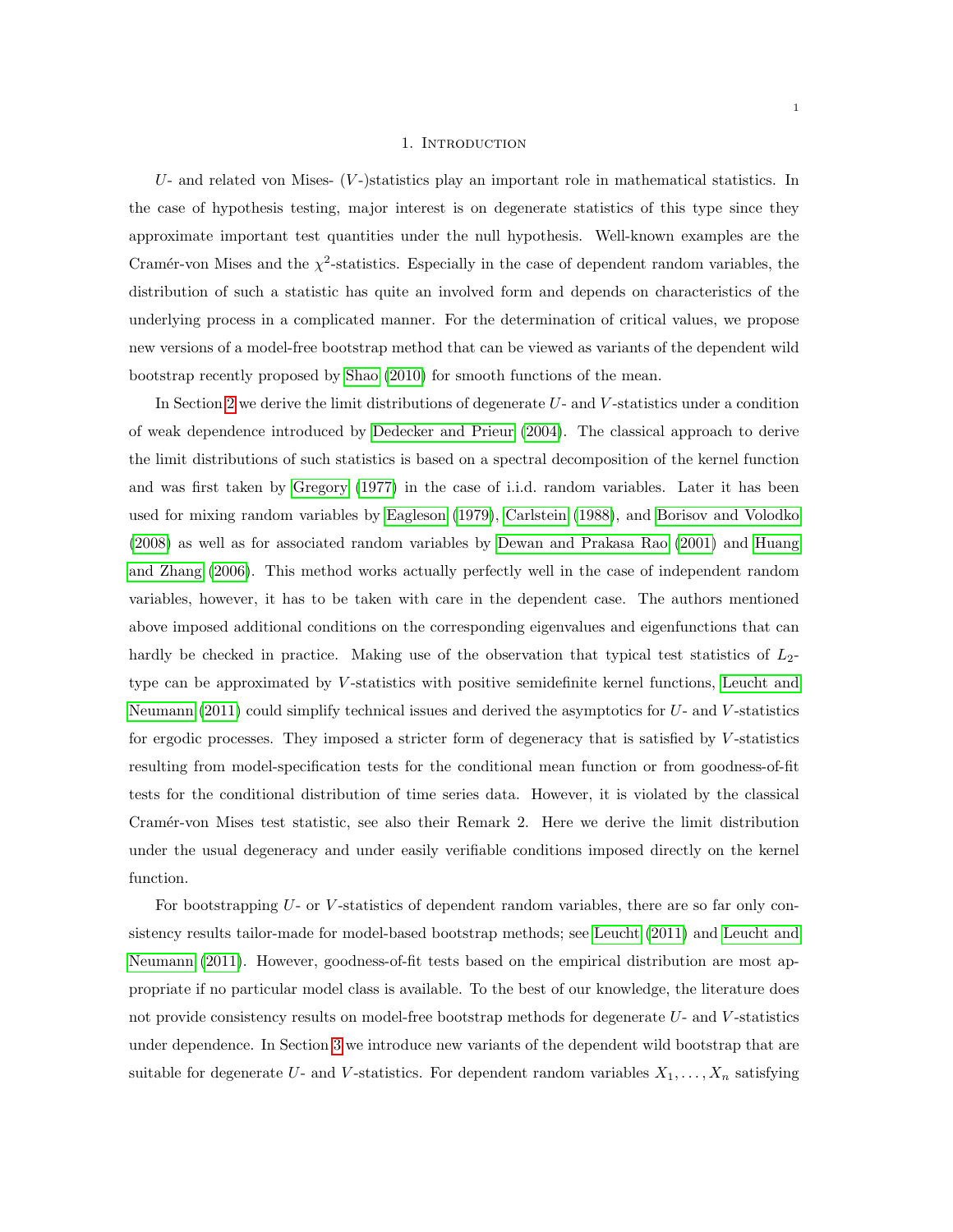certain conditions, and a smooth function  $H$ , [Shao](#page-33-0) [\(2010\)](#page-33-0) proposed to approximate the distribution of  $H(\bar{X}_n) - H(EX_1)$  by that of  $H(n^{-1}\sum_{t=1}^n X_t^*) - H(\bar{X}_n)$ , where  $\bar{X}_n = n^{-1}\sum_{t=1}^n X_t$ ,  $X_t^* = \bar{X}_n + (X_t - \bar{X}_n)W_{t,n}^*$   $(t = 1, \ldots, n)$  and  $(W_{t,n}^*)_{t=1}^n$  are weakly dependent random variables independent of  $X_1, \ldots, X_n$ . Because of the obvious similarity to [Wu'](#page-34-0)s [\(1986\)](#page-34-0) wild bootstrap for independent random variables, [Shao](#page-33-0) called this method the dependent wild bootstrap. The role played by the triangular scheme  $(W^*_{t,n})_{t=1}^n$ ,  $n \in \mathbb{N}$ , is easily explained: While a nondegenerate distribution of  $W_{t,n}^*$  with  $E^*W_{t,n}^* = 0$  introduces the necessary randomness, the condition of  $cov^*(W^*_{s,n}, W^*_{t,n}) \longrightarrow_{n \to \infty} 1$  takes care that the dependence structure of the original process  $X_1, \ldots, X_n$  is asymptotically captured. Knowledge of the mechanism producing the limit distribution of a V-statistic  $V_n = n^{-1} \sum_{s,t=1}^n h(X_s, X_t)$  helps us to devise a variant of the dependent wild bootstrap appropriate for  $U$ - and  $V$ -statistics. Under the conditions imposed below, the  $V$ -statistic can be rewritten as  $V_n = \sum_k \lambda_k \left( n^{-1/2} \sum_{t=1}^n \Phi_k(X_t) \right)^2$ , where  $(\lambda_k)_k$  are the nonzero eigenvalues and  $(\Phi_k)_k$  the corresponding eigenfunctions of a certain eigenvalue problem. The random variables  $(\Phi_k(X_t))_{t=1}^n$  have zero mean and inherit the property of weak dependence from the original process. The limit distribution of  $V_n$  comes from joint asymptotic normality of  $n^{-1/2} \sum_{t=1}^n \Phi_k(X_t)$ ,  $k \in \mathbb{N}$ . Therefore, it is quite a natural attempt to approximate the distribution of  $V_n$  by that of  $V_n^* = n^{-1} \sum_{s,t=1}^n h(X_s, X_t) W_{s,n}^* W_{t,n}^*$ . We prove that this approximation is actually consistent under easily verifiable conditions. In particular, we require only a very weak condition on the tuning parameter of this method that is obviously a necessary one. An analogous result holds also for U-statistics.

In Section [4](#page-8-0) we apply our general results to two particular test problems. We consider a goodness-of-fit test of Cram´er-von Mises type and a test of equality of the marginal distribution of two samples. Even in the former case where we restrict our attention to tests of simple hypotheses, we cannot simply use simulations to determine an appropriate critical value since the dependence structure is left unspecified. We can also not use tabulated critical values from the independent case since the effect of dependence is not negligible here. It was already pointed out by [Gleser and](#page-33-5) [Moore](#page-33-5) [\(1983\)](#page-33-5) that the null is rejected to often if the quantiles of the i.i.d. setting are used as an approximation for the corresponding quantities under positive dependence. Both test statistics can be rewritten as V-statistics that are degenerate under the null hypothesis and it can be seen that the conditions imposed in the Sections [2](#page-3-0) and [3](#page-5-0) are fulfilled. Hence, our version of the dependent wild bootstrap method provides asymptotically correct critical values.

Section [5](#page-11-0) contains a numerical analysis of the proposed bootstrap method for the classical Cramér-von Mises test in the time series context. It can be seen from Figure 1 that the bootstrap distributions of the test statistic are much more accurate approximations than the distribution from the independent case. Moreover, it turns out that the actual size of the test is not too far from the prescribed one. Some impression on the power is also given by a few examples.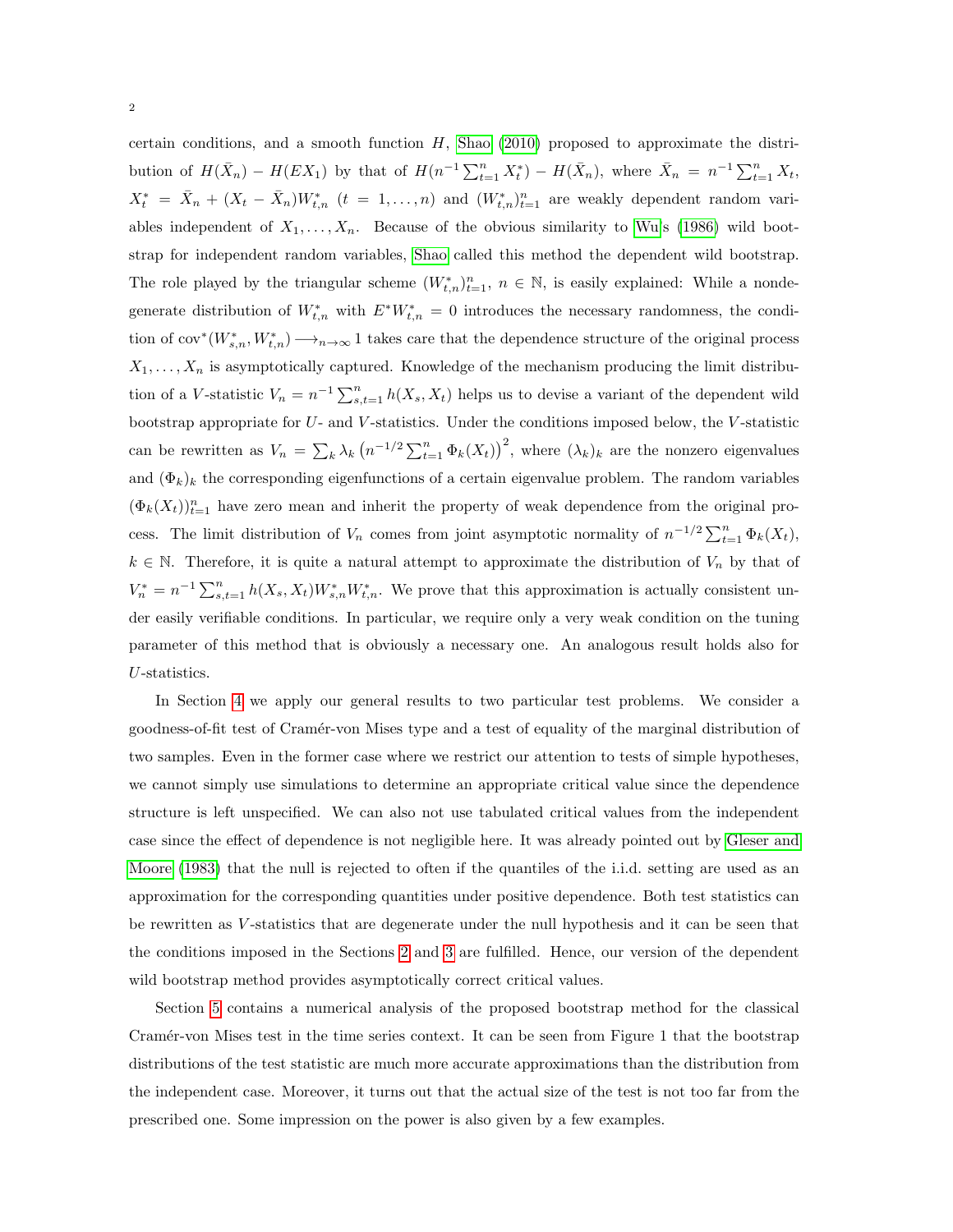The proofs of the theorems and some auxiliary results are deferred to a final Section [6.](#page-12-0) Besides many approximations, a key tool for the asymptotic theory is a multivariate central limit theorem (CLT) for weakly dependent random variables. In case of the original process, a univariate CLT in conjunction with the Cram´er-Wold device would obviously do the job. However, on the bootstrap side we have to deal with a triangular scheme and all conditions required for a CLT are only fulfilled in probability. This fact makes a direct application of the Cramér-Wold device much more cumbersome. Therefore, we establish as a by-product a multivariate generalisation of the CLT of [Neumann](#page-33-6) [\(2011\)](#page-33-6) that implies then a multivariate bootstrap CLT as a direct consequence. We think that these technical tools are of interest beyond this work.

### 2. ASYMPTOTIC DISTRIBUTIONS OF  $U$ - AND  $V$ -STATISTICS

<span id="page-3-0"></span>Suppose that observations  $X_1, \ldots, X_n$  from a strictly stationary process are available. In view of Kolmogorov's consistency theorem there exists a two-sided process with the corresponding finitedimensional distributions. To simplify the presentation, we will assume in the sequel that our observations stem from such a two-sided process  $(X_t)_{t\in\mathbb{Z}}$ .

In this section, we derive the limit distributions of

$$
U_n = \frac{1}{n} \sum_{\substack{s,t=1 \ s \neq t}}^n h(X_s, X_t) \quad \text{and} \quad V_n = \frac{1}{n} \sum_{s,t=1}^n h(X_s, X_t),
$$

where  $h: \mathbb{R}^d \times \mathbb{R}^d \to \mathbb{R}$  is a symmetric function that is degenerate, i.e.  $Eh(X_0, y) = 0 \ \forall y \in$ supp( $P^{X_0}$ ). To impose a restriction on the dependence of the underlying process  $(X_t)_{t\in\mathbb{Z}}$ , we invoke the concept of  $\tau$ -dependence introduced by [Dedecker and Prieur](#page-32-5) [\(2005\)](#page-32-5).

**Definition 2.1.** Let  $(\Omega, \mathcal{A}, P)$  be a probability space and  $(X_t)_{t \in \mathbb{Z}}$  be a strictly stationary sequence of integrable  $\mathbb{R}^d$ -valued random variables. The process is called  $\tau$ -dependent if

$$
\tau(r) = \sup_{l \in \mathbb{N}} \frac{1}{l} \sup_{r \leq k_1 < \dots < k_l} \left\{ \tau\left(\sigma(X_i, i \leq 0), (X_{k_1}, \dots, X_{k_l})\right) \right\} \underset{r \to \infty}{\longrightarrow} 0,
$$

where

$$
\tau(\mathcal{M}, X) = E\left(\sup_{f \in \Lambda_1(\mathbb{R}^p)} \left| \int_{\mathbb{R}^p} f(x) dP_{X|\mathcal{M}}(x) - \int_{\mathbb{R}^p} f(x) dP_X(x) \right| \right)
$$

Here, M is a sub- $\sigma$ -algebra of A,  $P_{X|M}$  denotes the conditional distribution of the  $\mathbb{R}^p$ -valued random variable X given M, and  $\Lambda_1(\mathbb{R}^p)$  denotes the set of 1-Lipschitz functions from  $\mathbb{R}^p$  to  $\mathbb{R}$ , i.e.  $f \in \Lambda_1(\mathbb{R}^p)$  if  $|f(x) - f(y)| \leq ||x - y||_1 = \sum_{j=1}^p |x_j - y_j| \ \forall \, x, y \in \mathbb{R}^p$ .

If  $\Omega$  is rich enough, there exists a random variable X that is independent of  $\mathcal{M} = \sigma(X_i, i \leq 0)$ such that  $\widetilde{X} \stackrel{d}{=} X$  and

.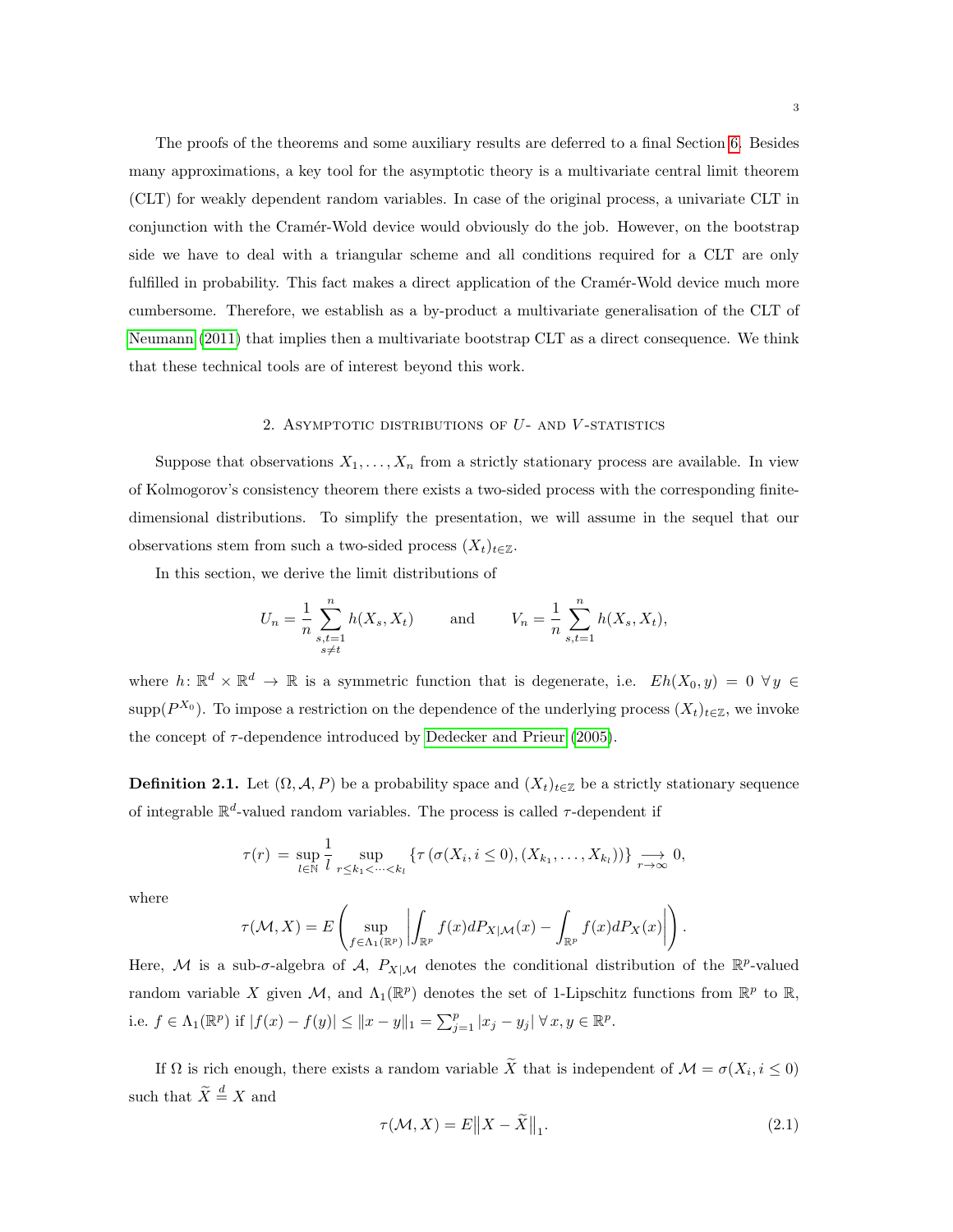Actually,  $\tau(M, X)$  is the minimal L<sub>1</sub>-distance between X and any  $Y \stackrel{d}{=} X$  that is independent of  $M$ , cf. [Dedecker and Prieur](#page-32-0) [\(2004\)](#page-32-0). This  $L_1$ -coupling property will be an essential device for all our proofs below. [Dedecker and Prieur](#page-32-5)  $(2005)$  discussed relations of the  $\tau$ -coefficient to ordinary mixing coefficients. Additionally, they provided an extensive list of examples for  $\tau$ -dependent processes including causal linear and functional autoregressive processes. Moreover, ARMA processes with weakly dependent innovations and GARCH processes are  $\tau$ -dependent; see [Shao and Wu](#page-33-7) [\(2007\)](#page-33-7).

We assume

(A1)  $(X_t)_{t\in\mathbb{Z}}$  is a strictly stationary,  $\tau$ -dependent process with  $\sum_{r=1}^{\infty} \sqrt{\tau(r)} < \infty$ .

Moreover, we impose the following conditions regarding the kernel  $h$ :

- (A2) (i)  $h: \mathbb{R}^d \times \mathbb{R}^d \to \mathbb{R}$  is symmetric and degenerate, i.e.  $h(x, y) = h(y, x) \forall x, y \in \mathbb{R}^d$  and  $Eh(X_0, y) = 0$  for all  $y \in \text{supp}(P^{X_0}) := \{x \in \mathbb{R}^d \mid \forall \text{ open } O : x \in O \Rightarrow P^{X_0}(O) > 0\}.$ 
	- (ii) h is a positive semidefinite function, i.e., for all  $c_1, \ldots, c_m \in \mathbb{R}, x_1, \ldots, x_m \in \mathbb{R}^d$  and  $m \in \mathbb{N}, \sum_{i,j=1}^{m} c_i c_j h(x_i, x_j) \geq 0.$
	- (iii)  $Eh(X_0, X_0) < \infty$ .
	- (iv) h is Lipschitz continuous, i.e.  $\text{Lip}(h) := \sup_{x,\bar{x},y \in \mathbb{R}^d, x \neq \bar{x}} |h(x,y)-h(\bar{x},y)|/||x-\bar{x}||_1 < \infty$ .

<span id="page-4-0"></span>**Theorem 2.1.** Suppose that (A1) and (A2) hold. Then, as  $n \rightarrow \infty$ ,

$$
V_n \xrightarrow{d} Z := \sum_k \lambda_k Z_k^2 \qquad and \qquad U_n \xrightarrow{d} Z - Eh(X_0, X_0),
$$

where  $(Z_k)_k$  is a sequence of centered, jointly normal random variables with  $cov(Z_j, Z_k) =$  $\sum_{r=-\infty}^{\infty}$  cov $(\Phi_j(X_0), \Phi_k(X_r))$ , and  $(\lambda_k)_k$  and  $(\Phi_k)_k$  are the sequences of non-zero eigenvalues and the corresponding orthonormal eigenfunctions of  $E[h(x, X_0) \Phi(X_0)] = \lambda \Phi(x)$ .

There are already several papers on the asymptotic distributions of U- and V-statistics of dependent random variables. The classical approach of deriving and representing the limit by means of a spectral decomposition of the kernel function was adapted for mixing random variables by [Eagleson](#page-32-1) [\(1979\)](#page-32-1), [Carlstein](#page-32-2) [\(1988\)](#page-32-2), and [Borisov and Volodko](#page-32-3) [\(2008\)](#page-32-3) and for associated random variables by [Dewan and Prakasa Rao](#page-32-4) [\(2001\)](#page-32-4) and [Huang and Zhang](#page-33-2) [\(2006\)](#page-33-2). One essential drawback of these results is that regularity conditions are required to hold uniformly for all eigenfunctions of the eigenvalue problem  $E[h(x, X_0)\Phi(X_0)] = \lambda \Phi(x)$ . However, for the majority of test statistics the eigenfunctions of the kernel of the (approximating)  $V$ -statistic are unknown and, even worse, these conditions are not satisfied in general. For example, the smoothness assumptions of [Dewan](#page-32-4) [and Prakasa Rao](#page-32-4) [\(2001\)](#page-32-4) and [Huang and Zhang](#page-33-2) [\(2006\)](#page-33-2) are not even satisfied in the case of the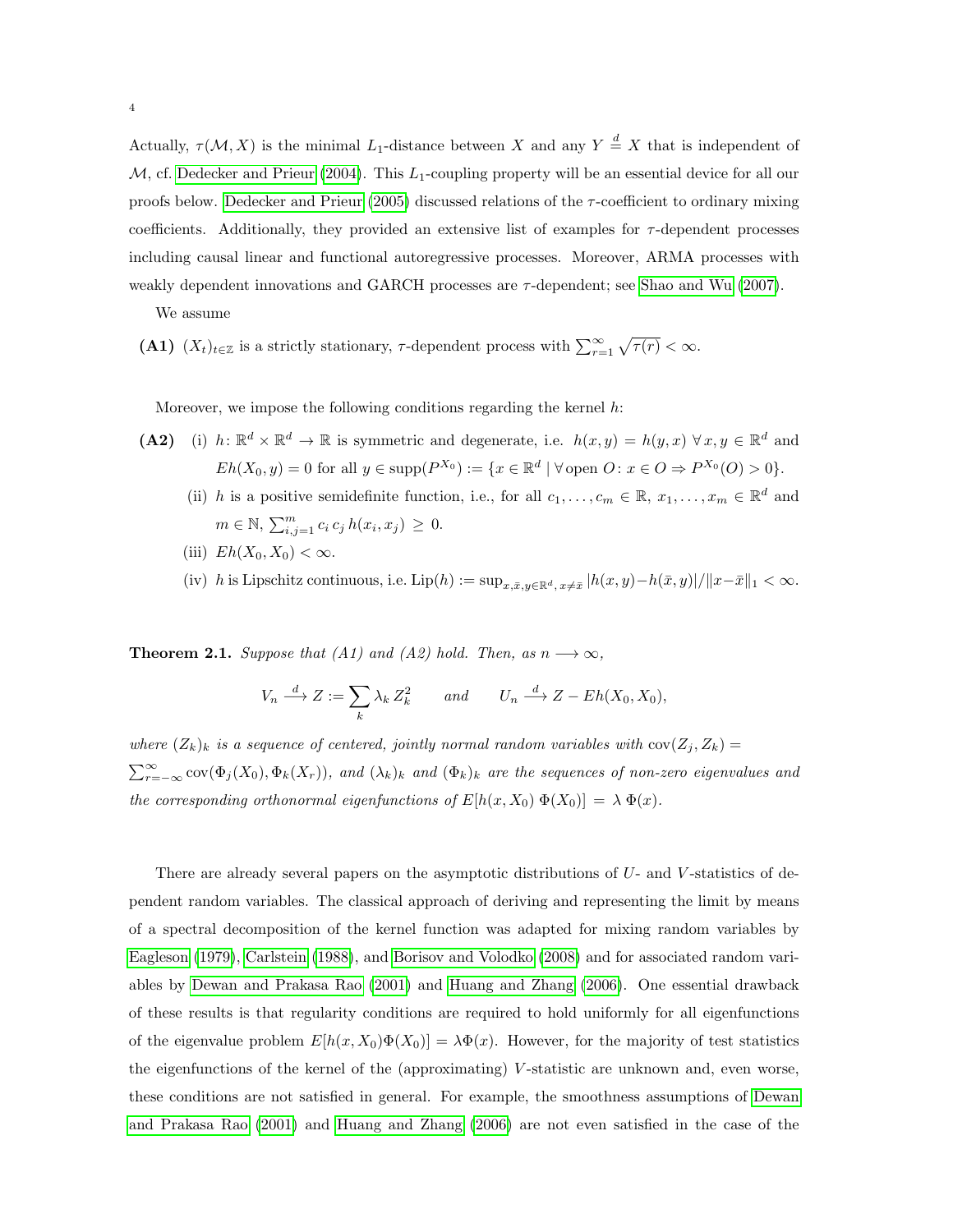classical Cram´er-von Mises-statistic. To manage with smoothness conditions directly for the kernel function, [Babbel](#page-32-6) [\(1989\)](#page-32-6) and [Leucht](#page-33-4) [\(2011\)](#page-33-4) used wavelet expansions of the kernel and obtained a representation of the weak limit associated with the chosen wavelet basis. Compared to the present paper, [Babbel](#page-32-6) [\(1989\)](#page-32-6) assumed a stricter form of degeneracy to hold while [Leucht](#page-33-4) [\(2011\)](#page-33-4) imposed stronger assumptions concerning the moments of  $h$  and assumed a faster decay of the dependence coefficients than we do. A spectral decomposition of the kernel was also employed by [Leucht and](#page-33-3) [Neumann](#page-33-3) [\(2011\)](#page-33-3) for degenerate U- and V-statistics of random variables from ergodic processes. While their additional condition of a positive semidefinite kernel is typically satisfied in applications to tests of L<sub>2</sub>-type, they also imposed the condition  $E(h(x, X_t) | X_{t-1}, \ldots, X_1) = 0$  that is stricter than ordinary degeneracy and not satisfied in our applications in Section [4.](#page-8-0) Having these particular applications in mind, we have relaxed this assumption and assume ordinary degeneracy instead.

So far, we assumed the kernel  $h$  to be Lipschitz continuous, which is too restrictive for some applications. It turns out that it suffices to postulate local Lipschitz continuity under some slightly stricter assumption concerning the decay of the dependence coefficients.

(A3) With some function  $f: \mathbb{R}^{4d} \to \mathbb{R}$ , that is bounded on any compact interval,

$$
|h(x,y) - h(\bar{x},\bar{y})| \le f(x,\bar{x},y,\bar{y}) \{ ||x-\bar{x}||_1 + ||y-\bar{y}||_1 \},\
$$

where

$$
\sup_{Y_1,\ldots,Y_5\sim P^{X_0}} E\left( [f(Y_1,Y_2,Y_3,Y_4)]^{1/(1-\delta)} \|Y_5\|_1 \right) < \infty
$$
 for some  $\delta \in (0,1)$  with  $\sum_{r=1}^{\infty} [\tau(r)]^{\delta/2} < \infty$ .

<span id="page-5-1"></span>**Corollary [2.1](#page-4-0).** Under the assumptions  $(A1)$ ,  $(A2)(i)$  - (iii), and  $(A3)$  the assertion of Theorem 2.1 holds true.

#### 3. DEPENDENT WILD BOOTSTRAP FOR  $U$ - AND  $V$ -STATISTICS

<span id="page-5-0"></span>For a test statistic that can be approximated by a V-statistic, Theorem [2.1](#page-5-1) and Corollary 2.1 identify the asymptotic distribution under the null as the sample size tends to infinity. This limit depends on the eigenvalues of the problem  $E[h(x, X_0)\Phi(X_0)] = \lambda \Phi(x)$  that are typically unknown in applications and, even more seriously, depend on the whole dependence structure of the underlying process via sums of covariances. Some knowledge of the limit distribution is necessary when critical values have to be determined. Since a direct approximation of these quantities seems to be very cumbersome, we suggest to apply an appropriate bootstrap method here. Tests as those considered in Section [4](#page-8-0) below are most convenient if no parametric model for the time series is available. While asymptotic correctness of certain model-based bootstrap methods was proved in [Leucht](#page-33-4) [\(2011\)](#page-33-4) and [Leucht and Neumann](#page-33-3) [\(2011\)](#page-33-3), we will devise a model-free bootstrap. We propose new variants of the dependent wild bootstrap, which was introduced by [Shao](#page-33-0) [\(2010\)](#page-33-0) for smooth functions of the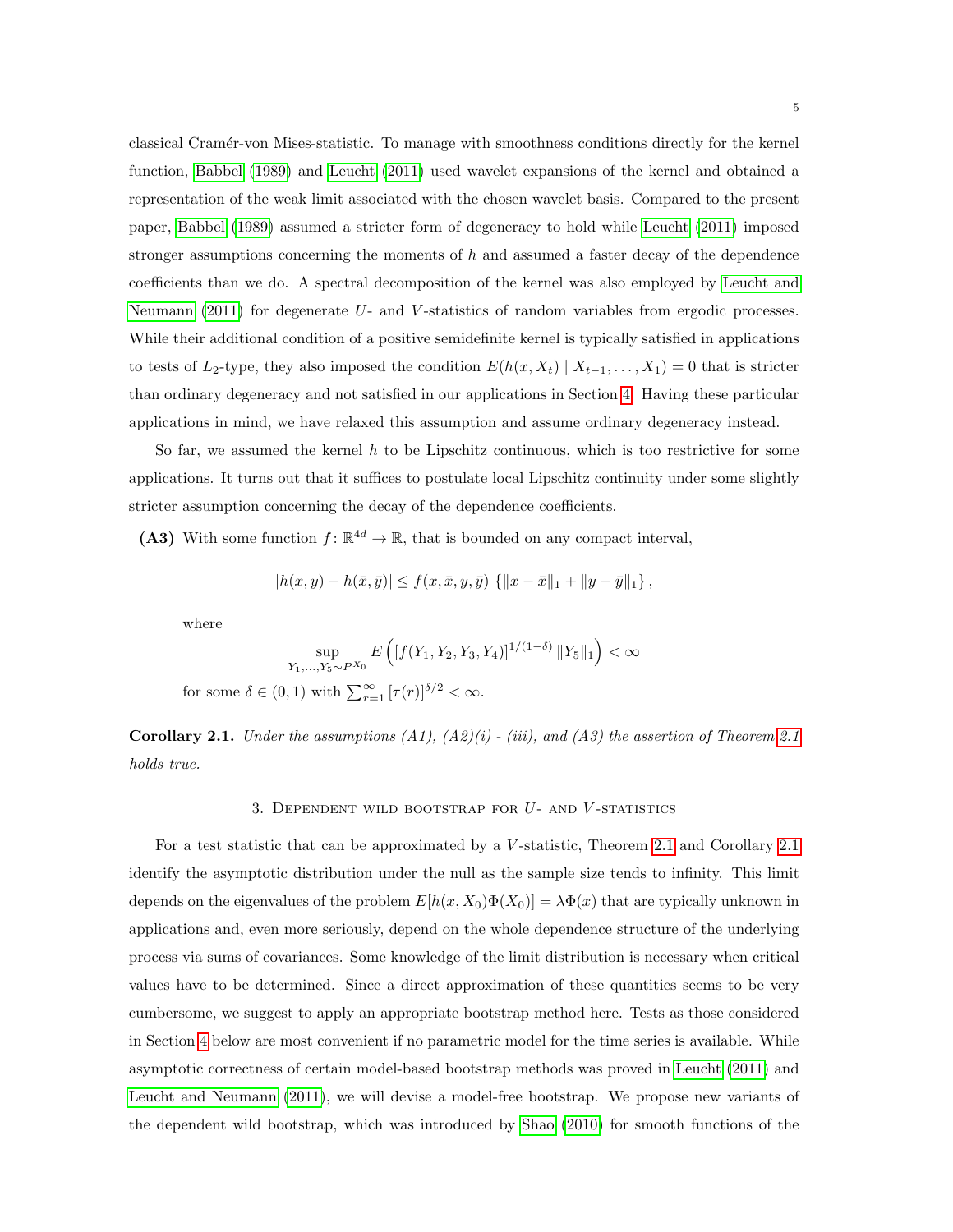mean. Originally, the idea of the dependent wild bootstrap is to construct the pseudo-observations as follows:

$$
X_t^* = \bar{X}_n + (X_t - \bar{X}_n) W_t^*, \quad t = 1, \dots, n.
$$

Here,  $\bar{X}_n = n^{-1} \sum_{t=1}^n X_t$  and  $(W_t^*)_{t=1}^n = (W_{t,n}^*)_{t=1}^n$  is a triangular scheme of weakly dependent random variables that is independent of  $X_1, \ldots, X_n$ . [Shao](#page-33-0) [\(2010\)](#page-33-0) verified that under certain regularity conditions

$$
\sup_{x\in\mathbb{R}}\left|P\left(\sqrt{n}\left[H(\bar{X}_n)-H(EX_1)\right]\leq x\right)-P^*\left(\sqrt{n}\left[H\left(\frac{1}{n}\sum_{t=1}^n X_t^*\right)-H(\bar{X}_n)\right]\leq x\right)\right|\xrightarrow{P} 0,
$$

where  $H$  is a smooth function. We adapt his approach in order to construct a wild bootstrap procedure for degenerate  $U$ - and  $V$ -statistics of dependent data. However, we do not generate a bootstrap counterpart of the observations themselves, but of  $h(X_s, X_t)$ ,  $s, t = 1, \ldots, n$ . More precisely, we consider

$$
U_{n,1}^* = \frac{1}{n} \sum_{\substack{s,t=1,\\s \neq t}}^n W_s^* h(X_s, X_t) W_t^* \quad \text{and} \quad V_{n,1}^* = \frac{1}{n} \sum_{s,t=1}^n W_s^* h(X_s, X_t) W_t^*.
$$

We will show that these statistics consistently mimic the behavior of  $U_n$  and  $V_n$ , respectively. Tests considered in Section [4](#page-8-0) with a critical value chosen by this bootstrap method have asymptotically the correct size. Moreover, under a fixed alternative, the test statistic divided by  $n$  will converge to some positive constant while its bootstrap version is of oder  $o_P(n)$ . This implies consistency of the test. However, we have learned from our simulations reported in Section [5](#page-11-0) that the power of such a test might be low in some cases, at least for moderate sample sizes. For good power properties, it would be ideal if the bootstrap statistic mimics under the alternative some null scenario, i.e., degeneracy of the corresponding kernel is important. To achieve this, we need that  $W_t^*$  has zero mean. On the other hand, this effect is mitigated by the fact that condition (B2) implies  $cov^*(W_s^*, W_t^*) \longrightarrow_{n \to \infty} 1$ . Therefore, we propose the following modified versions that are improved by an empirical degeneration:

$$
U_{n,2}^* = \frac{1}{n} \sum_{\substack{s,t=1,\\s\neq t}}^n W_s^* \, \bar{h}(X_s, X_t) \, W_t^* \qquad \text{and} \qquad V_{n,2}^* = \frac{1}{n} \sum_{s,t=1}^n W_s^* \, \bar{h}(X_s, X_t) \, W_t^*,
$$

where  $\bar{h}(x,y) = h(x,y) - n^{-1} \sum_{k=1}^{n} h(X_k, y) - n^{-1} \sum_{k=1}^{n} h(x, X_k) + n^{-2} \sum_{k,l=1}^{n} h(X_k, X_l)$ . For the purpose of an efficient implementation, we note that the V -statistic can be rewritten as

$$
V_{n,2}^* = \frac{1}{n} \sum_{s,t=1}^n h(X_s, X_t)(W_s^* - \bar{W}_n^*)(W_t^* - \bar{W}_n^*),
$$

where  $\bar{W}_n^* = n^{-1} \sum_{t=1}^n W_t^*$ .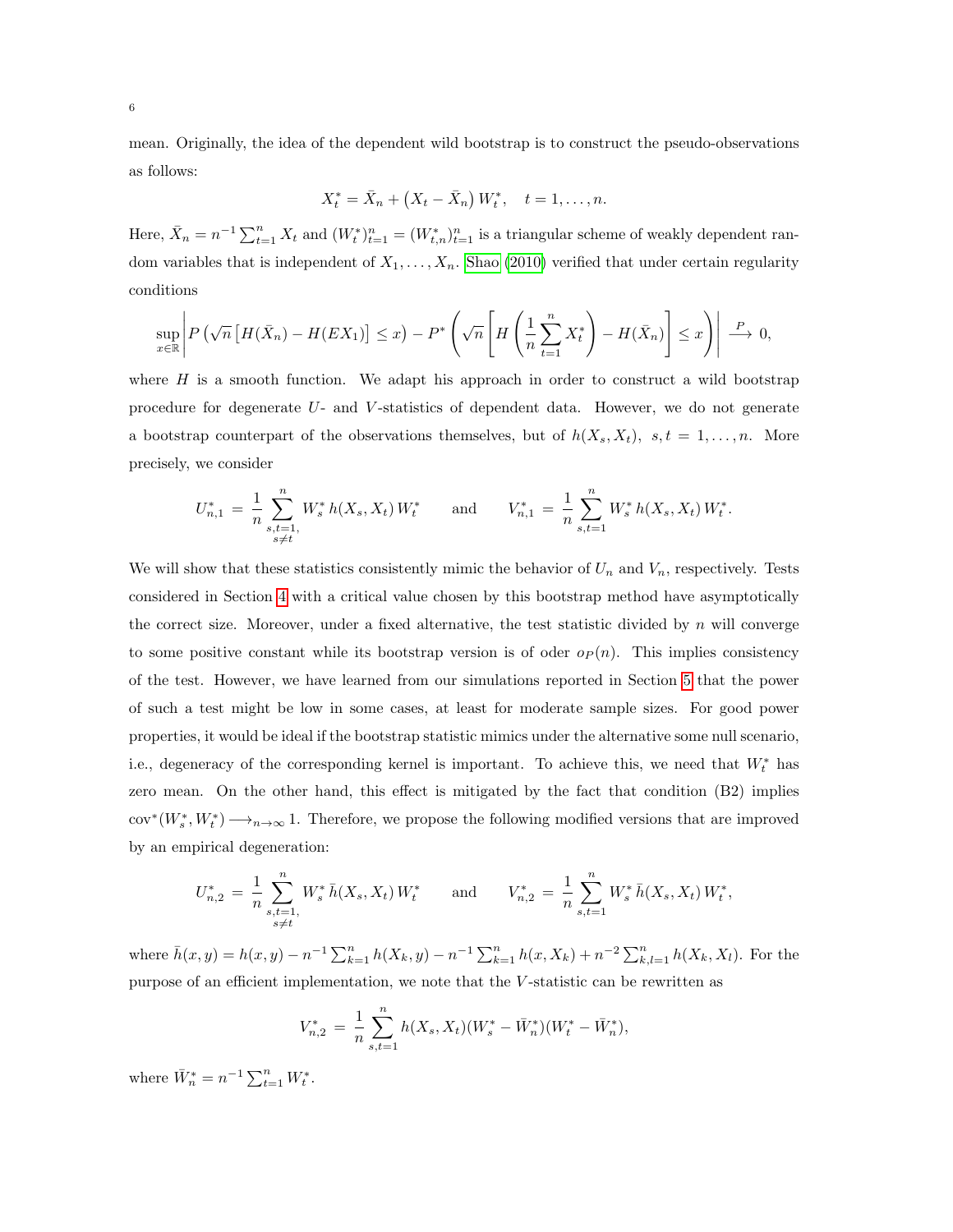In order to verify bootstrap validity, we impose a slightly stricter condition on the dependence structure of the underlying process than (A1) in the previous section.

(B1)  $(X_t)_{t\in\mathbb{Z}}$  is a strictly stationary,  $\tau$ -dependent process with  $\sum_{r=1}^{\infty} r^2 \sqrt{\tau_r} < \infty$ .

Regarding the variables  $(W_t^*)_t$  we make the following assumptions:

(B2) The row-wise strictly stationary triangular array  $(W_t^*)_{t=1}^n = (W_{t,n}^*)_{t=1}^n$  is independent of  $X_1, \ldots, X_n$ . Moreover,  $E^* W_1^* = 0$ ,  $\sup_n E^* |W_{1,n}^*|^{2+\delta} < \infty$  for some  $\delta > 0$ , and  $cov(W_s^*, W_t^*) = \rho(|s-t|/l_n)$ , where  $\rho(u) \longrightarrow_{u \to 0} 1$ ,  $\sum_{r=1}^{n-1} \rho(|r|/l_n) = O(l_n)$  with  $l_n \longrightarrow_{n \to \infty} 1$  $\infty$  and  $l_n = o(n)$ . The variables  $(W^*_{t,n})_{t=1}^n$  are  $\tau$ -weakly dependent with coefficients  $\tau^*(r) \leq$  $K \zeta^{r/l_n}$  for  $r = 1, \ldots, n$ , some  $\zeta \in (0, 1)$  and a  $K < \infty$ .

<span id="page-7-1"></span>Remark 1. A simple way to construct the process  $(W_{t,n}^*)_{t=1}^n$  is to take a Gaussian process  $(U_t)_{t\in[0,\infty)}$ with zero mean, unit variance, continuous sample paths and satisfying appropriate mixing properties, and to define  $W_{t,n}^* := U_{t/l_n}, t = 1, \ldots, n$ . For example, an Ornstein-Uhlenbeck process would be appropriate. Then the practical implementation becomes easy since a discrete sample of an Ornstein-Uhlenbeck process forms an AR(1) process.

<span id="page-7-0"></span>**Theorem 3.1.** Under the assumptions  $(A2)$ ,  $(B1)$ , and  $(B2)$ , for  $i = 1, 2$ ,

$$
V_{n,i}^* \xrightarrow{d} Z \qquad and \qquad U_{n,i}^* \xrightarrow{d} Z - Eh(X_0, X_0) \qquad in \ probability.
$$

If additionally the limiting distribution function is continuous, then

$$
\sup_{x \in \mathbb{R}} |P^*(U_{n,i}^* \le x) - P(U_n \le x)| \xrightarrow{P} 0 \quad and \quad \sup_{x \in \mathbb{R}} |P^*(V_{n,i}^* \le x) - P(V_n \le x)| \xrightarrow{P} 0.
$$

Remark 2. In analogy to Corollary [2.1,](#page-5-1) we can weaken the assumption of  $h$  to be Lipschitz continuous to local Lipschitz continuity in the sense of (A3) if we assume a faster decay of the dependence coefficients, i.e.  $\sum_{r=1}^{\infty} r^2 \left[ \tau(r) \right]^{\delta/2} < \infty$  for some  $\delta \in (0,1)$ .

A necessary and sufficient condition for the continuity of the limiting distribution function is stated in the following lemma.

<span id="page-7-2"></span>**Lemma 3.1.** Suppose that (A1) and (A2) hold true. Z has a continuous distribution function if and only if  $EZ = \sum_{r \in \mathbb{Z}} Eh(X_0, X_r) \neq 0$ .

The latter condition in this lemma simplifies to  $Eh(X_0, X_0) > 0$  in all the applications considered by [Leucht and Neumann](#page-33-3) [\(2011\)](#page-33-3).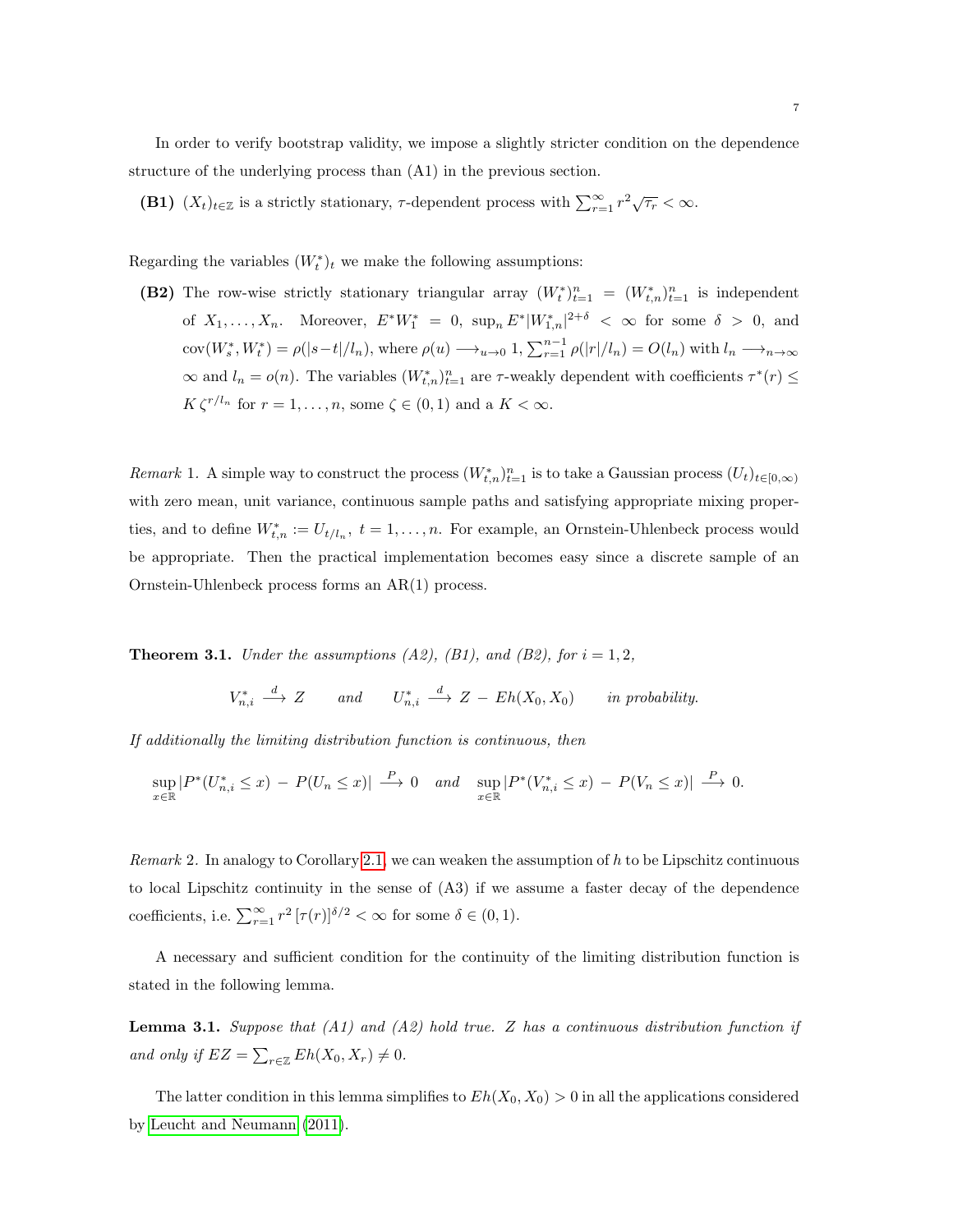Remark 3. We conjecture that consistency of the stationary block bootstrap, proposed by [Politis](#page-33-8) [and Romano](#page-33-8) [\(1994\)](#page-33-8), can be proved using similar tools as in our proof of Theorem [3.1.](#page-7-0) This method can be interpreted as an extension of Efron's bootstrap to dependent data. It has been shown by Arcones and Giné [\(1992\)](#page-32-7) and [Dehling and Mikosch](#page-32-8) [\(1994\)](#page-32-8) that the application of Efron's bootstrap to degenerate U- and V -statistics necessarily requires an artificial degeneration of the statistics on the bootstrap side. Some preliminary calculations show that this problem carries over to block bootstrap methods. In this respect, the first variant of our bootstrap proposal is at least computationally less intensive.

### 4. Applications

<span id="page-8-1"></span><span id="page-8-0"></span>4.1. A generalized Cramér-von Mises test for dependent data. Let  $X_1, \ldots, X_n$  be  $\mathbb{R}^d$ -valued observations from a strictly stationary process with unknown marginal distribution function  $F$ . We are interested in testing

$$
\mathcal{H}_0: \quad F = F_0 \qquad \text{vs.} \qquad \mathcal{H}_1: \quad F \neq F_0.
$$

Below we consider a test of generalized Cramér-von Mises type, i.e. based on the test statistic

$$
T_n = n \int_{\mathbb{R}^d} [F_n(z) - F_0(z)]^2 w(z) \lambda^d(dz),
$$

where  $F_n$  denotes the empirical distribution function based on  $X_1, \ldots, X_n$  and w is a weight function.

While there is a great variety of tests when the underlying observations are i.i.d., the number of consistent tests is limited in the dependent case. [Ignaccolo](#page-33-9) [\(2004\)](#page-33-9) derived asymptotic theory for Pearson's  $\chi^2$ -test and Neyman's smooth test with a fixed number of components for  $\alpha$ -mixing variables. These tests are also covered by our more general approach, however, they are only consistent for alternatives that are not orthogonal to the finitely many basis functions involved in the test statistic. [Munk](#page-33-10) et al. [\(2011\)](#page-33-10) proposed a modified version of Neyman's smooth test where the number of components was chosen by Schwarz's selection rule and they showed its consistency for essentially all alternatives. It is clear that a test based on  $T_n$  is also consistent against all fixed alternatives. Moreover, distinct choices of the weight function w allow to direct the power towards different alternatives; see e.g. [Anderson and Darling](#page-32-9) [\(1954\)](#page-32-9). For β-mixing data [Fan and](#page-32-10) [Ullah](#page-32-10) [\(1999\)](#page-32-10) as well as [Neumann and Paparoditis](#page-33-11) [\(2000\)](#page-33-11) considered tests based on the  $L_2$ -difference between a smoothed version of the parametric density estimate and a nonparametric estimator. The relative merits of smoothing-based tests based on local characteristics like densities versus non-smoothing tests based on cumulative features are discussed by [Rosenblatt](#page-33-12) [\(1975\)](#page-33-12) and [Ghosh](#page-32-11) [and Huang](#page-32-11) [\(1991\)](#page-32-11). While the first-mentioned tests are more suitable to detect local alternatives characterized by densities with sharp peaks, they suffer from a loss of power against so-called Pitman alternatives. Here, we obtain a consistent testing procedure of the second type based on the theory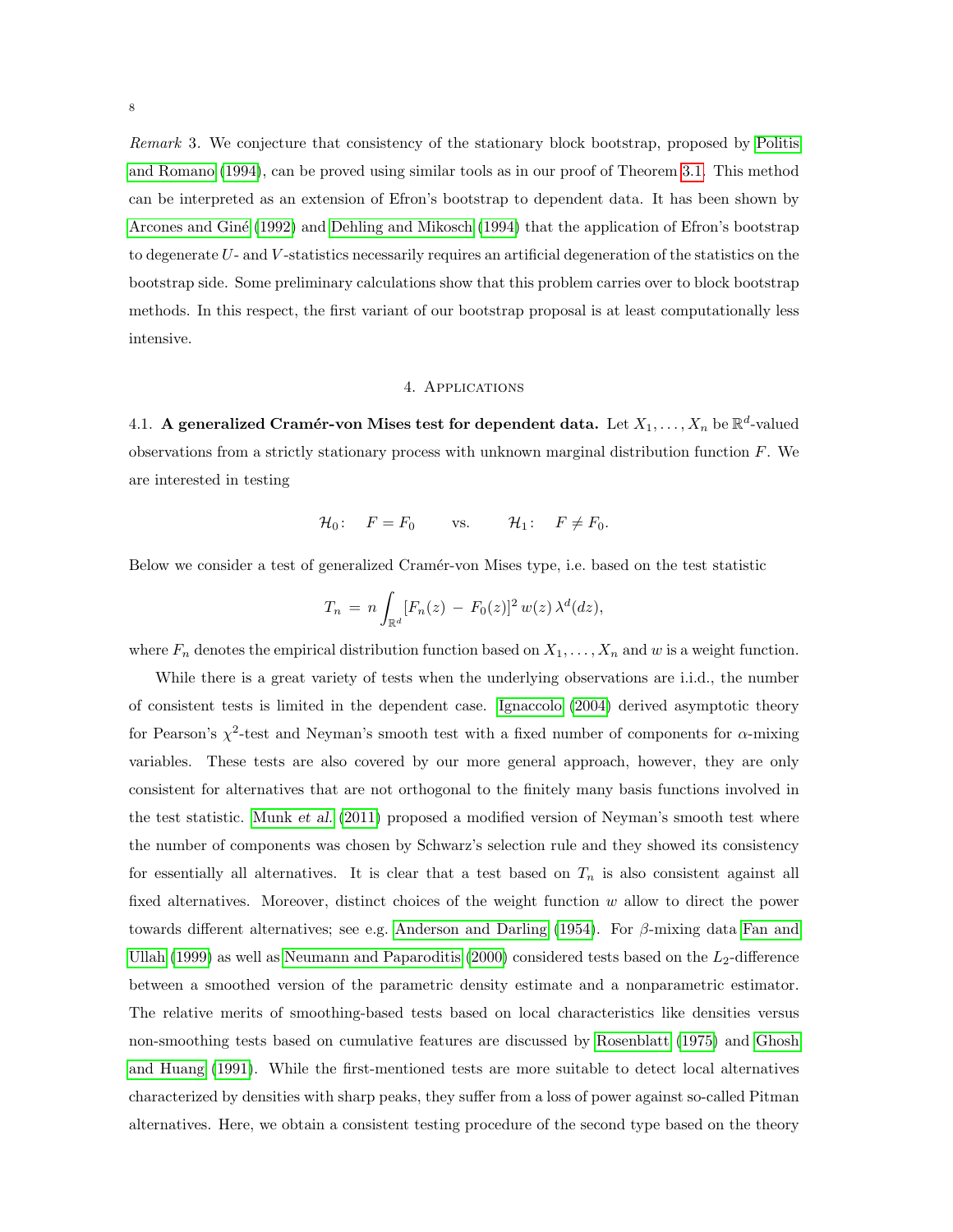of the foregoing part of the paper. To this end, first note that our test statistic can be reformulated as

$$
T_n = \frac{1}{n} \sum_{s,t=1}^n h(X_s, X_t),
$$

where  $h(x,y) = \int [\mathbb{1}_{x \leq z} - F_0(z)][\mathbb{1}_{y \leq z} - F_0(z)]w(z)\lambda^d(dz)$   $(x \leq y$  means that  $x_i \leq y_i \ \forall i$ . The weight function  $w$  is assumed to be non-negative, integrable and, for sake of simplicity, bounded. This yields Lipschitz continuity of the kernel h. Moreover, it is obvious that the V-statistic  $T_n$  is degenerate under the null. As can be observed from Figure 1 in Section [5](#page-11-0) below, we cannot use critical values that are tabulated for the independent case. Moreover, although we deal with a simple hypothesis, we can also not obtain a critical value via simulations since the dependence structure of the underlying process is unspecified. Therefore, we will apply our version of the dependent wild bootstrap which can be implemented as follows.

## ALGORITHM:

- (1) Generate  $W_1^*, \ldots, W_n^*$  such that condition (B2) is satisfied.
- (2) Compute the bootstrap counterpart of the test statistic,

$$
T_{n,1}^* = \frac{1}{n} \sum_{s,t=1}^n h(X_s, X_t) W_s^* W_t^* \qquad \text{resp.} \qquad T_{n,2}^* = \frac{1}{n} \sum_{s,t=1}^n h(X_s, X_t) (W_s^* - \bar{W}_n^*) (W_t^* - \bar{W}_n^*).
$$

(3) Repeat steps (1) and (2) B times and determine the  $(1 - \alpha)$ -quantile  $t^*_{\alpha,i}$  of the empirical distribution of  $T_{n,i}^*$ .

(4) Reject  $\mathcal{H}_0$  if  $T_n > t_{\alpha,i}^*$ .

In view of Theorem [3.1,](#page-7-0)  $P(T_n > t_{\alpha,i}^*) \longrightarrow \alpha$  under  $\mathcal{H}_0$  as the sample size increases if (B1) is satisfied and if  $\sum_{r=-\infty}^{\infty} Eh(X_0, X_r) \neq 0$ . The next proposition characterizes consistency of the test under the alternative.

**Proposition 4.1.** (i) If  $(A1)$  is fulfilled, then

$$
n^{-1} T_n \stackrel{P}{\longrightarrow} E[h(X_0, \widetilde{X}_0)] = \int_{\mathbb{R}^d} (F(z) - F_0(z))^2 w(z) \, \lambda^d(dz).
$$

(Here  $\widetilde{X}_0$  denotes an independent copy of  $X_0$ .) (ii) If  $(B1)$  and  $(B2)$  are fulfilled, then

$$
n^{-1}T_{n,1}^* \xrightarrow{P^*} 0 \qquad in \text{ probability}
$$

and

$$
P\left(P^*\left(T_{n,2}^* > K(\epsilon)\right) < \epsilon\right) \underset{n \to \infty}{\longrightarrow} 1
$$

for all  $\epsilon > 0$  and appropriate  $K(\epsilon) < \infty$ .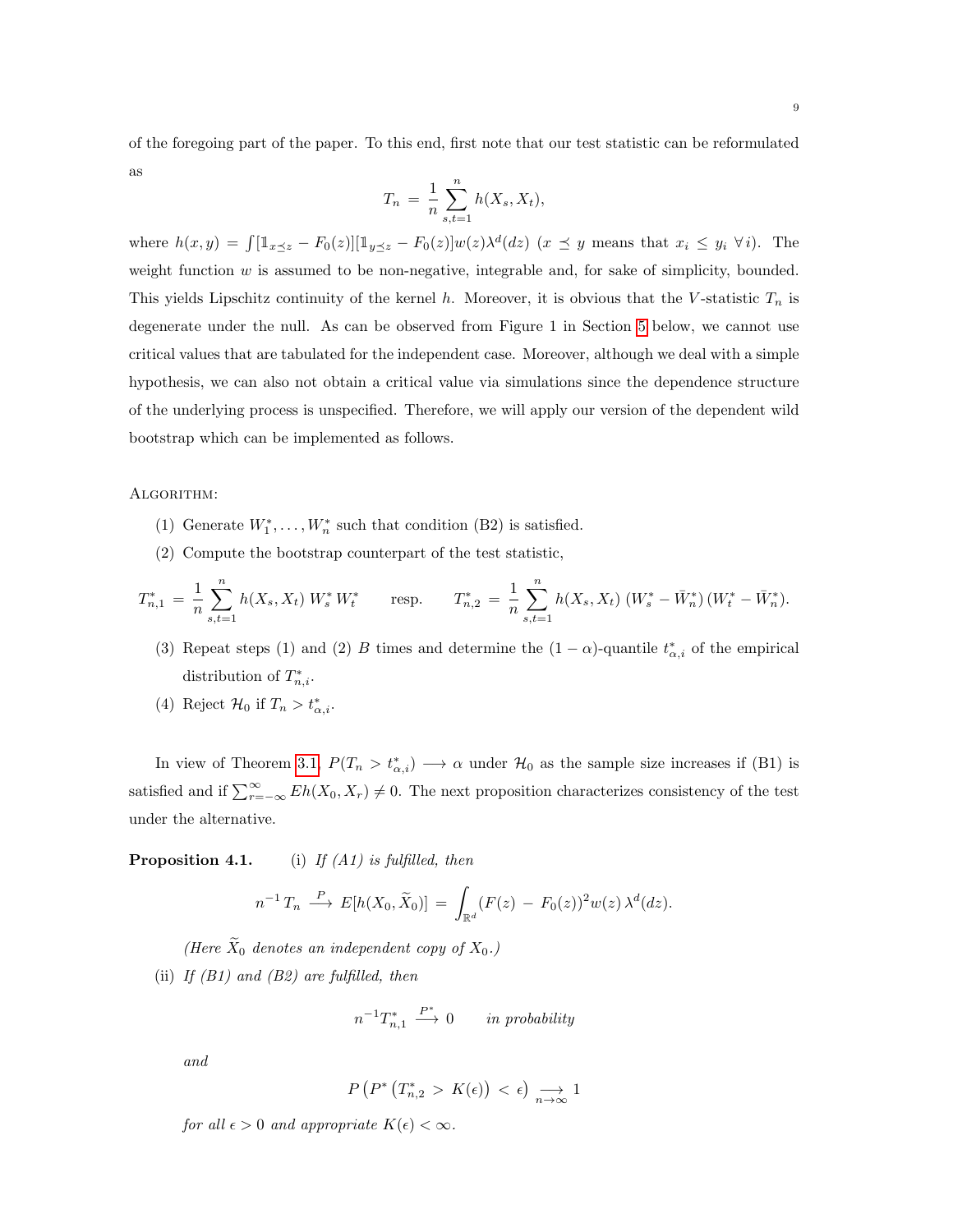(iii) If  $(B1)$  and  $(B2)$  are fulfilled and if w is positive almost everywhere w.r.t. Lebesgue measure, then

$$
P(T_n > t_{\alpha,i}^*) \underset{n \to \infty}{\longrightarrow} 1 \qquad (i = 1, 2).
$$

Remark 4. A model-based bootstrap-aided  $L_2$ -type test based on the empirical characteristic function was proposed by [Leucht](#page-33-13) [\(2010\)](#page-33-13). However, model-free bootstrap procedures are desirable in the present context since time series models characterize conditional rather than the marginal distribution. The validity of the dependent wild bootstrap for characteristic function based  $L_2$ -tests can be verified similarly to Proposition [4.1.](#page-0-0) Moreover, counterparts of the tests by [Fan and Ullah](#page-32-10) [\(1999\)](#page-32-10) and by [Neumann and Paparoditis](#page-33-11) [\(2000\)](#page-33-11) based on fixed kernel estimates can also be constructed along these lines.

4.2. A two-sample test for time series. Suppose that we observe  $\mathbb{R}^d$ -valued random variables  $X_1, \ldots, X_n$  with cumulative distribution function  $F_X$  and  $Y_1, \ldots, Y_n$  with cumulative distribution function  $F_Y$  from a process  $((X'_t, Y'_t)')_t$  that satisfies (B1). Here the case of two independent processes that are both weakly dependent is contained as an important special case. We are concerned with the question whether the distributions of the two samples coincide, i.e.

$$
\widetilde{\mathcal{H}_0}: \quad F_X = F_Y \qquad \text{vs.} \qquad \widetilde{\mathcal{H}_1}: \quad F_X \neq F_Y.
$$

This problem has been intensively studied when the underlying variables are independent. Exemplarily, we mention [Anderson](#page-32-12) et al. [\(1994\)](#page-32-12), whose test is based on fixed kernel density estimates, [Li](#page-33-14) [\(1996\)](#page-33-14), whose test relies on kernel density estimates with vanishing bandwidths, and the character-istic function-based approach of Alba-Fernández, Jiménez-Gamero, and Muñoz-García [\(2008\)](#page-32-13). For the dependent case, we are only aware of the work of [Fan and Ullah](#page-32-10) [\(1999\)](#page-32-10) based on an  $L_2$ -type comparison of nonparametric density estimators with vanishing bandwidth. Here, we propose a test statistic of Cramér-Mises type

$$
\widetilde{T}_n = n \int_{\mathbb{R}^d} \left( F_n^{(X)}(z) - F_n^{(Y)}(z) \right)^2 w(z) \, \lambda^d(dz) = \frac{1}{n} \sum_{s,t=1}^n \widetilde{h}((X'_s, Y_s)', (X'_t, Y'_t)'),
$$

where  $\tilde{h}((x'_1, y'_1)', (x'_2, y'_2)') = \int (1_{x_1 \leq z} - 1_{y_1 \leq z}) (1_{x_2 \leq z} - 1_{y_2 \leq z}) w(z) \lambda^d(dz)$  and  $F_n^{(X)}$  and  $F_n^{(Y)}$ denote the empirical distribution functions based on  $X_1, \ldots, X_n$  and  $Y_1, \ldots, Y_n$ , respectively.  $\widetilde{T}_n$ is a V-statistic in  $((X'_t, Y'_t)')_t$  that is degenerate under  $\mathcal{H}_0$ . If we assume w to be non-negative, integrable and bounded, critical values of the tests can again be determined using our theory of Section 3. Moreover, consistency of this bootstrap-based test can be obtained in the same manner as in the previous subsection if w is positive almost everywhere with respect to the Lebesgue measure.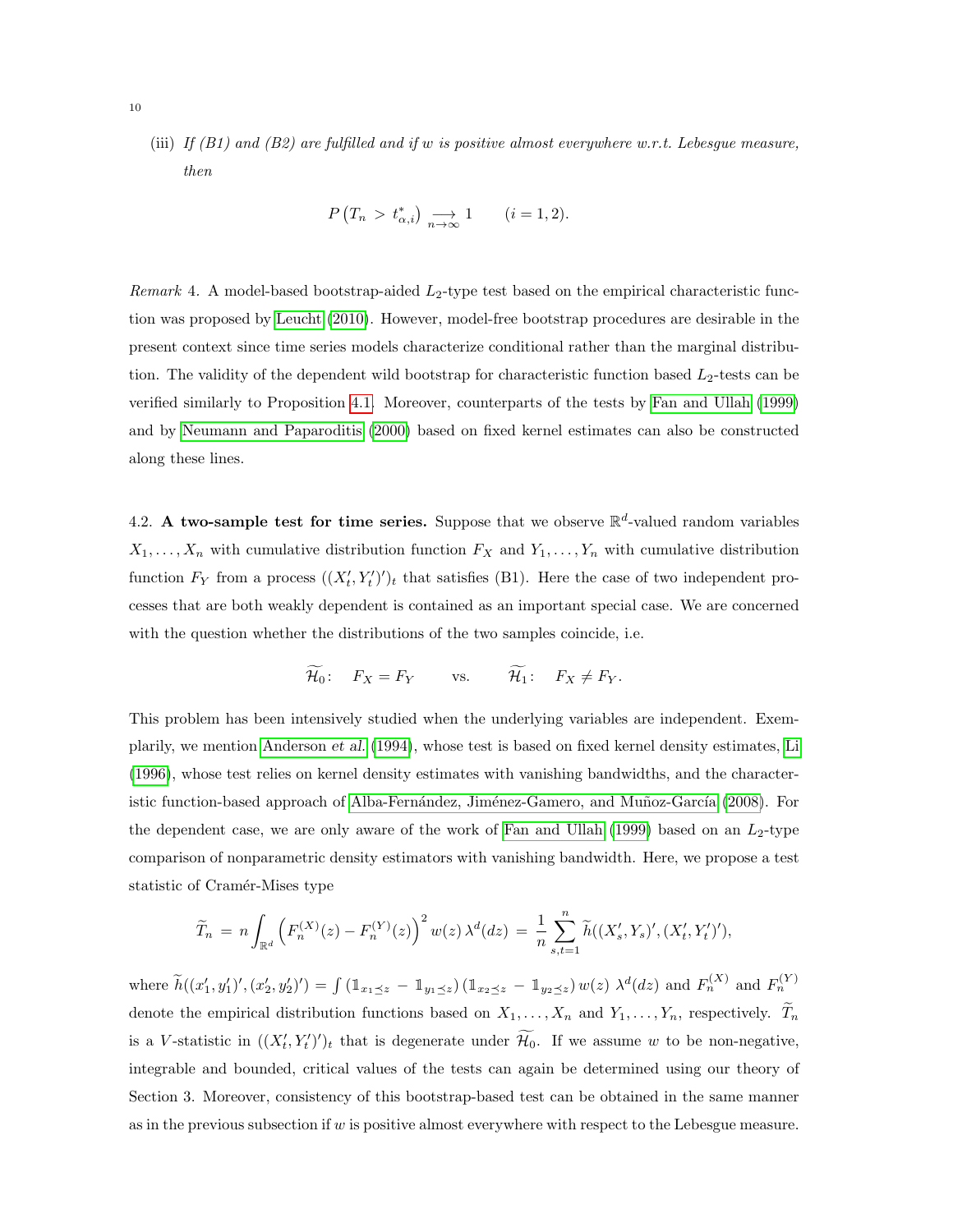#### 5. Simulation study

<span id="page-11-0"></span>We illustrate the finite sample behavior of the dependent wild bootstrap for V-statistics by some numerical examples. We revisit the Cramér-von Mises type test of Section [4.1.](#page-8-1) The statistic  $T_n$  is applied to test

$$
\mathcal{H}_0: \quad P_X = \mathcal{N}(0,1) \qquad \text{vs.} \qquad \mathcal{H}_1: \quad P_X \neq \mathcal{N}(0,1).
$$

The weight function w is chosen to be the density of  $\mathcal{N}(0, 1)$ , i.e. we consider the classical Cramérvon Mises statistic  $T_n = n \int_{\mathbb{R}^d} [F_n(z) - F_0(z)]^2 F_0(dz)$ . In order to simulate the performance of our test under the null, we draw samples of size  $n = 200$  from the stationary version of an AR(1) process

<span id="page-11-2"></span>
$$
X_t = 0.5 X_{t-1} + \varepsilon_t,\tag{5.1}
$$

where the innovations  $(\varepsilon_t)_t$  are i.i.d. standard normal random variables. Under the null hypothesis the variables  $X_1, \ldots, X_n$  are positive dependent in the sense of [Gleser and Moore](#page-33-5) [\(1983\)](#page-33-5). They defined a stochastic process, whose bivariate distributions are exchangeable, to be positive dependent if

<span id="page-11-1"></span>
$$
Eh(X_i)h(X_j) \ge 0 \quad \forall h \quad \text{with} \quad E|h(X_i)h(X_j)| < \infty \quad \forall i, j. \tag{5.2}
$$

Since the autoregression parameter is positive in the present situation, we have  $cov(X_i, X_j) \geq 0 \,\forall \,i, j$ which implies [\(5.2\)](#page-11-1) under normality; see also [Gleser and Moore](#page-33-5) [\(1983,](#page-33-5) Remark (2), Sect. 2). They showed that the limiting level of the Cramér-von Mises tests under positive dependence is at least as large as in the i.i.d. case; cf. [Gleser and Moore](#page-33-5) [\(1983,](#page-33-5) Remark (4), Sect. 4). Thus, in general, the null hypothesis might be rejected too often if one uses quantiles of the test statistic tabulated for the i.i.d. setting when the underlying variables are positive dependent. It can be seen from Figure 1 that both our bootstrap approximations are much more accurate.

For power investigations of the test we draw samples according to  $(5.1)$  with  $\mathcal{N}(0, 2)$ ,  $\mathcal{N}(0.3, 1)$ , and  $\mathcal{N}(0.5, 1)$  marginals. The wild bootstrap variables  $(W_t^*)_{t=1}^n$  are generated via the procedure described in Remark [1](#page-7-1) with  $l_{200} = 10$ . We replicate the simulations  $N = 200$  times each with  $B = 500$  bootstrap resamplings. The implementations are carried out with the aid of the statistical software package R; see [R Development Core Team](#page-33-15) [\(2007\)](#page-33-15).

The rejection frequencies of our test for nominal significance levels  $\alpha = 0.05$  and  $\alpha = 0.1$  are summarized in Table 1. Under the null scenario, the distribution of  $T_{n,1}^*$  mimics the one of  $T_n$  better than the artificially degenerated version  $T_{n,2}^*$ . In contrast, the power properties of the test based on the second bootstrap statistic clearly outperfoms the first one. This is however not surprising, since  $T_{n,1}^*$  tends to infinity with increasing sample size while  $T_{n,2}^*$  remains bounded in the sense of  $P(P^*(T_{n,2}^* > K(\epsilon)) < \epsilon) \longrightarrow_{n \to \infty} 1.$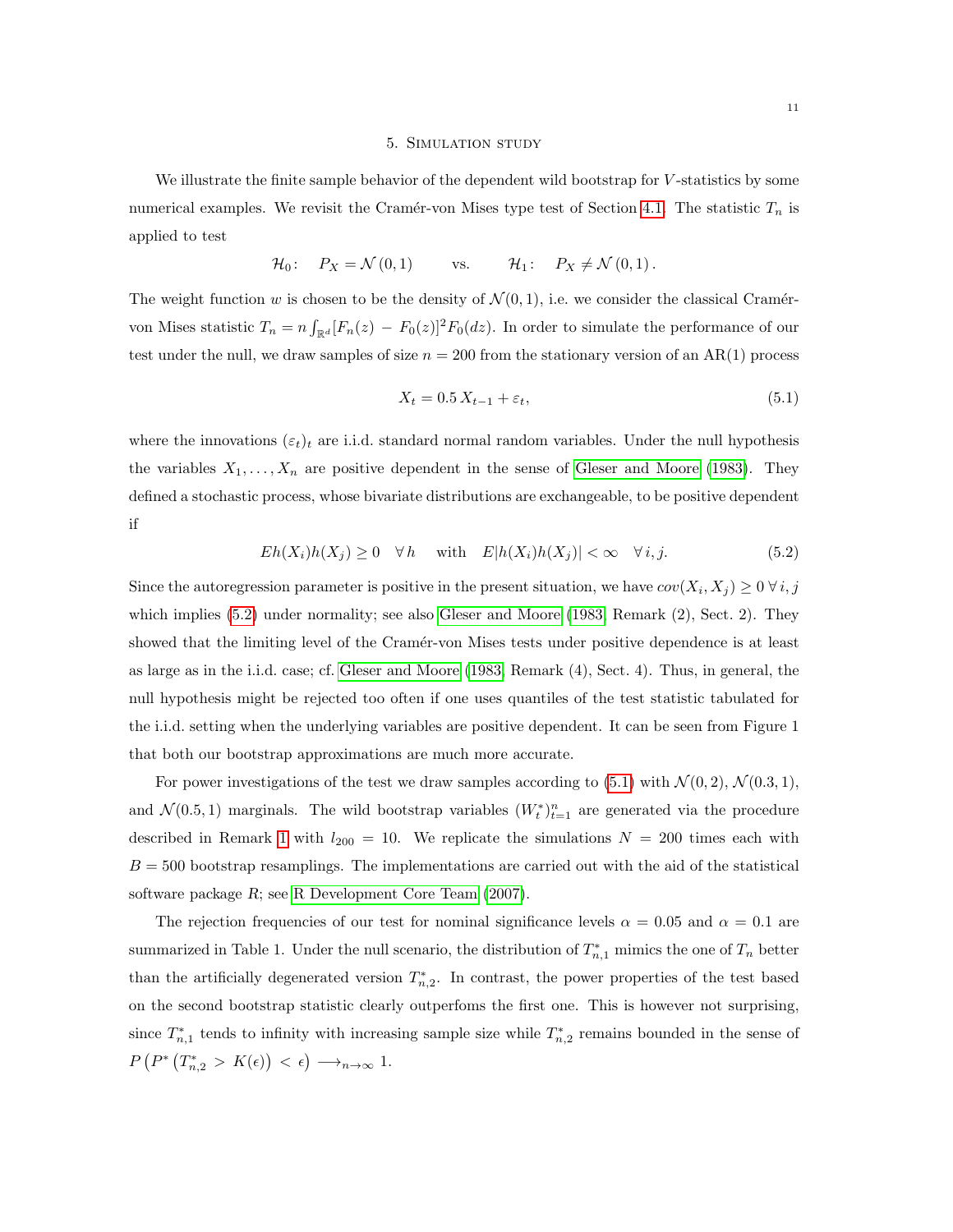

FIGURE 1. Simulated cumulative distribution functions of  $T_{200}$  (black),  $T_{200,1}^{(*)}$ (blue),  $T_{200,2}^{(*)}$  (green), and  $T_{200}^{(ind)}$  (red) under  $\mathcal{H}_0$ , l.h.s n=200, r.h.s. n=500

|  | Table 1. Rejection frequencies |  |
|--|--------------------------------|--|
|  |                                |  |

|               | $\mathcal{N}(0,1)$ |                | $\mathcal{N}(0,2)$               |       | $\mathcal{N}(0.3, 1)$            |       | $\mathcal{N}(0.5, 1)$ |                |
|---------------|--------------------|----------------|----------------------------------|-------|----------------------------------|-------|-----------------------|----------------|
|               | $\alpha = 0.05$    | $\alpha = 0.1$ | $\alpha = 0.05$   $\alpha = 0.1$ |       | $\alpha = 0.05$   $\alpha = 0.1$ |       | $\alpha = 0.05$       | $\alpha = 0.1$ |
| $T_{200,1}^*$ | 0.050              | 0.080          | 0.205                            | 0.445 | 0.560                            | 0.780 | 0.945                 | 0.985          |
| $T_{200,2}^*$ | 0.080              | 0.155          | 0.360                            | 0.625 | 0.770                            | 0.850 | 0.980                 | 0.985          |

## 6. Proofs

## <span id="page-12-0"></span>6.1. Proofs of the main theorems.

# Proof of Theorem [2.1.](#page-4-0)  $(i)$  Approximation of the V-statistic

We denote by  $(\lambda_k)_k$  an enumeration of the positive eigenvalues of  $\lambda \Phi(x) = Eh(x, X_0)\Phi(X_0)$  in decreasing order and according to their multiplicity. The corresponding orthonormal eigenfunctions are denoted by  $(\Phi_k)_k$ . To avoid an explicit distinction of the cases whether the number of nonzero eigenvalues is finite or not, we set  $\lambda_k := 0$  and  $\Phi_k \equiv 0 \forall k > L$  if the number L of nonzero eigenvalues is finite. It follows from a version of Mercer's theorem (see Theorem 2 of [Sun](#page-33-16) [\(2005\)](#page-33-16) with  $\mathcal{X} = \text{supp}(P^{X_0})$  that

<span id="page-12-1"></span>
$$
h^{(K)}(x,y) = \sum_{k=1}^{K} \lambda_k \, \Phi_k(x) \, \Phi_k(y) \underset{K \to \infty}{\longrightarrow} h(x,y) \qquad \forall \, x, y \in \text{supp}(P^{X_0}). \tag{6.1}
$$

The convergence of the series in [\(6.1\)](#page-12-1) is absolute and uniform on compact subsets of supp( $P^{X_0}$ ). The prerequisites of this result can be checked fairly easily here: Clearly,  $P^{X_0}$  is non-degenerate on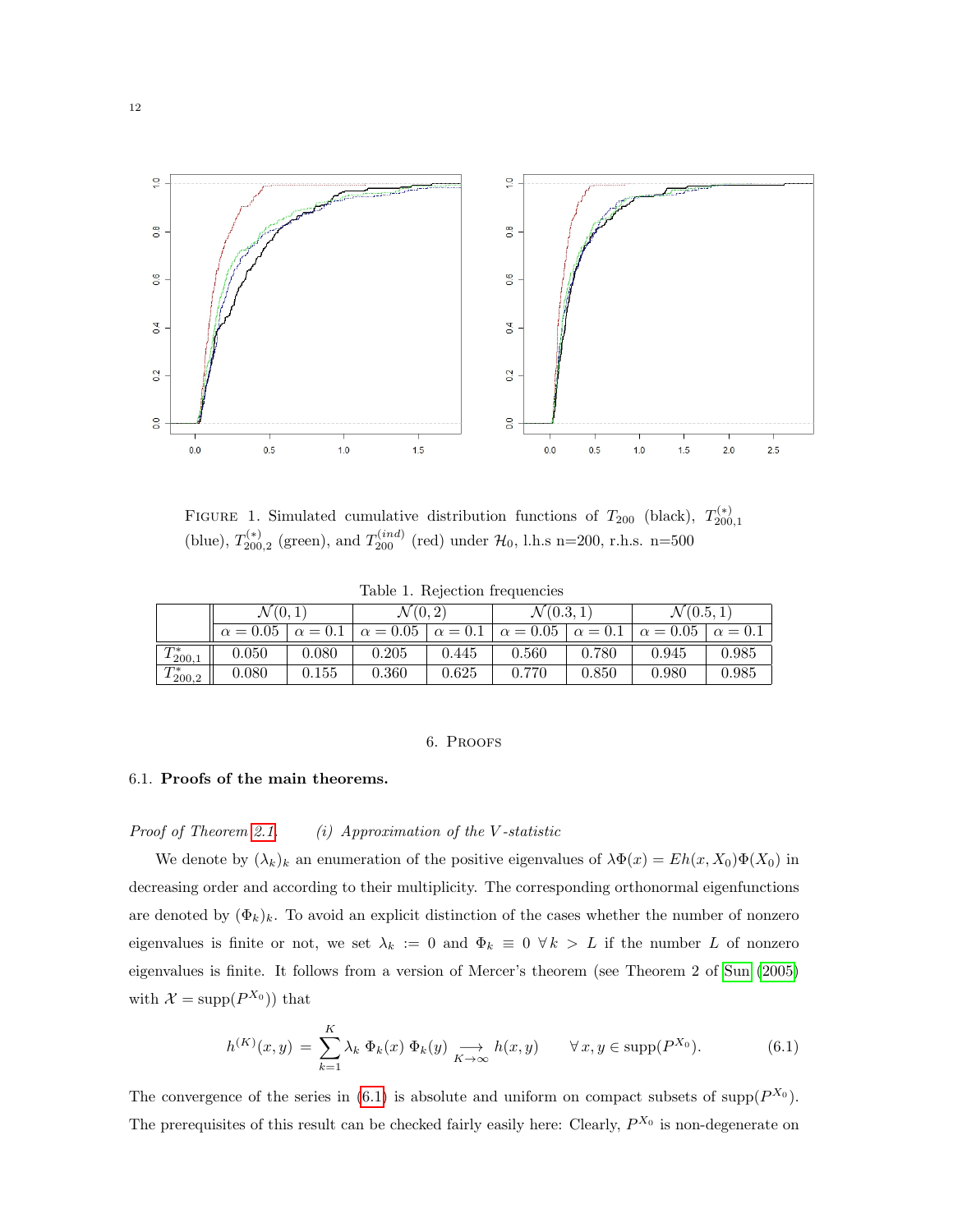$\text{supp}(P^{X_0})$  and there are compact sets  $A_1 \subseteq A_2 \subseteq \cdots$  such that  $\text{supp}(P^{X_0}) = \bigcup_{n=1}^{\infty} A_n$ . Moreover, h is a Mercer kernel (i.e. continuous, symmetric, positive semidefinite),  $\int h^2(x, y) P^{X_0}(dy) \leq$  $h(x, x) Eh(X_0, X_0) < \infty \quad \forall x \in \text{supp}(P^{X_0}) \text{ and } \iint h^2(x, y) P^{X_0}(dx) P^{X_0}(dy) \leq (Eh(X_0, X_0))^2 < \infty.$ Thus, assumptions 1,2 and 3 of [Sun](#page-33-16) [\(2005\)](#page-33-16) are fulfilled, see also his Proposition 1.

We will approximate  $V_n$  by a V-statistic with a kernel having a finite spectral decomposition,

$$
V_n^{(K)} = \frac{1}{n} \sum_{s,t=1}^n h^{(K)}(X_s, X_t).
$$

Due to the positive semidefiniteness of h, all eigenvalues are non-negative which implies that  $V_n$  −  $V_n^{(K)} \geq 0$ . Hence,

$$
E|V_n - V_n^{(K)}|
$$
  
=  $E\left[V_n - V_n^{(K)}\right]$   
=  $E\left[h(X_0, X_0) - h^{(K)}(X_0, X_0)\right] + \sum_{r=1}^{n-1} 2(1 - r/n) E\left[h(X_0, X_r) - h^{(K)}(X_0, X_r)\right].$ 

The first term on the right-hand side converges to zero as  $K \to \infty$  by majorized convergence. A repeated application of the Cauchy-Schwarz inequality yields for the second term

$$
\sum_{r=1}^{n-1} 2 (1 - r/n) E\left[h(X_0, X_r) - h^{(K)}(X_0, X_r)\right]
$$
\n
$$
\leq 2 \sum_{r=1}^{\infty} \left| E\left[\sum_{k=K+1}^{\infty} \lambda_k \Phi_k(X_0) \Phi_k(X_r)\right] \right|
$$
\n
$$
= 2 \sum_{r=1}^{\infty} \left| E\left[\sum_{k=K+1}^{\infty} \lambda_k \Phi_k(X_0) \left(\Phi_k(X_r) - \Phi_k(\tilde{X}_r)\right) \right] \right|
$$
\n
$$
\leq 2 \sum_{r=1}^{\infty} \sqrt{E\left[\sum_{k=K+1}^{\infty} \lambda_k \Phi_k^2(X_0)\right] \sqrt{E\left[\sum_{k=K+1}^{\infty} \lambda_k \left(\Phi_k(X_r) - \Phi_k(\tilde{X}_r)\right)^2\right]}}
$$
\n
$$
\leq 2 \sqrt{\sum_{k=K+1}^{\infty} \lambda_k} \sum_{r=1}^{\infty} \sqrt{E\left[\sum_{k=1}^{\infty} \lambda_k \left(\Phi_k(X_r) - \Phi_k(\tilde{X}_r)\right)^2\right]}
$$
\n
$$
\leq 2 \sqrt{\sum_{k=K+1}^{\infty} \lambda_k} \sum_{r=1}^{\infty} \sqrt{E\left[h(X_r, X_r) - h(X_r, \tilde{X}_r) - h(\tilde{X}_r, X_r) + h(\tilde{X}_r, \tilde{X}_r)\right]}
$$
\n
$$
\leq 2 \sqrt{\sum_{k=K+1}^{\infty} \lambda_k} \sum_{r=1}^{\infty} \sqrt{2 \text{Lip}(h)} \sqrt{\tau(r)},
$$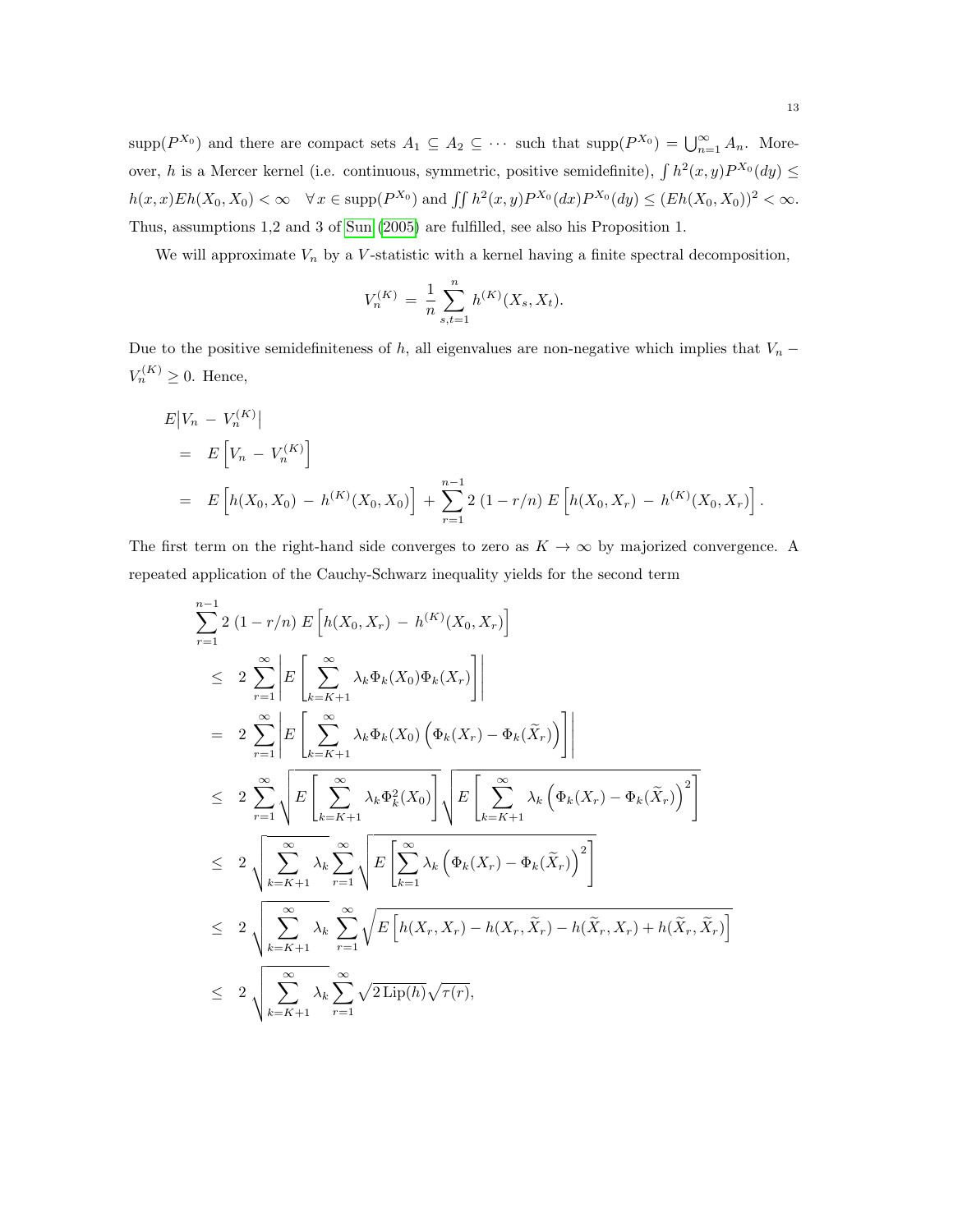where  $\widetilde{X}_r$  denotes a copy of  $X_r$  that is independent of  $X_0$  and satisfies  $E|X_r - \widetilde{X}_r| \leq \tau(r)$ . Since  $\sum_{k=1}^{\infty} \lambda_k = Eh(X_0, X_0) < \infty$  and thus  $\sum_{k=K}^{\infty} \lambda_k \to 0$  as  $K \to \infty$ , we obtain

<span id="page-14-2"></span>
$$
\sup_{n} E\left|V_{n} - V_{n}^{(K)}\right| \xrightarrow[K \to \infty]{} 0. \tag{6.2}
$$

(ii) CLT for partial sums

We will show that for  $K\leq L$ 

<span id="page-14-3"></span>
$$
V_n^{(K)} = \sum_{k=1}^K \lambda_k \left( n^{-1/2} \sum_{t=1}^n \Phi_k(X_t) \right)^2 \xrightarrow{d} \sum_{k=1}^K \lambda_k Z_k^2.
$$
 (6.3)

By the continuous mapping theorem, this follows from

<span id="page-14-1"></span>
$$
\frac{1}{\sqrt{n}} \sum_{t=1}^{n} Y_t \stackrel{d}{\longrightarrow} (Z_1, \dots, Z_K)', \tag{6.4}
$$

with  $Y_t = (\Phi_1(X_t), \ldots, \Phi_K(X_t))'$ . To prove this, we will apply a multivariate version of the central limit theorem of [Neumann](#page-33-6) [\(2011\)](#page-33-6) to the random variables  $n^{-1/2}Y_t$ ; see Theorem [6.1](#page-24-0) of the present paper. We will check the conditions of this theorem in the following.

First,  $(Y_t)_{t\in\mathbb{N}}$  is a strictly stationary sequence of centered random vectors whose components have unit variance. This implies in particular that the Lindeberg condition  $(6.23)$  is fulfilled.

According to (A1), for any  $s, r \in \mathbb{N}$ , there exists a random variable  $\tilde{X}_{s+r}$  that is independent of  $X_s, X_{s-1}, \ldots$ , has the same distribution as  $X_{s+r}$  and satisfies  $E||X_{s+r} - \tilde{X}_{s+r}||_1 \leq \tau(r)$ . This implies that

<span id="page-14-0"></span>
$$
\begin{aligned}\n\left(\cot(\Phi_j(X_s), \Phi_k(X_{s+r}))\right)^2 \\
&= \left(E\left[\Phi_j(X_s)\left(\Phi_k(X_{s+r}) - \Phi_k(\tilde{X}_{s+r})\right)\right]\right)^2 \\
&\leq E\left(\Phi_k(X_{s+r}) - \Phi_k(\tilde{X}_{s+r})\right)^2 \\
&\leq \frac{1}{\lambda_k}E\left[h(X_{s+r}, X_{s+r}) - h(X_{s+r}, \tilde{X}_{s+r}) - h(\tilde{X}_{s+r}, X_{s+r}) + h(\tilde{X}_{s+r}, \tilde{X}_{s+r})\right] \\
&\leq \frac{2\text{ Lip}(h)}{\lambda_k}\,\tau(r).\n\end{aligned} \tag{6.5}
$$

Hence, we obtain by majorized convergence

$$
\left| \frac{1}{n} \operatorname{cov} \left( \sum_{t=1}^{n} \Phi_j(X_t), \sum_{t=1}^{n} \Phi_k(X_t) \right) - \sum_{r=-\infty}^{\infty} \operatorname{cov}(\Phi_j(X_0), \Phi_k(X_r)) \right|
$$
  

$$
\leq \sum_{r \in \mathbb{Z}} \min\{|r|/n, 1\} |\operatorname{cov}(\Phi_j(X_0), \Phi_k(X_r))| \underset{n \to \infty}{\longrightarrow} 0,
$$

i.e., condition [\(6.22\)](#page-24-2) is fulfilled.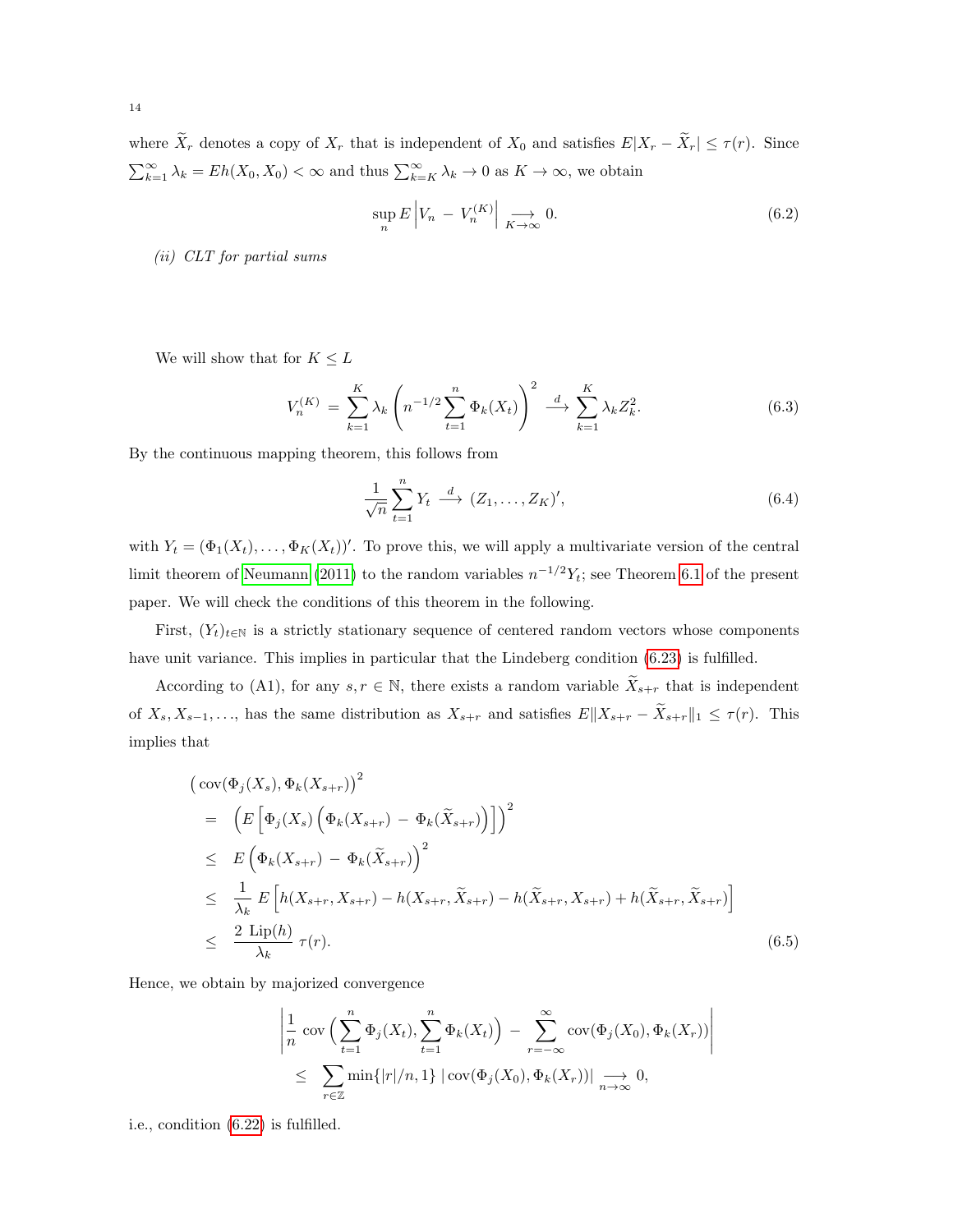Note that it follows from [\(6.5\)](#page-14-0) that for all  $k = 1, ..., K$ ,

$$
E\left(\Phi_k(X_{s+r}) - \Phi_k(\widetilde{X}_{s+r})\right)^2 = O(\tau(r)).\tag{6.6}
$$

Therefore, we obtain by the Cauchy-Schwarz inequality, for  $1 \leq s_1 < s_2 < \ldots < s_u < s_u + r = t_1 \leq$  $t_2 \leq n$  and for any measurable function  $g: \mathbb{R}^u \to \mathbb{R}$  with  $||g||_{\infty} = \sup_{x \in \mathbb{R}^u} |g(x)| \leq 1$  that

$$
\frac{1}{n} \left| \text{cov}(g(n^{-1/2}Y_{s_1}, \dots, n^{-1/2}Y_{s_u}) Y_{s_u,j}, Y_{t_1,k}) \right| = O\left(\frac{\sqrt{\tau(r)}}{n}\right)
$$

and

$$
\frac{1}{n} \left| \operatorname{cov}(g(n^{-1/2}Y_{s_1}, \dots, n^{-1/2}Y_{s_u}), Y_{t_1,j}Y_{t_2,k}) \right| = O\left(\frac{\sqrt{\tau(r)}}{n}\right),
$$

i.e., conditions [\(6.24\)](#page-24-3) and [\(6.25\)](#page-24-4) are also fulfilled. Hence, [\(6.4\)](#page-14-1) follows from Theorem [6.1.](#page-24-0)

(iii) Conclusion

The assertion of the theorem concerning the V-type statistics follows from  $(6.2)$ ,  $(6.3)$ , and Theorem 2 of [Dehling, Durieu, and Volny](#page-32-14) [\(2009\)](#page-32-14), which is an improved variant of Theorem 4.2 of [Billingsley](#page-32-15) [\(1968\)](#page-32-15) for complete spaces. Moreover, note that  $U_n = V_n - n^{-1} \sum_{t=1}^n h(X_t, X_t)$ . Therefore, the limit distribution of  $U_n$  can be deduced from the one of  $V_n$  and a weak law of large numbers. The version of [Leucht](#page-33-4) [\(2011,](#page-33-4) Lemma 5.1) for sequences of random variables  $(g(X_t))_t$ , where  $g: \mathbb{R}^d \to \mathbb{R}$  is locally Lipschitz-continuous function and  $(X_t)_t$  is a stationary sequence of  $\tau$ -dependent random variables with  $E|g(X_1)| < \infty$ , can be applied here.

*Proof of Corollary [2.1.](#page-5-1)* In the proof of Theorem [2.1,](#page-4-0) Lipschitz continuity of  $h$  is invoked to obtain the inequality

$$
\sum_{r \in \mathbb{N}} \sqrt{E[h(X_r, X_r) - h(X_r, \widetilde{X}_r) - h(\widetilde{X}_r, X_r) + h(\widetilde{X}_r, \widetilde{X}_r)]} < \infty,
$$

where  $\widetilde{X}_r$  denotes a copy of  $X_r$  that is independent of  $X_s$ ,  $s \leq 0$ . Under (A3) one obtains a similar result by Hölder's inequality,

$$
\sum_{r \in \mathbb{N}} \sqrt{E[h(X_r, X_r) - h(X_r, \tilde{X}_r) - h(\tilde{X}_r, X_r) + h(\tilde{X}_r, \tilde{X}_r)]}
$$
\n
$$
\leq \sum_{r \in \mathbb{N}} \sqrt{E\left( [f(X_r, X_r, X_r, \tilde{X}_r) + f(\tilde{X}_r, \tilde{X}_r, X_r, \tilde{X}_r)] \|X_r - \tilde{X}_r\|_1 \right)}
$$
\n
$$
\leq \sum_{r \in \mathbb{N}} \sqrt{\left( E[f(X_r, X_r, X_r, \tilde{X}_r) + f(\tilde{X}_r, \tilde{X}_r, X_r, \tilde{X}_r)]^{1/(1-\delta)} (\|X_r\|_1 + \|\tilde{X}_r\|_1) \right)^{1-\delta} (\tau(r))^{\delta}}
$$
\n
$$
< \infty.
$$

Moreover, since  $h$  is Lipschitz continuous on any compact set due to the assumptions on the function f, the limit distribution of  $U_n$  can be deduced by the WLLN as before.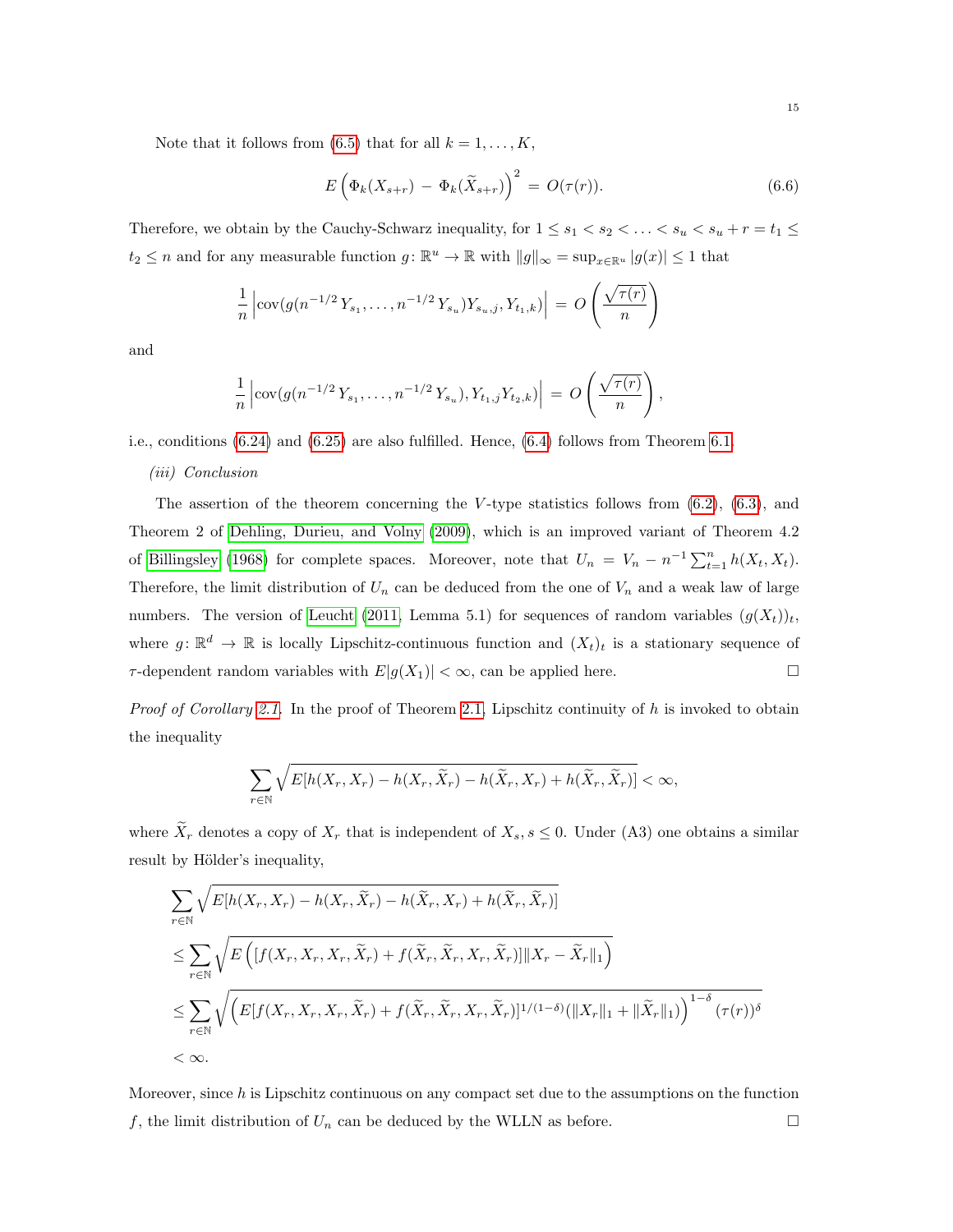Proof of Theorem [3.1.](#page-7-0)  $(i)$  V-statistics

(a) Asymptotic equivalence of  $V_{n,1}^*$  and  $V_{n,2}^*$ 

First we show that the effect of the empirical degeneration is asymptotically negligible if the kernel is already degenerate. We have

$$
V_{n,2}^{*} - V_{n,1}^{*}
$$
\n
$$
= -\frac{2}{n^{2}} \sum_{s,t,k=1}^{n} h(X_{s}, X_{k}) W_{s}^{*} W_{t}^{*} + \frac{1}{n^{3}} \sum_{k,l,s,t=1}^{n} h(X_{k}, X_{l}) W_{s}^{*} W_{t}^{*}
$$
\n
$$
= \frac{1}{2n^{2}} \sum_{s,t=1}^{n} \left\{ (W_{s}^{*} - 1) h(X_{s}, X_{t}) (W_{t}^{*} - 1) - (W_{s}^{*} + 1) h(X_{s}, X_{t}) (W_{t}^{*} + 1) \right\} \sum_{k=1}^{n} W_{k}^{*}
$$
\n
$$
+ V_{n} \left( \frac{1}{n} \sum_{s=1}^{n} W_{s}^{*} \right)^{2}.
$$

 $V_{n,-} := n^{-1} \sum_{s,t=1}^{n} (W_s^* - 1) h(X_s, X_t) (W_t^* - 1)$  and  $V_{n,+} := n^{-1} \sum_{s,t=1}^{n} (W_s^* + 1) h(X_s, X_t) (W_t^* + 1)$ are non-negative V-statistics and we get  $EE^*[V_{n,-}] = O(1)$  and  $EE^*[V_{n,+}] = O(1)$ . Moreover,  $E^*(\sum_{k=1}^n W_k^*)^2 = O(n l_n)$  and  $E[V_n] = O(1)$ . Therefore, we obtain that

$$
P\left(P^*\left(|V_n^{*}(2) - V_n^{*}(1)| > \epsilon\right) > \delta\right) \underset{n \to \infty}{\longrightarrow} 0 \qquad \forall \epsilon > 0, \delta > 0,
$$

i.e., the difference between  $V_{n,1}^*$  and  $V_{n,2}^*$  is asymptotically neglibible. Therefore, we only consider  $V_{n,1}^*$  below.

(b) Approximation of the V -statistic

We define

$$
V_{n,1}^{(K)*} := \frac{1}{n} \sum_{s,t=1}^{n} h^{(K)}(X_s, X_t) W_s^* W_t^* = \sum_{k=1}^{K} \lambda_k \left( \frac{1}{\sqrt{n}} \sum_{s=1}^{n} \Phi_k(X_s) W_s^* \right)^2.
$$

Since  $h(\cdot, \cdot) - h^{(K)}(\cdot, \cdot)$  is a positive semidefinite function, we have  $V_{n,1}^* \ge V_{n,1}^{(K)*}$  for all K. In a first step we will show that

$$
\limsup_{n \to \infty} P\left( P^*(|V_{n,1}^* - V_{n,1}^{(K)*}| > \varepsilon) > \delta \right) \underset{K \to \infty}{\longrightarrow} 0 \qquad \forall \delta, \varepsilon > 0. \tag{6.7}
$$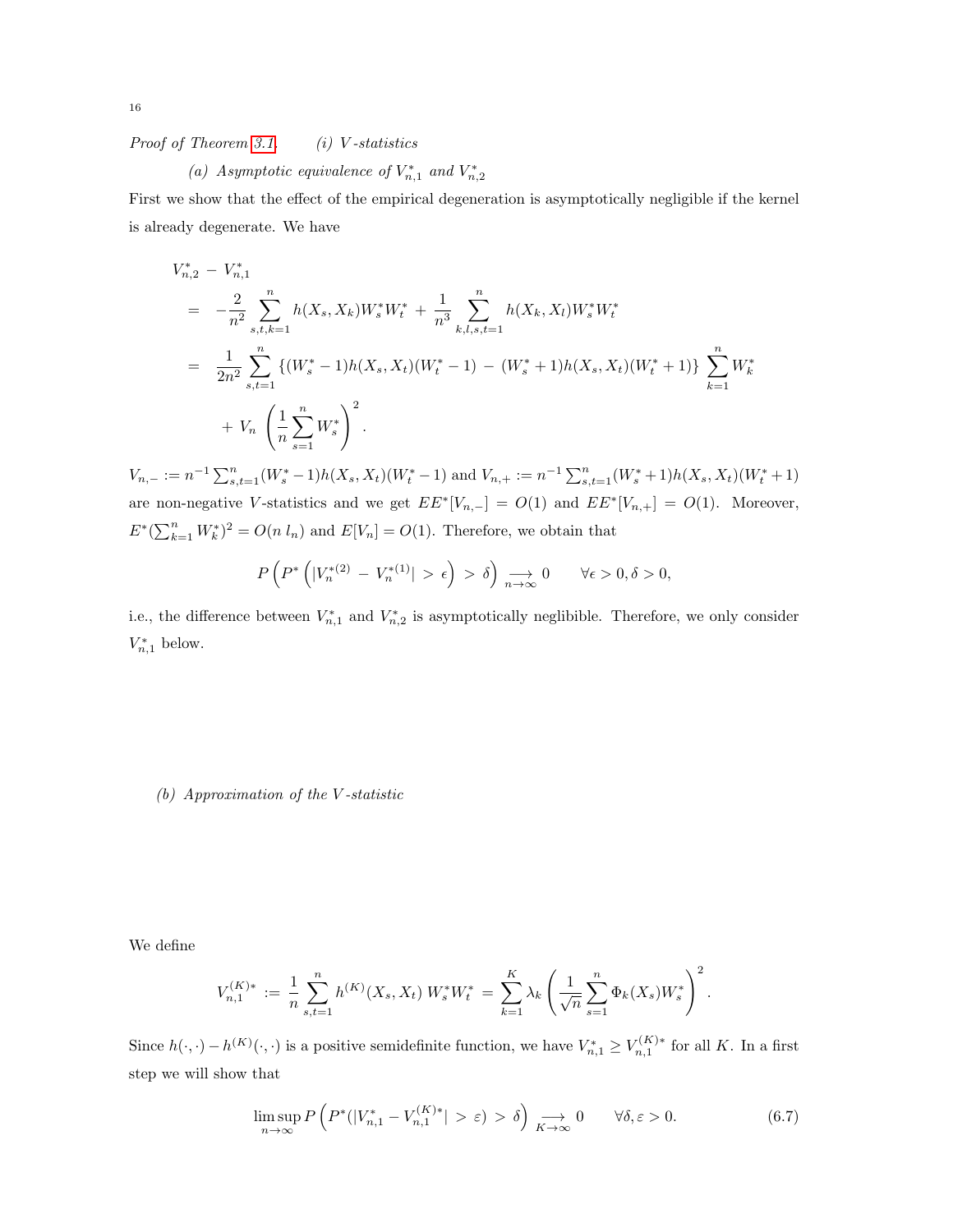This follows from Markov's inequality and the subsequent approximation:

$$
E E^{*}(V_{n,1}^{*} - V_{n,1}^{(K)*})
$$
\n
$$
= \frac{1}{n} \sum_{k=K+1}^{\infty} \lambda_{k} \sum_{s,t=1}^{n} E[\Phi_{k}(X_{s}) \Phi_{k}(X_{t})] \rho(|s-t|/l_{n})
$$
\n
$$
\leq \sum_{k=K+1}^{\infty} \lambda_{k} \left\{ 1 + \sum_{r=1}^{n-1} \frac{2(n-r)}{n} \left| E\left[\Phi_{k}(X_{0}) \left(\Phi_{k}(X_{r}) - \Phi_{k}(\tilde{X}_{r})\right) \right] \right| |\rho(r/l_{n})| \right\}
$$
\n
$$
\leq \sum_{k=K+1}^{\infty} \lambda_{k} + 2 \sum_{r=1}^{n-1} \sqrt{\sum_{k=K+1}^{\infty} \lambda_{k}} \sqrt{E \sum_{k=K+1}^{\infty} \lambda_{k} \left[\Phi_{k}(X_{r}) - \Phi_{k}(\tilde{X}_{r})\right]^{2}}
$$
\n
$$
\leq \sum_{k=K+1}^{\infty} \lambda_{k} + 2 \sqrt{\sum_{k=K+1}^{\infty} \lambda_{k} \sqrt{2 \text{ Lip}(h)} \sum_{r=1}^{\infty} \sqrt{\tau(r)}},
$$

where  $\widetilde{X}_r$  denotes a copy of  $X_r$  that is independent of  $X_0$  and such that  $E||X_r - \widetilde{X}_r||_1 \leq \tau_r$ .

## (c) CLT for the partial sums

We define the vectors  $Y_t^* = (\Phi_1(X_t), \ldots, \Phi_K(X_t))'W_t^*$ . We will show that

<span id="page-17-0"></span>
$$
\frac{1}{\sqrt{n}} \sum_{t=1}^{n} Y_t^* \stackrel{d}{\longrightarrow} (Z_1, \dots, Z_K)' \sim \mathcal{N}(0_K, \Sigma_K) \quad \text{in probability}
$$
 (6.8)

where  $(\Sigma_K)_{j,k} = \sum_{r=-\infty}^{\infty} cov(\Phi_j(X_0), \Phi_k(X_r))$ . To this end, we decompose the index set  $\{1, \ldots, n\}$ into disjoint blocks of length  $L_n$ ,  $I_{n,s} = \{t \in \mathbb{N} : (s-1)L_n < t \le sL_n\}$ , for  $s = 1, \ldots, k_n - 1$  with  $k_n - 1 = [n/L_n]$ , and a block of the remaining indices,  $I_{n,k_n} = \{t \in \mathbb{N} : (k_n - 1)L_n < t \leq n\}$ . We define  $X_{n,s}^* = n^{-1/2} \sum_{t \in I_{n,s}} Y_t^*$  and show that the conditions of Corollary [6.1](#page-25-0) below are fulfilled by the triangular scheme  $(X_{n,s}^*)_{s=1,\ldots,k_n}, n \in \mathbb{N}$ .

# (c.1) Convergence of variances and covariances

We first show that

$$
P\left(\sum_{s=1}^{k_n} E^*(X_{n,s,j}^*)^2 \le v_0\right) \underset{n \to \infty}{\longrightarrow} 1.
$$

According to the definition of the blocks, we obtain

$$
\sum_{s=1}^{k_n} E^*(X_{n,s,j}^*)^2 = \sum_{s=1}^{k_n-1} \frac{1}{n} \sum_{u,v \in I_{n,s}} \Phi_j(X_u) \Phi_j(X_v) \rho(|u-v|/l_n) + o_P(1)
$$
  

$$
\leq \frac{1}{L_n} \sum_{u,v \in I_{n,1}} E[\Phi_j(X_u) \Phi_j(X_v)] \rho(|u-v|/l_n) + o_P(1).
$$

The latter inequality follows from Lemma [6.1](#page-25-1) after a substitution of  $n$  by  $L_n$  when the block length  $L_n$  is chosen such that  $l_n = o(L_n)$ . The remaining term can be bounded by some finite constant uniformly in *n* due to the  $\tau$ -dependence condition (B1) on  $(X_t)_t$ .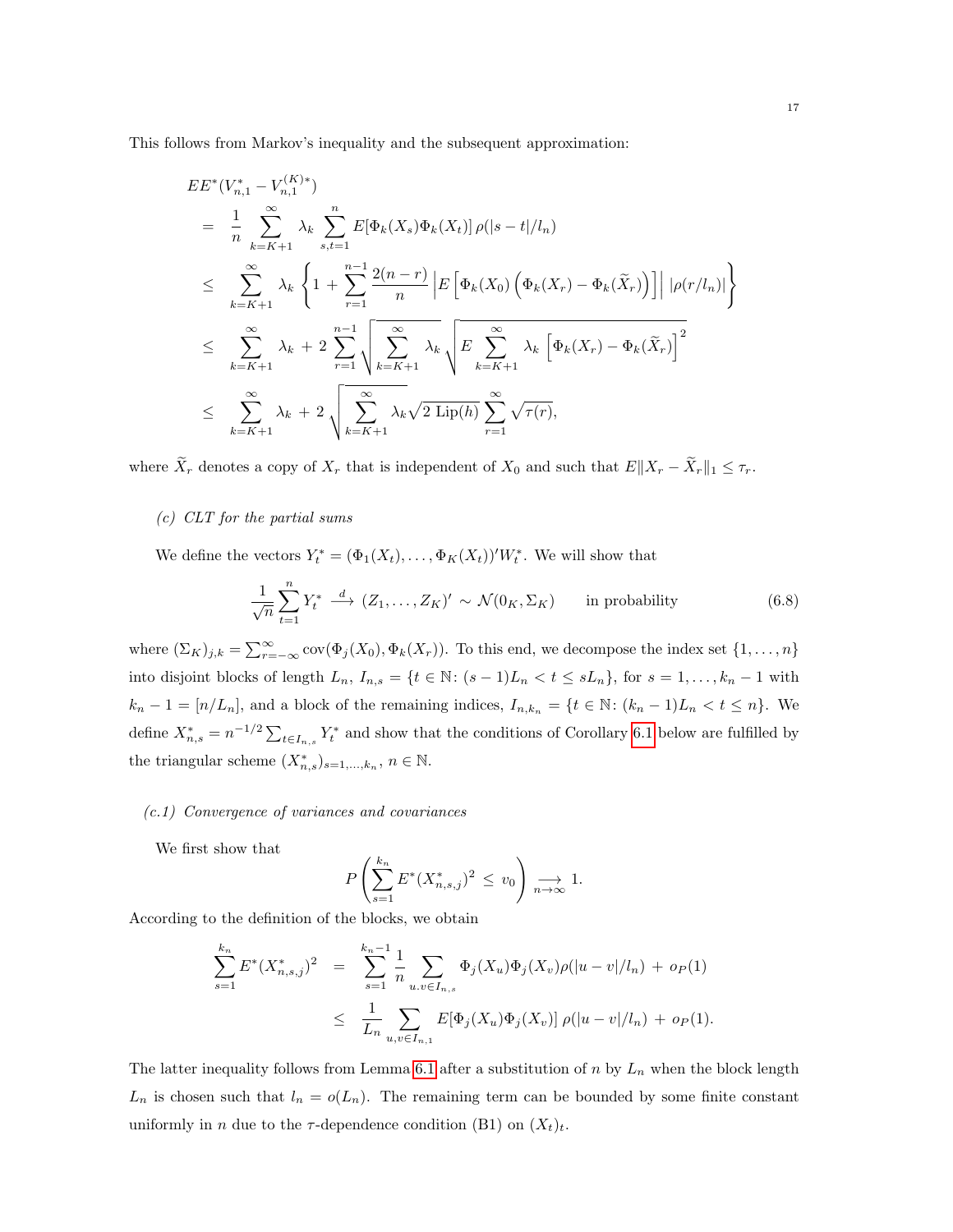Next we will show that

<span id="page-18-0"></span>
$$
Cov^* \left( X_{n,1}^* + \dots + X_{n,k_n}^* \right) \xrightarrow{P} \Sigma_K. \tag{6.9}
$$

We have that

$$
\begin{split}\n&\left(\text{Cov}^*\left(X_{n,1}^* + \dots + X_{n,k_n}^*\right)\right)_{j,k} \\
&= \text{cov}^*\left(n^{-1/2}\sum_{s=1}^n \Phi_j(X_s)W_s^*, n^{-1/2}\sum_{t=1}^n \Phi_k(X_t)W_t^*\right) \\
&= \frac{1}{n}\sum_{s,t=1}^n \Phi_j(X_s)\Phi_k(X_t)\rho(|s-t|/l_n) \\
&= \frac{1}{n}\sum_{s,t=1}^n \left\{\Phi_j(X_s)\Phi_k(X_t) - E[\Phi_j(X_s)\Phi_k(X_t)]\right\}\rho(|s-t|/l_n) \\
&\quad + \sum_{r=-\infty}^\infty E[\Phi_j(X_0)\Phi_k(X_r)]\rho(|r|/l_n)\max\{1-|r|/n,0\}.\n\end{split}
$$

The first term on the right-hand side converges to zero by Lemma [6.1](#page-25-1) below while the second one converges to  $(\Sigma_K)_{j,k}$  by majorized convergence. Hence, [\(6.9\)](#page-18-0) holds true.

## (c.2) Lindeberg condition

We want to show that, for arbitrary  $\epsilon > 0$ ,

$$
L_{n,j}^*(\epsilon) := \frac{1}{n} \sum_{s=1}^{k_n} E^* \left[ (X_{n,s,j}^*)^2 \mathbb{1}(|X_{n,s,j}^*| > \epsilon \sqrt{n}) \right] \xrightarrow{P} 0. \tag{6.10}
$$

For this, it suffices to show that

<span id="page-18-3"></span>
$$
E[L_{n,j}^*(\epsilon)] \underset{n \to \infty}{\longrightarrow} 0. \tag{6.11}
$$

We obtain from the stationarity of the involved processes that

$$
E[L_{n,j}^{*}(\epsilon)] \leq \frac{k_n-1}{n} E E^{*} \left[ (X_{n,1,j}^{*})^2 1(|X_{n,1,j}^{*}| > \epsilon \sqrt{n}) \right] + \frac{1}{n} E E^{*} \left[ (X_{n,k_{n},j}^{*})^2 \right].
$$

While the second term on the right-hand side is obviously negligible, we show convergence to zero of the first one in the following. It is easy to see that the random variables  $(L_n^{-1/2} \Phi_j(X_t) W_t^*)_{t \in I_{n,1}}$ , when expectations with respect to both random mechanisms are taken, satisfy the conditions of Theorem [6.1.](#page-24-0) Hence, we obtain that

<span id="page-18-1"></span>
$$
n^{1/2} L_n^{-1/2} X_{n,1,j}^* = L_n^{-1/2} \sum_{t \in I_{n,1}} \Phi_j(X_t) W_t^* \stackrel{d}{\longrightarrow} N(0, v_j)
$$
(6.12)

with some  $v_j \in [0, \infty)$ . On the other hand, we have that

<span id="page-18-2"></span>
$$
EE^* \left[ n/L_n \ (X_{n,1,j}^*)^2 \right] \underset{n \to \infty}{\longrightarrow} v_j. \tag{6.13}
$$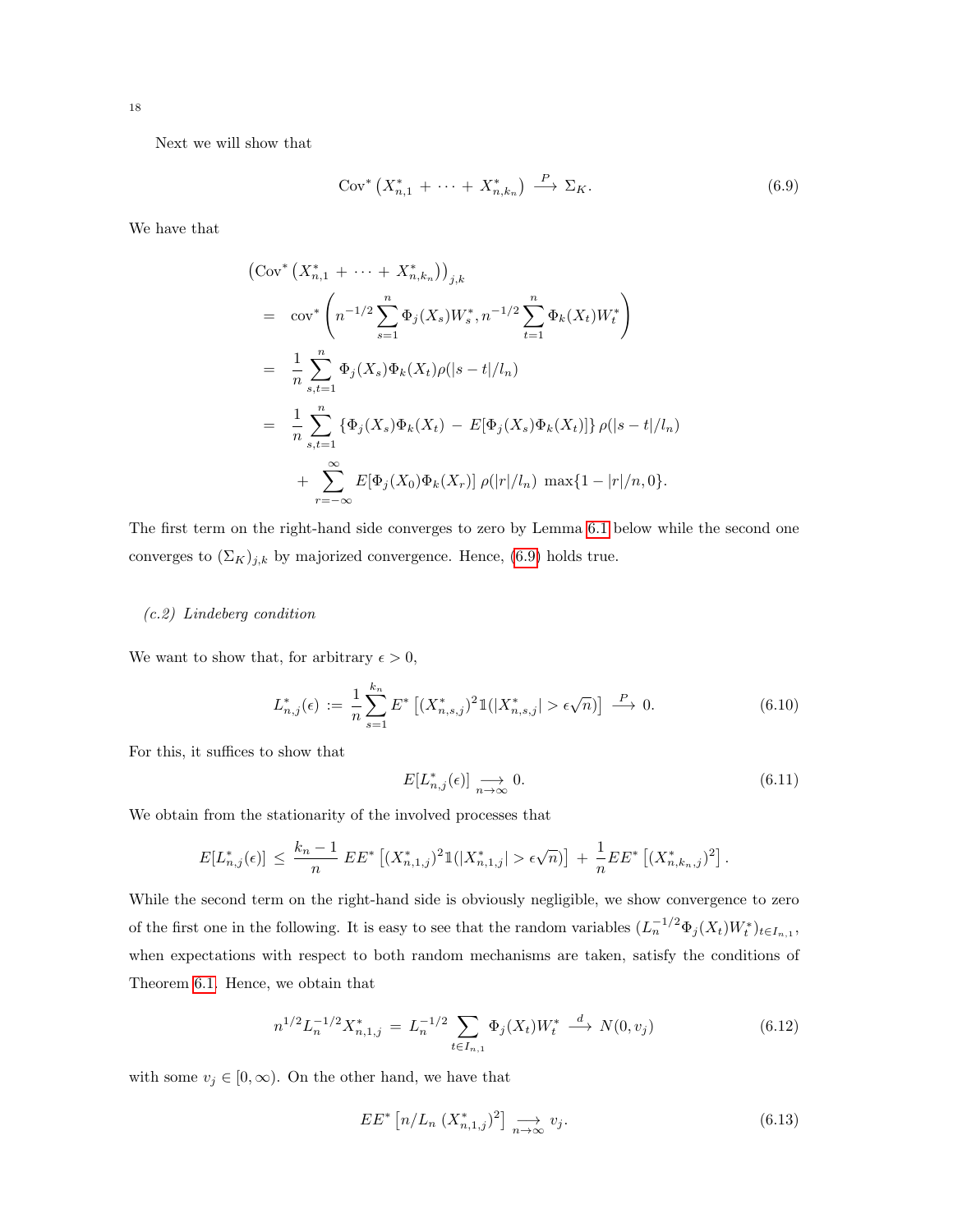[\(6.12\)](#page-18-1) and [\(6.13\)](#page-18-2) imply uniform integrability of  $(n/L_n (X_{n,1,j}^*)^2)_{n\in\mathbb{N}}$ , which also yields that

<span id="page-19-0"></span>
$$
EE^* \left[ n/L_n \ (X_{n,1,j}^*)^2 1(|\sqrt{n/L_n} \ X_{n,1,j}^*| > c) \right] \underset{n \to \infty}{\longrightarrow} E[Y_j^2 1(|Y_j| > c)], \tag{6.14}
$$

where  $Y_j \sim N(0, v_j)$ . Since  $E[Y_j^2 1(|Y_j| > c)] \longrightarrow_{c \to \infty} 0$ , we obtain from [\(6.14\)](#page-19-0) that [\(6.11\)](#page-18-3) holds true.

### (c.3) Weak dependence

The conditions [\(6.28\)](#page-25-2) and [\(6.29\)](#page-25-3) can be proved along the same lines. Therefore, we only state the proof of [\(6.28\)](#page-25-2) in Lemma [6.3](#page-29-0) below.

## (d) Conclusion

Now we can apply Corollary [6.1](#page-25-0) and we obtain [\(6.8\)](#page-17-0), which in turn implies by the continuous mapping theorem that

<span id="page-19-1"></span>
$$
V_{n,1}^{(K)^*} \xrightarrow{d} \sum_{k=1}^K \lambda_k Z_k^2 \qquad \text{in probability.} \tag{6.15}
$$

Invoking Theorem 2 of [Dehling, Durieu, and Volny](#page-32-14) [\(2009\)](#page-32-14), we obtain from [\(6.8\)](#page-17-0) and [\(6.15\)](#page-19-1) that

$$
V_{n,1}^* \stackrel{d}{\longrightarrow} Z \qquad \text{in probability.}
$$

### (ii) U-statistics

In order to deduce the corresponding result for  $U_{n,1}^*$ , we have to show that

<span id="page-19-2"></span>
$$
P^*\left(\left|\frac{1}{n}\sum_{t=1}^n h(X_t, X_t)(W_t^*)^2 - Eh(X_0, X_0)\right| > \epsilon\right) \stackrel{P}{\longrightarrow} 0 \quad \forall \epsilon > 0. \tag{6.16}
$$

With  $M > 0$ , we decompose:

$$
\left| \frac{1}{n} \sum_{t=1}^{n} h(X_t, X_t)(W_t^*)^2 - Eh(X_0, X_0) \right|
$$
\n
$$
\leq \left| \frac{1}{n} \sum_{t=1}^{n} \left[ h(X_t, X_t) - h(X_t, X_t) \wedge M \right] (W_t^*)^2 \right|
$$
\n
$$
+ \left| \frac{1}{n} \sum_{t=1}^{n} h(X_t, X_t) \wedge M \left[ (W_t^*)^2 - 1 \right] \right|
$$
\n
$$
+ \left| \frac{1}{n} \sum_{t=1}^{n} h(X_t, X_t) \wedge M - E[h(X_0, X_0) \wedge M] \right|
$$
\n
$$
+ |E[h(X_0, X_0) \wedge M] - E[h(X_0, X_0)]|
$$
\n
$$
= R_{n,1} + \dots + R_{n,4}.
$$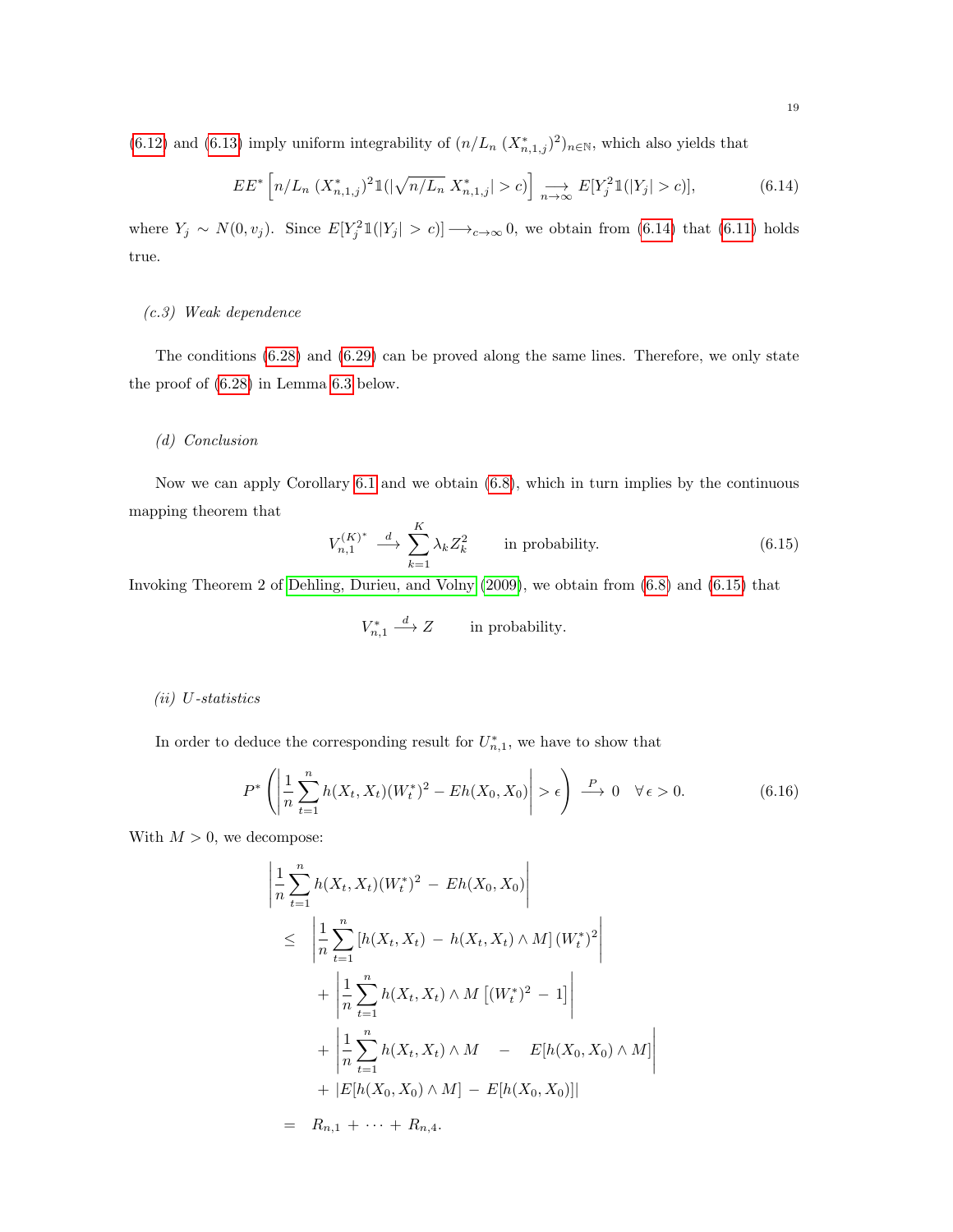We obtain from monotone convergence that

$$
R_{n,4} \underset{M \to \infty}{\longrightarrow} 0
$$

and

$$
EE^*[R_{n,1}] \underset{M \to \infty}{\longrightarrow} 0.
$$

Moreover, it follows from the WLLN of [Leucht](#page-33-4) [\(2011,](#page-33-4) Lemma 5.1) that

$$
R_{n,3} \stackrel{P}{\longrightarrow} 0.
$$

Thus, it remains to prove that

<span id="page-20-0"></span>
$$
P^*\left(\left|\frac{1}{n}\sum_{t=1}^n[h(X_t, X_t) \wedge M][(W_t^*)^2 - 1]\right| > \epsilon\right) \xrightarrow{P} 0 \quad \forall \epsilon > 0. \tag{6.17}
$$

To this end, we truncate the bootstrap variables and obtain

$$
P^* \left( \left| \frac{1}{n} \sum_{t=1}^n [h(X_t, X_t) \wedge M] [(W_t^*)^2 - 1] \right| > \epsilon \right)
$$
  
\n
$$
\leq P^* \left( \left| \frac{1}{n} \sum_{t=1}^n [h(X_t, X_t) \wedge M] [(W_t^*)^2 \wedge K - E^* [(W_t^*)^2 \wedge K] \right| > \epsilon/3 \right)
$$
  
\n
$$
+ \frac{3M}{\epsilon} (1 - E^* [(W_1^*)^2 \wedge K])
$$
  
\n
$$
+ 1 (M (1 - E^* [(W_1^*)^2 \wedge K]) > \epsilon/3).
$$

The first term on the right-hand side is of order  $o_P(1)$  for all  $K \in \mathbb{N}$  by Chebyshev's inequality and the  $\tau$ -dependence of the bootstrap variables. For fixed  $M$ , the two remaining summands are less than any  $\delta > 0$  if  $K = K(\delta, M)$  is chosen sufficiently large, which then implies [\(6.17\)](#page-20-0) and thus [\(6.16\)](#page-19-2).

In the case of  $U_{n,2}^*$ , we have to prove that

<span id="page-20-1"></span>
$$
P^*\left(\left|\frac{1}{n}\sum_{t=1}^n \bar{h}(X_t, X_t)(W_t^*)^2 - Eh(X_0, X_0)\right| > \epsilon\right) \stackrel{P}{\longrightarrow} 0 \quad \forall \epsilon > 0. \tag{6.18}
$$

We split up

$$
\frac{1}{n}\sum_{t=1}^{n} \bar{h}(X_t, X_t)(W_t^*)^2
$$
\n
$$
= \frac{1}{n}\sum_{t=1}^{n} h(X_t, X_t)(W_t^*)^2 - \frac{2}{n}\sum_{t,k=1}^{n} h(X_t, X_k)(W_t^*)^2 + V_n \frac{1}{n^2}\sum_{t=1}^{n} (W_t^*)^2.
$$

According to [\(6.16\)](#page-19-2), the first term on the right-hand side converges to  $Eh(X_0, X_0)$ . The third term is obviously negligible since  $V_n = O_P(1)$  and  $E[n^{-2} \sum_t (W_t^*)^2] = n^{-1}$ . As to the second term, note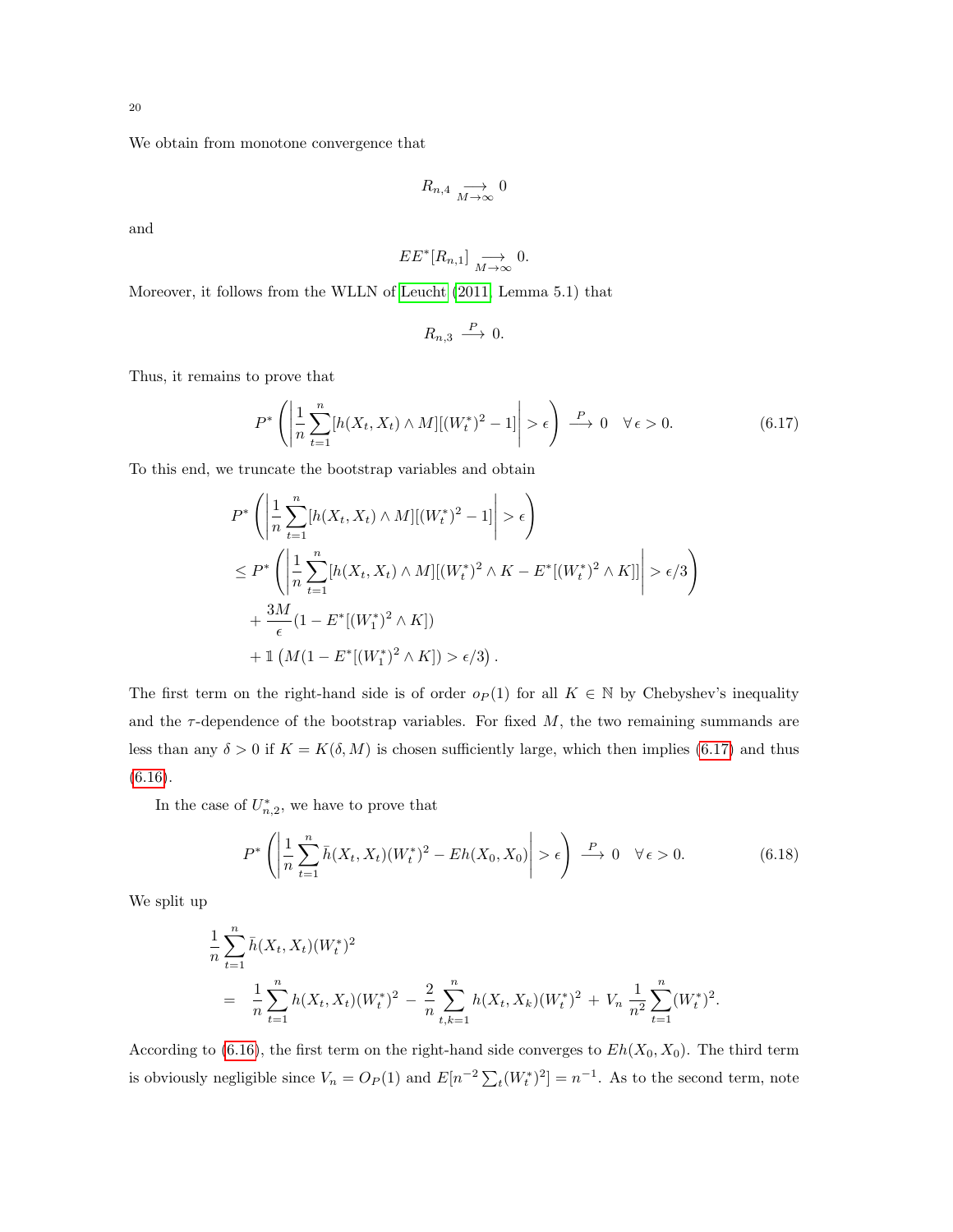first that

$$
EE^* \left| \frac{1}{n^2} \sum_{t,k=1}^n h(X_t, X_t) \left( (W_t^*)^2 - (W_t^*)^2 \wedge K \right) \right| \xrightarrow[K \to \infty]{} 0.
$$

Moreover, since  $h$  is positive semidefinite, we have that

$$
\left| \frac{1}{n^2} \sum_{t,k=1}^n h(X_t, X_k) (W_t^*)^2 \wedge K \right| \leq \frac{\sqrt{V_n}}{n} \sqrt{\frac{1}{n} \sum_{t,k=1}^n h(X_t, X_k) (W_t^*)^2 \wedge K(W_k^*)^2 \wedge K}.
$$

Since  $EE^*[n^{-1}\sum_{t,k=1}^n h(X_t,X_k)(W_t^*)^2 \wedge K(W_k^*)^2 \wedge K] = O(1)$  we obtain [\(6.18\)](#page-20-1).

## (iii) Convergence in the uniform norm

Convergence of the distribution functions in the uniform norm can be deduced from the distributional convergence in conjunction with the continuity of the limiting distribution function.  $\Box$ 

Proof of Lemma [3.1.](#page-7-2) (a) Expectation of Z

We have

$$
EZ = \sum_{k=1}^{\infty} \sum_{t=-\infty}^{\infty} \lambda_k E \Phi_k(X_0) \Phi_k(X_t).
$$

Since the double sum is absolutely convergent, we can interchange the order of summation and obtain

$$
EZ = \sum_{t=-\infty}^{\infty} \lim_{K \to \infty} E \sum_{k=1}^{K} \lambda_k \Phi_k(X_0) \Phi_k(X_t).
$$

The quantity  $\left| \sum_{k=1}^{K} \lambda_k \Phi_k(X_0) \Phi_k(X_t) \right|$  can be bounded from above by

$$
\sum_{k=1}^{\infty} \lambda_k [\Phi_k^2(X_0) + \Phi_k^2(X_t)] = h(X_0, X_0) + h(X_t, X_t)
$$

which is integrable. Lebesgue's dominated convergence theorem finally yields

$$
EZ = \sum_{t=-\infty}^{\infty} E \sum_{k=1}^{\infty} \lambda_k \Phi_k(X_0) \Phi_k(X_t) = \sum_{t=-\infty}^{\infty} Eh(X_0, X_t).
$$

## (b) Continuity of the limit distribution function

We deduce the continuity of the limit distribution function from  $EZ > 0$ : Let  $Z^{(K)} = \sum_{k=1}^{K} \lambda_k Z_k^2$ . Hence,

$$
E|Z - Z^{(K)}| = E[Z - Z^{(K)}] = \sum_{k=K+1}^{\infty} \lambda_k E Z_k^2 \le C \sqrt{\sum_{k=K+1}^{\infty} \lambda_k} \xrightarrow[K \to \infty]{} 0,
$$

which implies that

$$
Z^{(K)} \stackrel{d}{\longrightarrow} Z,
$$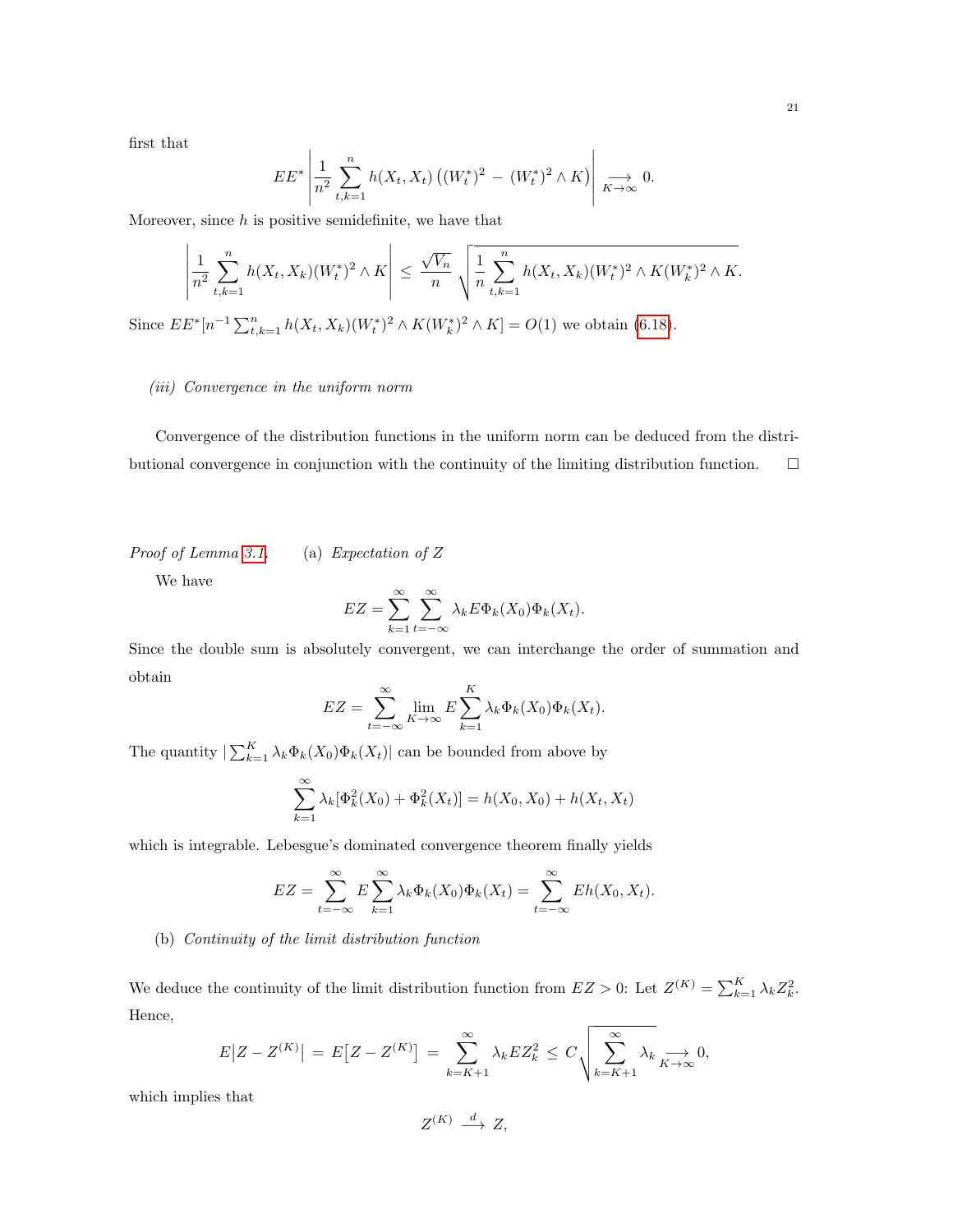as  $K \to \infty$ . It follows from Portmanteau's theorem (see Theorem 2.1 in [Billingsley](#page-32-15) [\(1968\)](#page-32-15)) for each fixed  $x_0 \in \mathbb{R}$  and  $\delta > 0$  that

$$
P(Z \in (x_0 - \varepsilon, x_0 + \varepsilon)) \le \liminf_{K \to \infty} P(Z^{(K)} \in (x_0 - \varepsilon, x_0 + \varepsilon)).
$$

Hence, it suffices to show that, for arbitrary  $\delta > 0$ ,

$$
\liminf_{K \to \infty} P(Z^{(K)} \in (x_0 - \varepsilon, x_0 + \varepsilon)) \le \delta \tag{6.19}
$$

whenever  $\varepsilon > 0$  is chosen sufficiently small. To this end, first note that  $Z^{(K)}$  has the same distribution as  $N'_K \Sigma_K^{1/2} \Lambda_K \Sigma_K^{1/2} N_K$ , where  $\Lambda_K = \text{Diag}(\lambda_1, \ldots, \lambda_K)$ ,  $\Sigma_K = \text{Cov}((Z_1, \ldots, Z_K)'')$  and  $N_K \sim \mathcal{N}(0_K, I_K)$ . For any symmetric matrix M, denote by  $\alpha_i(M)$  the *i*th largest eigenvalue of this matrix. Then  $\alpha_i(\Sigma_K^{1/2}\Lambda_K\Sigma_K^{1/2}) = \alpha_i(\Lambda_K^{1/2}\Sigma_K\Lambda_K^{1/2})$ ; see Lütkepohl [\(1996,](#page-33-17) Section 5.2.1, page 65). Since  $\Lambda_K^{1/2} \Sigma_K \Lambda_K^{1/2}$  is a principle submatrix of  $\Lambda_{K+1}^{1/2} \Sigma_{K+1} \Lambda_{K+1}^{1/2}$  we obtain by the inclusion principle for principle submatrices (see Lütkepohl [\(1996,](#page-33-17) Section 9.13.4, page 160)) that  $\alpha_k(\Lambda_K^{1/2} \Sigma_K \Lambda_K^{1/2}) \leq$  $\alpha_k(\Lambda_{K+1}^{1/2}\Sigma_{K+1}\Lambda_{K+1}^{1/2})$ . Moreover, it follows from  $EZ^{(K)} = \sum_{k=1}^K \alpha_k(\Lambda_K^{1/2}\Sigma_K\Lambda_K^{1/2}) > EZ/2$ ,  $\forall K >$  $K_0$  that  $\alpha_1(\Lambda_K^{1/2} \Sigma_K \Lambda_K^{1/2}) \ge c_0 > 0$ ,  $\forall K > K_0$ . As convolution preserves the continuity properties of the smoother function, the latter inequality implies continuity of the distribution functions of  $Z^{(K)} = \sum_{k=1}^{K} \alpha_k (\Lambda_K^{1/2} \Sigma_K \Lambda_K^{1/2}) Y_k^2$ , uniformly for all  $K > K_0$ , where  $Y_1, \ldots, Y_k$  are i.i.d. standard normal random variables.

*Proof of Proposition [4.1.](#page-0-0)* We obtain under  $(A1)$  that

$$
E[n^{-1}T_n] - E[h_1(X_0, \tilde{X}_0)]
$$
  
=  $\frac{1}{n} \sum_{r=-n-1}^{n-1} (1 - |r|/n) E[h(X_0, X_r) - h(X_0, \tilde{X}_0)]$   
=  $O\left(\frac{1}{n}\right)$ 

and

$$
\begin{aligned}\n\text{ar}(n^{-1}T_n) &= \frac{1}{n^4} \sum_{s,t,u,v=1}^n \{E[h(X_s, X_t) \ h(X_u, X_v)] - E[h(X_s, X_t)] \ E[h(X_u, X_v)]\} \\
&\to 0. \n\end{aligned}
$$

This implies (i).

 $\overline{\text{V}}$ 

Furthermore, we have

$$
EE^*[n^{-1}T_{n,1}^*] = \frac{1}{n} \sum_{r=-(n-1)}^{n-1} (1-|r|/n) E[h(X_0, X_r)] \rho(|r|/l_n) = O\left(\frac{l_n}{n}\right),
$$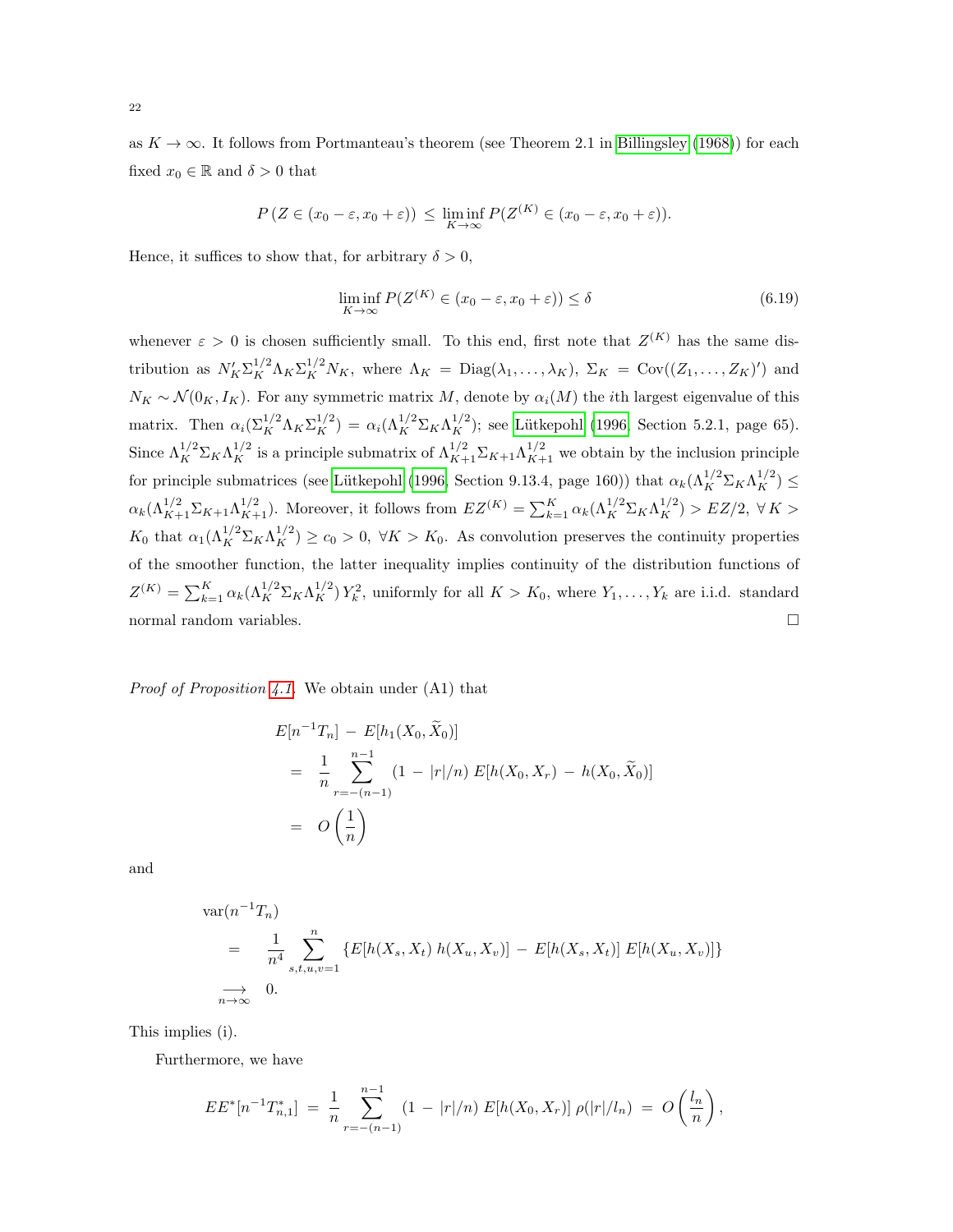which implies that, for all  $\epsilon, \delta > 0$ ,

$$
P\left(P^*\left(n^{-1}T_{n,1}^* > \epsilon\right) \leq \delta\right) \underset{n \to \infty}{\longrightarrow} 1,
$$

i.e., the first part of (ii) holds true. To treat the second part with the empirically degenerated kernel, we introduce the exactly degenerated kernel  $h_{deg}$  as

$$
h_{deg}(x,y) = h(x,y) - \int h(x,y) P^{X_0}(dx) - \int h(x,y) P^{X_0}(dy) + \int \int h(x,y) P^{X_0}(dx) P^{X_0}(dy).
$$

It follows that

$$
T_{n,2}^* = \frac{1}{n} \sum_{s,t=1}^n \left[ h_{deg}(X_s, X_t) - n^{-1} \sum_{k=1}^n h_{deg}(X_s, X_k) - n^{-1} \sum_{k=1}^n h_{deg}(X_k, X_t) + n^{-2} \sum_{k,l=1}^n h_{deg}(X_k, X_l) \right] W_s^* W_t^*,
$$

i.e., under empirical degeneration, we can replace h by  $h_{deg}$ . This means that  $T_{n,2}^*$  can be written an empirically degenerated V-statistic with the kernel  $h_{deg}$  that is degenerate under  $P^{X_0}$ . Hence, we obtain from the part concerning  $V_{n,2}^*$  of Theorem [3.1](#page-7-0) that  $T_{n,2}^*$  converges to some random variable in probability. As a consequence, we get the second part of (ii).

Finally, (iii) is an immediate consequence of (i) and (ii).  $\Box$ 

6.2. A multivariate bootstrap CLT. The Cramér-Wold device is a very useful tool when asymptotic normality for a sequence of random vectors has to be proved and only a univariate CLT is available. However, this approach might be problematic in the context of bootstrap processes, where usually asymptotic normality only with the qualification "in probability" can be proved. To see what could happen, assume that there is a sequence of  $\mathbb{R}^d$ -valued bootstrap random vectors  $Z_1^*, Z_2^*, \ldots$ , where the distribution of  $Z_n^*$  depends on random variables  $X_1, \ldots, X_n$ . Suppose further, that we can exploit some univariate CLT to show that, for any arbitrary  $c \in \mathbb{R}^d$ ,

<span id="page-23-0"></span>
$$
c'Z_n^* \stackrel{d}{\longrightarrow} c'Z \qquad \text{in probability}, \tag{6.20}
$$

where  $Z \sim N(0_d, \Sigma)$ . This is, however, not sufficient in general for a proof of the asymptotic normality of  $Z_n^*$ , i.e. of

<span id="page-23-1"></span>
$$
Z_n^* \xrightarrow{d} Z \qquad \text{in probability.} \tag{6.21}
$$

To see why, note that [\(6.20\)](#page-23-0) can be reformulated in such a way that there exist "bad sets"  $\Omega_1(c), \Omega_2(c), \ldots$  such that

$$
P((X_1,\ldots,X_n)' \in \Omega_n(c)) \underset{n\to\infty}{\longrightarrow} 0
$$

and, for any sequence  $(\omega_n)_{n\in\mathbb{N}}$  with  $\omega_n \notin \Omega_n(c)$ ,

$$
P^{c'Z_n^*|(X_1,\ldots,X_n)'=\omega_n} \implies P^{c'Z}.
$$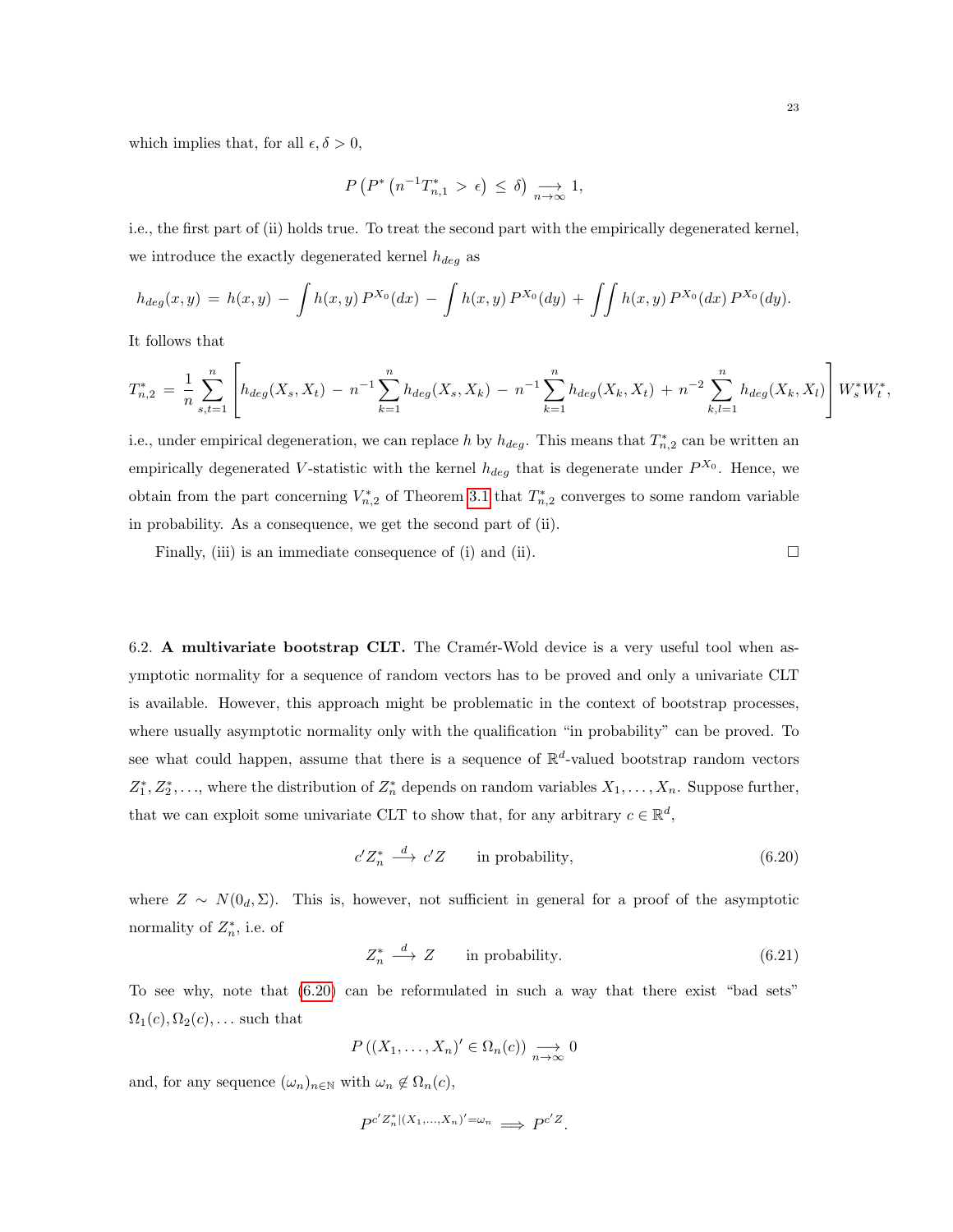If the universal sets  $\Omega_n := \bigcup_{c \in \mathbb{R}^d} \Omega_n(c)$  were measurable and satisfy  $P((X_1, \ldots, X_n)' \in \Omega_n) \longrightarrow_{n \to \infty} 0$ , then we could actually conclude from [\(6.20\)](#page-23-0) that [\(6.21\)](#page-23-1) holds true. However, if this fails, then this conclusion is no longer correct in general. To overcome this difficulty, we formulate first an appropriate multivariate CLT for triangular arrays of weakly dependent random variables and present then, as an immediate consequence, a version tailor-made for bootstrap processes.

<span id="page-24-0"></span>**Theorem 6.1.** Suppose that  $(X_{n,k})_{k=1,\ldots,k_n}$ ,  $n \in \mathbb{N}$ , is a triangular scheme of  $\mathbb{R}^d$ -valued random vectors with  $EX_{n,k} = 0_d$  for all  $n, k$  and  $\sum_{k=1}^{k_n} EX_{n,k,j}^2 \le v_0$ , for all  $n \in \mathbb{N}, j \in \{1, ..., d\}$  and some  $v_0 < \infty$ . We assume that

<span id="page-24-2"></span>
$$
\Sigma_n := \text{Cov}(X_{n,1} + \dots + X_{n,k_n}) \xrightarrow[n \to \infty]{} \Sigma
$$
\n(6.22)

for some positive semidefinite matrix  $\Sigma$ , and that

<span id="page-24-1"></span>
$$
\sum_{k=1}^{k_n} E[X_{n,k,j}^2 \mathbb{1}(|X_{n,k,j}| > \epsilon)] \underset{n \to \infty}{\longrightarrow} 0
$$
\n(6.23)

holds for all  $\epsilon > 0$ ,  $j \in \{1, \ldots, d\}$ . Furthermore, we assume that there exists a summable sequence  $(\theta_r)_{r \in \mathbb{N}}$  such that, for all  $u \in \mathbb{N}$ , all indices  $1 \leq s_1 < s_2 < \cdots < s_u < s_u + r = t_1 \leq t_2 \leq k_n$ and all  $j_1, j_2 \in \{1, ..., d\}$ , the following upper bounds for covariances hold true: for all measurable functions  $g: \mathbb{R}^{du} \longrightarrow \mathbb{R}$  with  $||g||_{\infty} = \sup_{x \in \mathbb{R}^{du}} |g(x)| \leq 1$ ,

<span id="page-24-3"></span>
$$
|\text{cov}\left(g(X_{n,s_1},\ldots,X_{n,s_u})X_{n,s_u,j_1},X_{n,t_1,j_2}\right)| \leq \left(EX_{n,s_u,j_1}^2 + EX_{n,t_1,j_2}^2 + k_n^{-1}\right)\,\theta_r \tag{6.24}
$$

and

<span id="page-24-4"></span>
$$
|\text{cov}\left(g(X_{n,s_1},\ldots,X_{n,s_u}),X_{n,t_1,j_1}X_{n,t_2,j_2}\right)| \leq \left(EX_{n,t_1,j_1}^2 + EX_{n,t_2,j_2}^2 + k_n^{-1}\right) \theta_r. \tag{6.25}
$$

Then

$$
X_{n,1} + \cdots + X_{n,k_n} \stackrel{d}{\longrightarrow} \mathcal{N}(0_d, \Sigma).
$$

*Proof.* Let  $c \in \mathbb{R}^d$  be arbitrary. It can be easily seen that the triangular scheme  $(c'X_{n,k})_{k=1,\dots,k_n}$ ,  $n \in \mathbb{N}$ , satisfies the conditions of the univariate CLT of [Neumann](#page-33-6) [\(2011\)](#page-33-6). (This theorem remains true if we have  $k_n$  rather than n summands in the n-th row of the triangular scheme. Note in particular that  $k_n \nrightarrow \infty$  implies in conjunction with the Lindeberg condition [\(6.23\)](#page-24-1) that  $\Sigma$  is the zero matrix.) Therefore, we conclude from Theorem 2.1 of [Neumann](#page-33-6) [\(2011\)](#page-33-6) that

$$
c'(X_{n,1} + \cdots + X_{n,k_n}) \stackrel{d}{\longrightarrow} \mathcal{N}(0, c'\Sigma c),
$$

which implies the assertion by the Cramér-Wold device.  $\Box$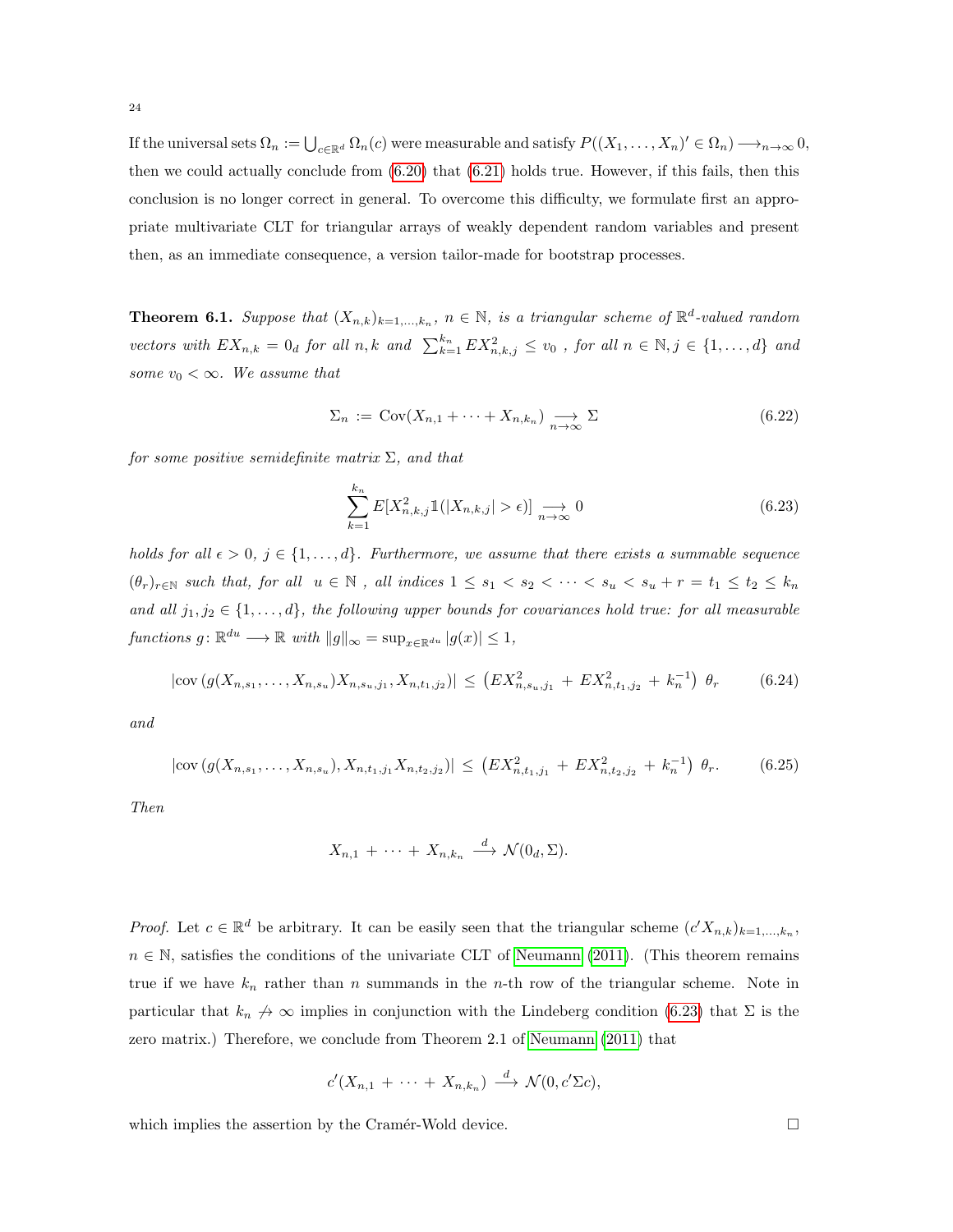The following bootstrap version of this CLT is an immediate consequence.

<span id="page-25-0"></span>**Corollary 6.1.** Suppose that for a given sample  $X_{n,1},\ldots,X_{n,n} \mathbb{R}^d$ -valued bootstrap variables  $X_{n,1}^*,\ldots,X_{n,k_n}^*$ are available with  $E^* X_{n,k}^* = 0_d$  for all  $n, k$ ,

$$
P\left(\sum_{k=1}^{k_n} E^* X_{n,k,j}^* \right)^2 \le v_0 \right) \underset{n \to \infty}{\longrightarrow} 1
$$

for all  $j \in \{1, ..., d\}$  and some  $v_0 < \infty$ . We assume that

$$
\Sigma_n^* := \text{Cov}^*(X_{n,1}^* + \dots + X_{n,k_n}^*) \xrightarrow{P} \Sigma
$$
\n
$$
(6.26)
$$

for some positive semidefinite matrix  $\Sigma$ , and that

$$
\sum_{k=1}^{k_n} E^*[X_{n,k,j}^*^2 1(|X_{n,k,j}^*| > \epsilon)] \stackrel{P}{\longrightarrow} 0
$$
\n(6.27)

holds for all  $\epsilon > 0$ ,  $j \in \{1, ..., d\}$ . Furthermore, we assume that there exists a summable sequence  $(\theta_r)_{r \in \mathbb{N}}$  such that, for all  $u \in \mathbb{N}$ , the following upper bounds for covariances hold true: for all measurable functions  $g: \mathbb{R}^{du} \longrightarrow \mathbb{R}$  with  $||g||_{\infty} = \sup_{x \in \mathbb{R}^{du}} |g(x)| \leq 1$ ,

<span id="page-25-2"></span>
$$
P(|\text{cov}^*(g(X_{n,s_1}^*,\ldots,X_{n,s_u}^*)X_{n,s_u,j_1}^*,X_{n,t_1,j_2}^*)| \le (E^*X_{n,s_u,j_1}^*^2 + E^*X_{n,t_1,j_2}^*^2 + k_n^{-1}) \theta_r
$$
  

$$
\forall u \in \mathbb{N}, 1 \le s_1 < s_2 < \cdots < s_u < s_u + r = t_1 \le k_n, j_1, j_2 \in \{1, \ldots, d\} \underset{n \to \infty}{\longrightarrow} 1
$$
 (6.28)

and

<span id="page-25-3"></span>
$$
P(|\text{cov}^*(g(X_{n,s_1}^*,\ldots,X_{n,s_u}^*),X_{n,t_1,j_1}^*,X_{n,t_2,j_2}^*)| \leq \left(E^*X_{n,t_1,j_1}^* + E^*X_{n,t_2,j_2}^* + k_n^{-1}\right)\theta_r
$$
  

$$
\forall u \in \mathbb{N}, 1 \leq s_1 < s_2 < \cdots < s_u < s_u + r = t_1 \leq t_2 \leq k_n, j_1, j_2 \in \{1,\ldots,d\}\theta_{n\to\infty}.
$$
 (6.29)

Then

$$
X_{n,1}^* + \cdots + X_{n,k_n}^* \xrightarrow{d} \mathcal{N}(0_d, \Sigma) \quad in \text{ probability.}
$$

Proof. Since the P-probability of the event that the conditions of Theorem [6.1](#page-24-0) are satisfied by the triangular scheme  $(X_{n,k}^*)_{k=1,\dots,k_n}$ ,  $n \in \mathbb{N}$ , tends to one, the assertion is a direct consequence of the above theorem.  $\hfill \square$ 

6.3. Some auxiliary lemmas.

<span id="page-25-1"></span>**Lemma 6.1.** Suppose that assumptions  $(A2)$ ,  $(B1)$ , and  $(B2)$  are fufilled. Then, for any fixed j, k,

$$
\frac{1}{n}\sum_{s,t=1}^n \left\{\Phi_j(X_s)\Phi_k(X_t)\rho(|s-t|/l_n) - E[\Phi_j(X_s)\Phi_k(X_t)\rho(|s-t|/l_n)]\right\} \stackrel{P}{\longrightarrow} 0.
$$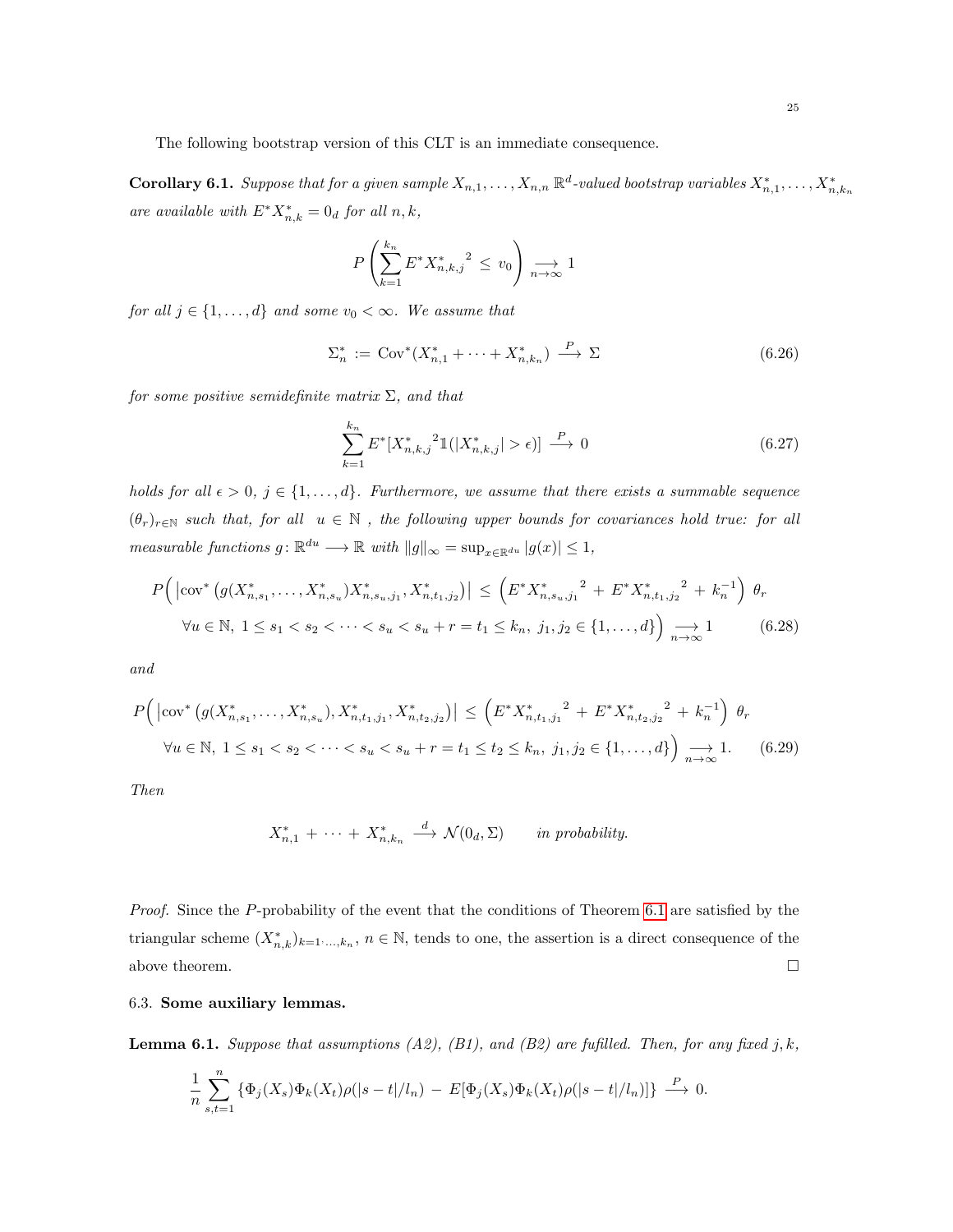Proof. Since we intend to compute second moments of the double sum we truncate and re-center the involved random variables  $\Phi_j(X_s)$  and  $\Phi_k(X_t)$  properly. We choose a sequence  $(M_n)_{n\in\mathbb{N}}$  such that

$$
M_n = o(\sqrt{n}),
$$
  

$$
l_n/M_n^2 = o(1)
$$

and

$$
P(|\Phi_l(X_0)| > M_n) \le \frac{E[\Phi_l^2(X_0) \mathbb{1}(|\Phi_l(X_0)| > M_n)]}{M_n^2} = o(n^{-1})
$$

for  $l = j, k$  are fufilled. (Since  $P(|\Phi_l(X_0)| > \sqrt{n}/\delta) \leq n^{-1}E[\Phi_l^2(X_0)1(|\Phi_l(X_0)| > \sqrt{n}/\delta)]\delta^2 =$  $o(n^{-1})$  holds for arbitrary  $\delta > 0$ , we can actually find a sequence  $(M_n)_{n \in \mathbb{N}}$  with the above properties.) Let  $Y_{l,t} := (\Phi_l(X_t) \wedge M_n) \vee (-M_n)$  and  $\overline{Y}_{l,t} = Y_{l,t} - E[Y_{l,t}]$ . We split up as follows:

$$
\left| \frac{1}{n} \sum_{s,t=1}^{n} \left\{ \Phi_j(X_s) \Phi_k(X_t) \rho(|s-t|/l_n) - E[\Phi_j(X_s) \Phi_k(X_t) \rho(|s-t|/l_n)] \right\} \right|
$$
\n
$$
\leq \left| \frac{1}{n} \sum_{s,t=1}^{n} \left\{ \Phi_j(X_s) \Phi_k(X_t) - Y_{j,s} Y_{k,t} \right\} \rho(|s-t|/l_n) \right|
$$
\n
$$
+ \left| \frac{1}{n} \sum_{s,t=1}^{n} \left\{ Y_{j,s} Y_{k,t} - \bar{Y}_{j,s} \bar{Y}_{k,t} \right\} \rho(|s-t|/l_n) \right|
$$
\n
$$
+ \left| \frac{1}{n} \sum_{s,t=1}^{n} \left\{ \bar{Y}_{j,s} \bar{Y}_{k,t} - E[\bar{Y}_{j,s} \bar{Y}_{k,t}] \right\} \rho(|s-t|/l_n) \right|
$$
\n
$$
+ \left| \frac{1}{n} \sum_{s,t=1}^{n} \left\{ E[\bar{Y}_{j,s} \bar{Y}_{k,t}] - E[\Phi_j(X_s) \Phi_k(X_t)] \right\} \rho(|s-t|/l_n) \right|
$$
\n
$$
=: R_{n,1} + R_{n,2} + R_{n,3} + R_{n,4},
$$

say.

It follows from the choice of  $(M_n)_{n\in\mathbb{N}}$  that

<span id="page-26-0"></span>
$$
P(R_{n,1} \neq 0)
$$
  
\n
$$
\leq P(\Phi_j(X_t) \neq Y_{j,t} \text{ or } \Phi_k(X_t) \neq Y_{k,t} \text{ for some } t \in \{1,\dots,n\}) \xrightarrow[n \to \infty]{} 0.
$$
 (6.30)

Furthermore, we obtain from

$$
|Y_{l,t} - \bar{Y}_{l,t}| = |EY_{l,t}| = |E[Y_{l,t} - \Phi_l(X_t)]|
$$
  
\n
$$
\leq E[|\Phi_l(X_t)| \mathbb{1}(|\Phi_l(X_t)| > M_n)]
$$
  
\n
$$
\leq M_n^{-1} E[\Phi_l^2(X_t) \mathbb{1}(|\Phi_k(l_t)| > M_n)]
$$
  
\n
$$
= o(M_n^{-1})
$$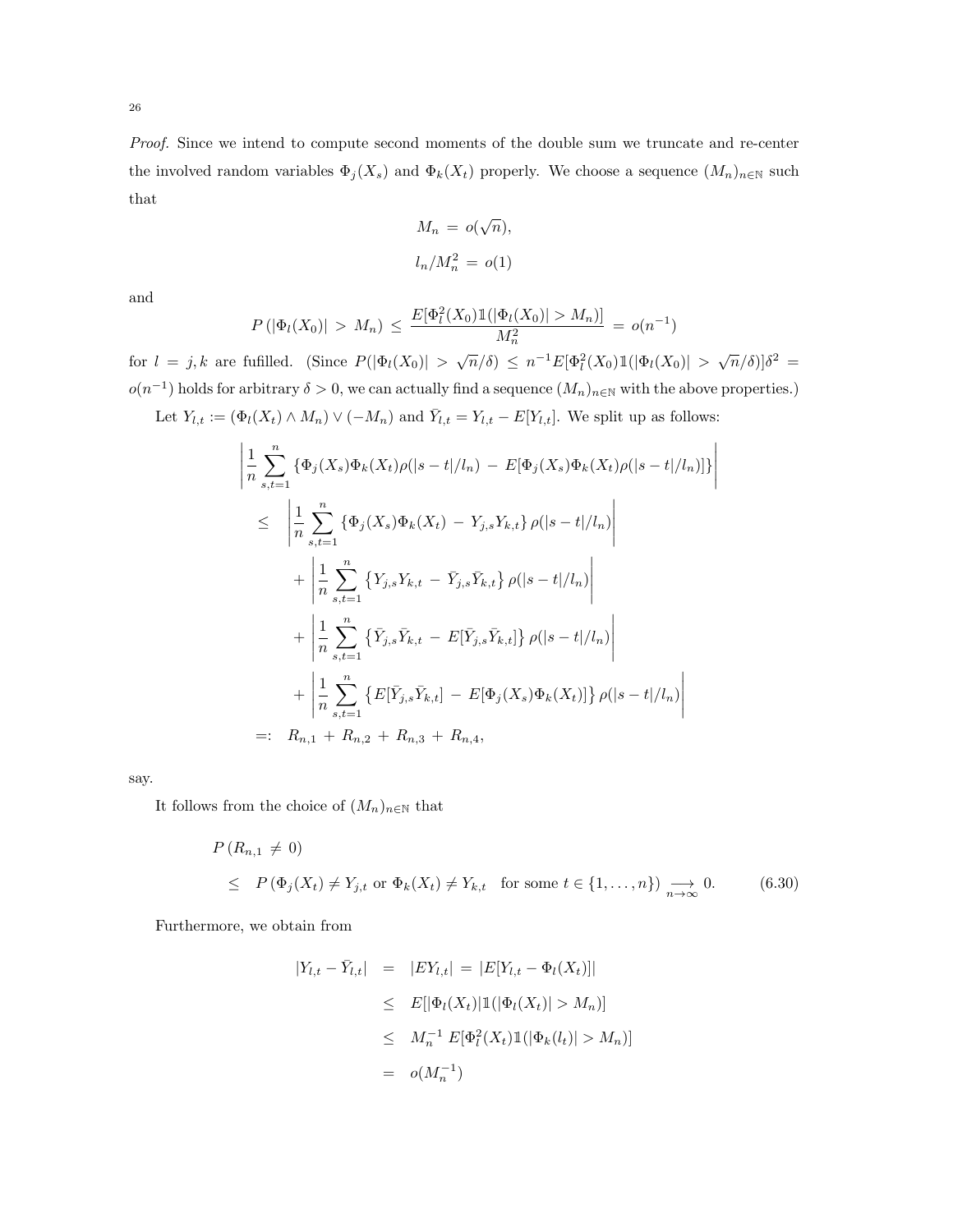that

<span id="page-27-2"></span>
$$
R_{n,2}
$$

$$
\leq \frac{1}{n} \sum_{s,t=1}^{n} |Y_{j,s} - \bar{Y}_{j,s}| |Y_{k,t} - \bar{Y}_{k,t}| |\rho(|s-t|/l_n)|
$$
  
+ 
$$
\left| \frac{1}{n} \sum_{s=1}^{n} \bar{Y}_{j,s} \left\{ \sum_{t=1}^{n} (Y_{k,t} - \bar{Y}_{k,t}) \rho(|s-t|/l_n) \right\} \right| + \left| \frac{1}{n} \sum_{t=1}^{n} \bar{Y}_{k,t} \left\{ \sum_{s=1}^{n} (Y_{j,s} - \bar{Y}_{j,s}) \rho(|s-t|/l_n) \right\} \right|
$$
  
= 
$$
o\left(\frac{l_n}{M_n^2}\right) + O_P\left(\frac{l_n}{\sqrt{n} M_n}\right).
$$
(6.31)

Let  $A_n$  denote the  $n \times n$ -matrix with entries  $(A_n)_{s,t} = \rho(|s-t|/l_n)$ . We have that

<span id="page-27-0"></span>
$$
ER_{n,3}^{2}
$$
\n
$$
= \frac{1}{n^{2}} \sum_{s,t,u,v=1}^{n} (A_{n})_{s,t} (A_{n})_{u,v} \{ E[\bar{Y}_{j,s} \bar{Y}_{k,t} \bar{Y}_{j,u} \bar{Y}_{k,v}] - E[\bar{Y}_{j,s} \bar{Y}_{k,t}] E[\bar{Y}_{j,u} \bar{Y}_{k,v}] \}
$$
\n
$$
= \frac{1}{n^{2}} \sum_{s,t,u,v=1}^{n} (A_{n})_{s,t} (A_{n})_{u,v} \operatorname{cum}(\bar{Y}_{j,s}, \bar{Y}_{k,t}, \bar{Y}_{j,u}, \bar{Y}_{k,v})
$$
\n
$$
+ \frac{1}{n^{2}} \sum_{s,t,u,v=1}^{n} (A_{n})_{s,t} (A_{n})_{u,v} E[\bar{Y}_{j,s} \bar{Y}_{j,u}] E[\bar{Y}_{k,t} \bar{Y}_{k,v}]
$$
\n
$$
+ \frac{1}{n^{2}} \sum_{s,t,u,v=1}^{n} (A_{n})_{s,t} (A_{n})_{u,v} E[\bar{Y}_{j,s} \bar{Y}_{k,v}] E[\bar{Y}_{k,t} \bar{Y}_{j,u}], \qquad (6.32)
$$

where  $\text{cum}(\bar{Y}_{j,s}, \bar{Y}_{k,t}, \bar{Y}_{j,u}, \bar{Y}_{k,v}) = \{E[\bar{Y}_{j,s}\bar{Y}_{k,t}\bar{Y}_{j,u}\bar{Y}_{k,v}] - E[\bar{Y}_{j,s}\bar{Y}_{k,t}]E[\bar{Y}_{j,u}\bar{Y}_{k,v}] - E[\bar{Y}_{j,s}\bar{Y}_{j,u}]E[\bar{Y}_{k,t}\bar{Y}_{k,v}] - E[\bar{Y}_{j,s}\bar{Y}_{j,u}]E[\bar{Y}_{k,t}\bar{Y}_{k,v}] - E[\bar{Y}_{j,s}\bar{Y}_{j,u}]E[\bar{Y}_{k,t}\bar{Y}_{k,v}] - E[\bar{Y}_{j,s}\bar{$  $E[\bar{Y}_{j,s}\bar{Y}_{k,v}]E[\bar{Y}_{k,t}\bar{Y}_{j,u}]$ } denotes the joint cumulant of  $\bar{Y}_{j,s}, \bar{Y}_{k,t}, \bar{Y}_{j,u}, \bar{Y}_{k,v}$ . It follows from Lemma [6.2](#page-28-0) below that the first term on the right-hand side is of order  $O(M_n^2 n^{-1})$ . Furthermore, we have that

$$
cov(\bar{Y}_{j,s}, \bar{Y}_{k,t}) = O(\sqrt{\tau(|s-t|}).
$$

This implies that the second and the third term on the right-hand side of [\(6.32\)](#page-27-0) are of order  $O(l_n/n)$ . Hence, we obtain

<span id="page-27-1"></span>
$$
ER_{n,3}^2 = O\left(M_n^2 n^{-1} + l_n n^{-1}\right) = o(1). \tag{6.33}
$$

Let  $D_{n,l} := \sqrt{E(\bar{Y}_{l,0} - \Phi_l(X_0))^2}$ . We have, for  $s \leq t$ ,

$$
|E[\bar{Y}_{j,s}\bar{Y}_{k,t}] - E[\Phi_j(X_s)\Phi_k(X_t)]|
$$
  
\n
$$
\leq |E[(\bar{Y}_{j,s} - \Phi_j(X_s))\bar{Y}_{k,t}]| + |E[\Phi_j(X_s)(\bar{Y}_{k,t} - \Phi_k(X_t))]|
$$
  
\n
$$
\leq D_{n,j}\sqrt{\tau(t-s)}\sqrt{\text{Lip}(h)}/\sqrt{\lambda_k} + \min\{D_{n,j},\sqrt{\tau(t-s)}\sqrt{\text{Lip}(h)}/\sqrt{\lambda_k}\}
$$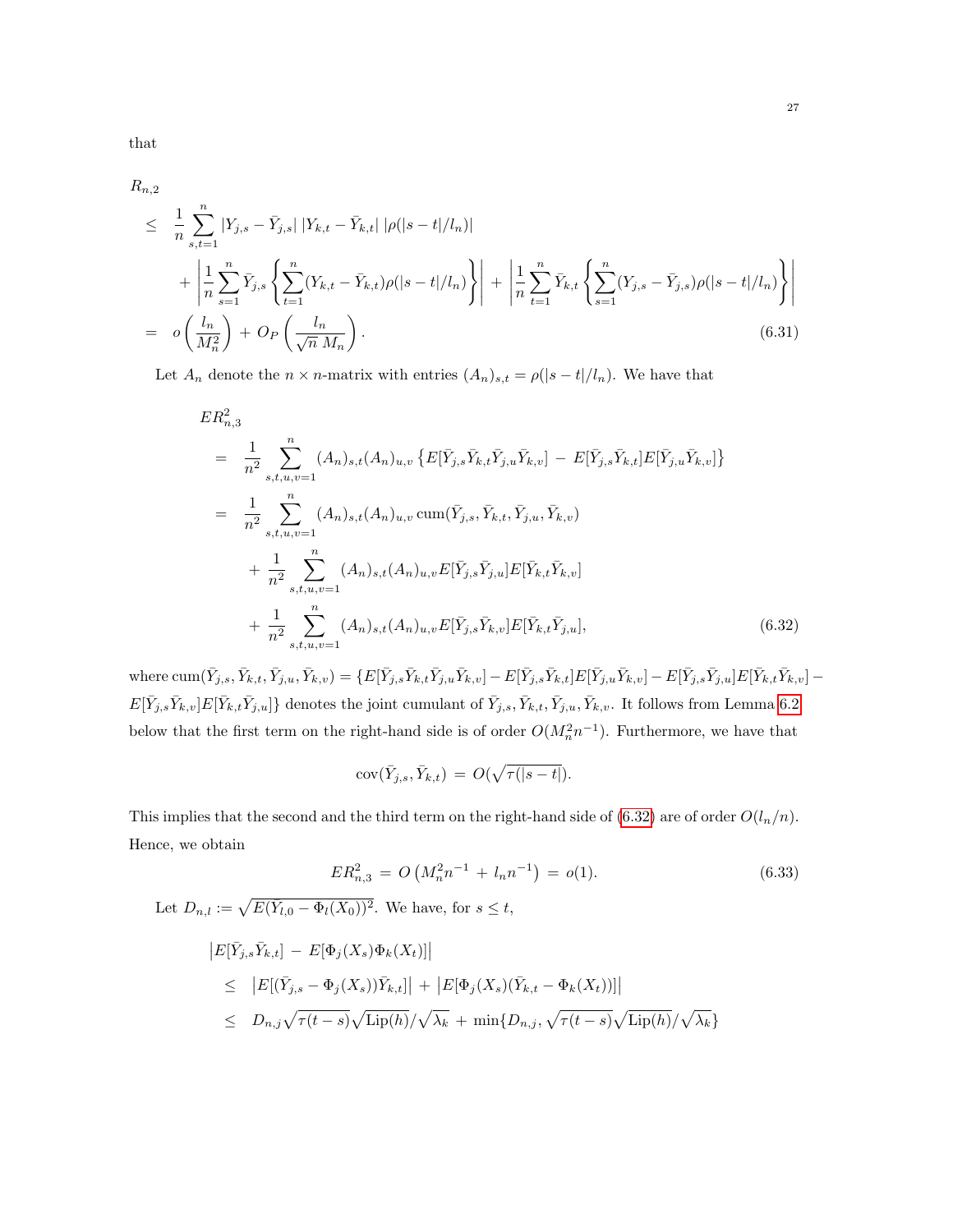and for  $s > t$  that

$$
|E[\bar{Y}_{j,s}\bar{Y}_{k,t}] - E[\Phi_j(X_s)\Phi_k(X_t)]|
$$
  
\n
$$
\leq D_{n,k}\sqrt{\tau(s-t)}\sqrt{\text{Lip}(h)}/\sqrt{\lambda_j} + \min\{D_{n,k}, \sqrt{\tau(s-t)}\sqrt{\text{Lip}(h)}/\sqrt{\lambda_j}\}.
$$

Therefore, we obtain by majorized convergence that

<span id="page-28-1"></span>
$$
R_{n,4} \underset{n \to \infty}{\longrightarrow} 0. \tag{6.34}
$$

The assertion follows now from  $(6.30), (6.32), (6.33)$  $(6.30), (6.32), (6.33)$  $(6.30), (6.32), (6.33)$  $(6.30), (6.32), (6.33)$  $(6.30), (6.32), (6.33)$  and  $(6.34)$ .

<span id="page-28-0"></span>**Lemma 6.2.** Suppose that the assumptions (A2) and (B1) hold. Then, for  $s \le t \le u \le v$ ,

$$
\left|\text{cum}(\bar{Y}_{j_s,s}, \bar{Y}_{j_t,t}, \bar{Y}_{j_u,u}, \bar{Y}_{j_v,v})\right| \leq 3 \ C \ (M_n^2 + 1) \ \sqrt{\tau(\max\{t-s, u-t, v-u\})},
$$

where  $C = \sqrt{\text{Lip}(h)/\min\{\lambda_{j_s}, \lambda_{j_t}, \lambda_{j_u}, \lambda_{j_v}\}}$ .

Proof. Let  $r := \max\{t-s, u-t, v-u\}$ . Recall that  $\text{cum}(\bar{Y}_{j_s,s}, \bar{Y}_{j_t,t}, \bar{Y}_{j_u,u}, \bar{Y}_{j_v,v}) = E[\bar{Y}_{j_s,s}\bar{Y}_{j_t,t}\bar{Y}_{j_u,u}\bar{Y}_{j_v,v}] E[\bar{Y}_{j_s,s}\bar{Y}_{j_t,t}] E[\bar{Y}_{j_u,u}\bar{Y}_{j_v,v}] - E[\bar{Y}_{j_s,s}\bar{Y}_{j_u,u}] E[\bar{Y}_{j_t,t}\bar{Y}_{j_v,v}] - E[\bar{Y}_{j_s,s}\bar{Y}_{j_v,v}] E[\bar{Y}_{j_t,t}\bar{Y}_{j_u,u}]$ . We distinguish between three cases,  $t - s = r$ ,  $u - t = r$  and  $v - u = r$ .

Case a:  $t$  –  $s$  =  $r$ 

According to (B1), there exist random variables  $\widetilde{Y}_{j_t,t}, \widetilde{Y}_{j_u,u}$  and  $\widetilde{Y}_{j_v,v}$  such that  $(\widetilde{Y}_{j_t,t}, \widetilde{Y}_{j_u,u}, \widetilde{Y}_{j_v,v})'$  $\text{ has the same distribution as } (\bar{Y}_{j_t,t}, \bar{Y}_{j_u,u}, \bar{Y}_{j_v,v})' \text{ and is independent of } \bar{Y}_{j_s,s}, \text{ and } \sqrt{E(\bar{Y}_{j_w,w} - \widetilde{Y}_{j_w,w})^2} \leq 1$  $C \sqrt{\tau(r)}$ , for  $w \in \{t, u, v\}$ .

Now we have

$$
|E[\bar{Y}_{j_s,s}\bar{Y}_{j_t,t}\bar{Y}_{j_u,u}\bar{Y}_{j_v,v}]|
$$
\n
$$
= |E[\bar{Y}_{j_s,s}(\bar{Y}_{j_t,t}\bar{Y}_{j_u,u}\bar{Y}_{j_v,v} - \tilde{Y}_{j_t,t}\tilde{Y}_{j_u,u}\tilde{Y}_{j_v,v})]|
$$
\n
$$
\leq \sqrt{E\bar{Y}_{j_s,s}^2} \left\{ \sqrt{E(\bar{Y}_{j_t,t} - \tilde{Y}_{j_t,t})^2} + \sqrt{E(\bar{Y}_{j_u,u} - \tilde{Y}_{j_u,u})^2} + \sqrt{E(\bar{Y}_{j_v,v} - \tilde{Y}_{j_v,v})^2} \right\} M_n^2
$$
\n
$$
\leq 3 C \sqrt{\tau(r)} M_n^2.
$$
\n(6.35)

Futhermore, we have for  $w \in \{t, u, v\}$  that

<span id="page-28-2"></span>
$$
|E\bar{Y}_{j_s,s}\bar{Y}_{j_w,w}| \leq |E[\bar{Y}_{j_s,s}(\bar{Y}_{j_w,w}-\widetilde{Y}_{j_w,w})]| \leq \sqrt{E\bar{Y}_{j_s,s}^2}\sqrt{E(\bar{Y}_{j_w,w}-\widetilde{Y}_{j_w,w})^2} \leq C\sqrt{\tau(r)}, \quad (6.36)
$$

which implies that

<span id="page-28-3"></span>
$$
|\operatorname{cum}(\bar{Y}_{j_s,s}, \bar{Y}_{j_t,t}, \bar{Y}_{j_u,u}, \bar{Y}_{j_v,v})| \leq 3 C \sqrt{\tau(r)} (M_n^2 + 1).
$$
 (6.37)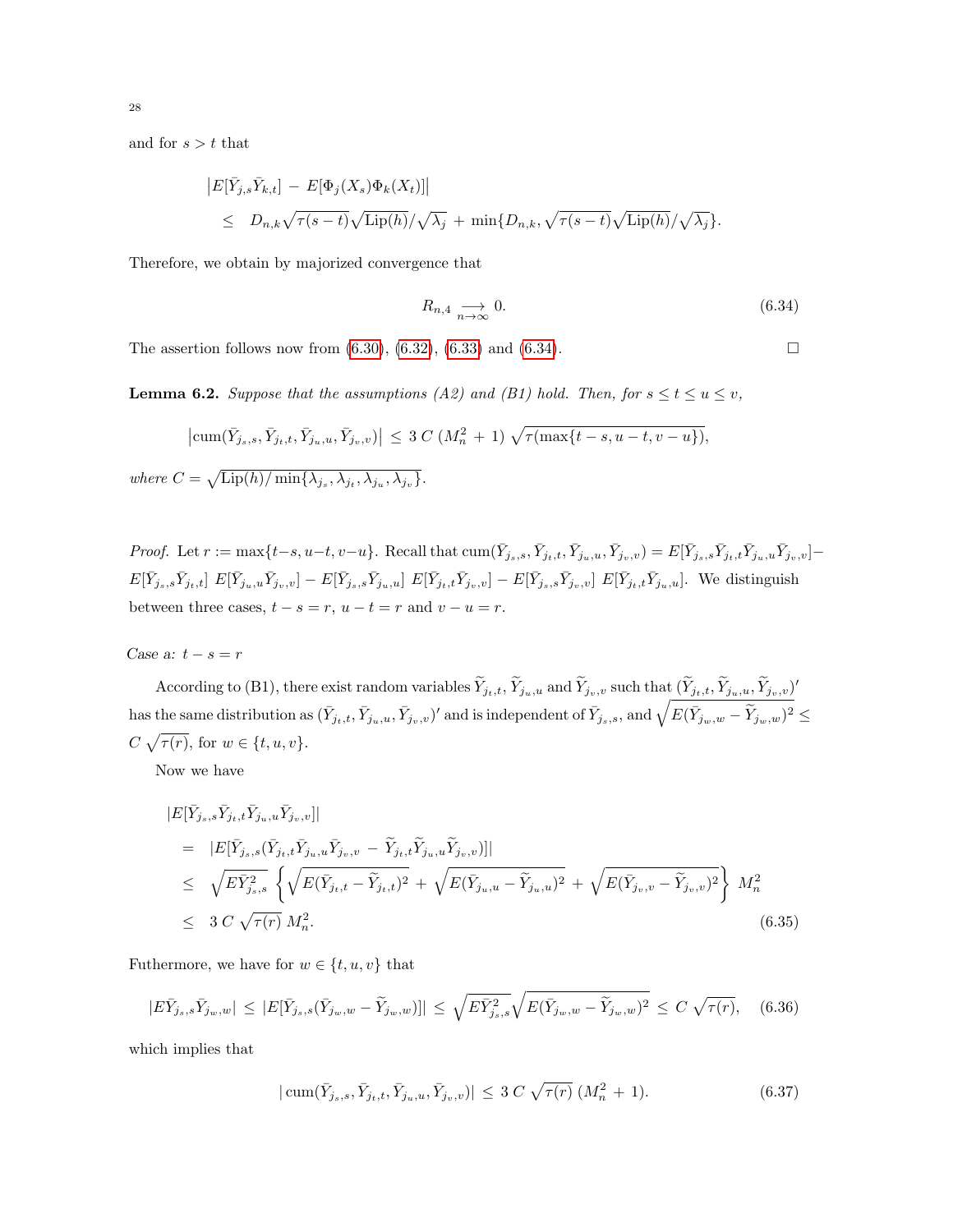Case b:  $u - t = r$ 

Here we choose random variables  $\widetilde{Y}_{j_u,u}$  and  $\widetilde{Y}_{j_v,v}$  such that  $(\widetilde{Y}_{j_u,u}, \widetilde{Y}_{j_v,v})'$  has the same distribution as  $(\bar{Y}_{j_u,u}, \bar{Y}_{j_v,v})'$ , is independent of  $(\bar{Y}_{j_s,s}, \bar{Y}_{j_t,t})'$ , and  $\sqrt{E(\bar{Y}_{j_w,w} - \tilde{Y}_{j_w,w})^2} \leq C\sqrt{\tau(r)}$  for  $w \in \{u, v\}.$ 

Then

$$
|E[\bar{Y}_{j_s,s}\bar{Y}_{j_t,t}\bar{Y}_{j_u,u}\bar{Y}_{j_v,v}] - E[\bar{Y}_{j_s,s}\bar{Y}_{j_t,t}] E[\bar{Y}_{j_u,u}\bar{Y}_{j_v,v}]|
$$
  
\n
$$
= |E[\bar{Y}_{j_s,s}\bar{Y}_{j_t,t}(\bar{Y}_{j_u,u}\bar{Y}_{j_v,v} - \tilde{Y}_{j_u,u}\tilde{Y}_{j_v,v})]|
$$
  
\n
$$
\leq |E[\bar{Y}_{j_s,s}\bar{Y}_{j_t,t}(\bar{Y}_{j_u,u} - \tilde{Y}_{j_u,u})\tilde{Y}_{j_v,v}]| + |E[\bar{Y}_{j_s,s}\bar{Y}_{j_t,t}\bar{Y}_{j_u,u}(\bar{Y}_{j_v,v} - \tilde{Y}_{j_v,v})]|
$$
  
\n
$$
\leq \sqrt{E\bar{Y}_{j_s,s}^2} \left\{ \sqrt{E(\bar{Y}_{j_u,u} - \tilde{Y}_{j_u,u})^2} + \sqrt{E(\bar{Y}_{j_v,v} - \tilde{Y}_{j_v,v})^2} \right\} M_n^2
$$
  
\n
$$
\leq 2 C \sqrt{\tau(r)} M_n^2.
$$

Furthermore, we obtain analogously to [\(6.36\)](#page-28-2)

$$
|E\bar{Y}_{j_s,s}\bar{Y}_{j_u,u}|,|E\bar{Y}_{j_s,s}\bar{Y}_{j_v,v}|,|E\bar{Y}_{j_t,t}\bar{Y}_{j_u,u}|,|E\bar{Y}_{j_t,t}\bar{Y}_{j_v,v}| \leq C\sqrt{\tau(r)},
$$

which yields that

<span id="page-29-1"></span>
$$
|\operatorname{cum}(\bar{Y}_{j_s,s}, \bar{Y}_{j_t,t}, \bar{Y}_{j_u,u}, \bar{Y}_{j_v,v})| \le 2 C \sqrt{\tau(r)} \left( M_n^2 + 1 \right). \tag{6.38}
$$

Case  $c: v - u = r$ 

In this case we choose a random variable  $\widetilde{Y}_{j_v,v}$  with the same distribution as  $\bar{Y}_{j_v,v}$  and independent of  $(\bar{Y}_{j_s,s}, \bar{Y}_{j_t,t}, \bar{Y}_{j_u,u})'$  such that  $\sqrt{E(\bar{Y}_{j_v,v} - \tilde{Y}_{j_v,v})^2} \leq C\sqrt{\tau(r)}$ . We have

$$
|E[\bar{Y}_{j_s,s}\bar{Y}_{j_t,t}\bar{Y}_{j_u,u}\bar{Y}_{j_v,v}]| = |E[\bar{Y}_{j_s,s}\bar{Y}_{j_t,t}\bar{Y}_{j_u,u}(\bar{Y}_{j_v,v} - \tilde{Y}_{j_v,v})]|
$$
  

$$
= C \sqrt{\tau(r)} \sqrt{E\bar{Y}_{j_s,s}^2} M_n^2.
$$
 (6.39)

Furthermore, we have for  $w \in \{s, t, u\}$  that  $|E\overline{Y}_{j_w,w}\overline{Y}_{j_v,v}| \leq C\sqrt{\tau(r)}$ , which yields that

<span id="page-29-2"></span>
$$
|\operatorname{cum}(\bar{Y}_{j_s,s}, \bar{Y}_{j_t,t}, \bar{Y}_{j_u,u}, \bar{Y}_{j_v,v})| \le C \sqrt{\tau(r)} \left(M_n^2 + 3\right). \tag{6.40}
$$

The assertion of the lemma follows from  $(6.37)$ ,  $(6.38)$  and  $(6.40)$ .

<span id="page-29-0"></span>Lemma 6.3. Suppose that the prerequisites of Theorem [3.1](#page-7-0) are satisfied. Then condition [\(6.28\)](#page-25-2) of Corollary [6.1](#page-25-0) holds true.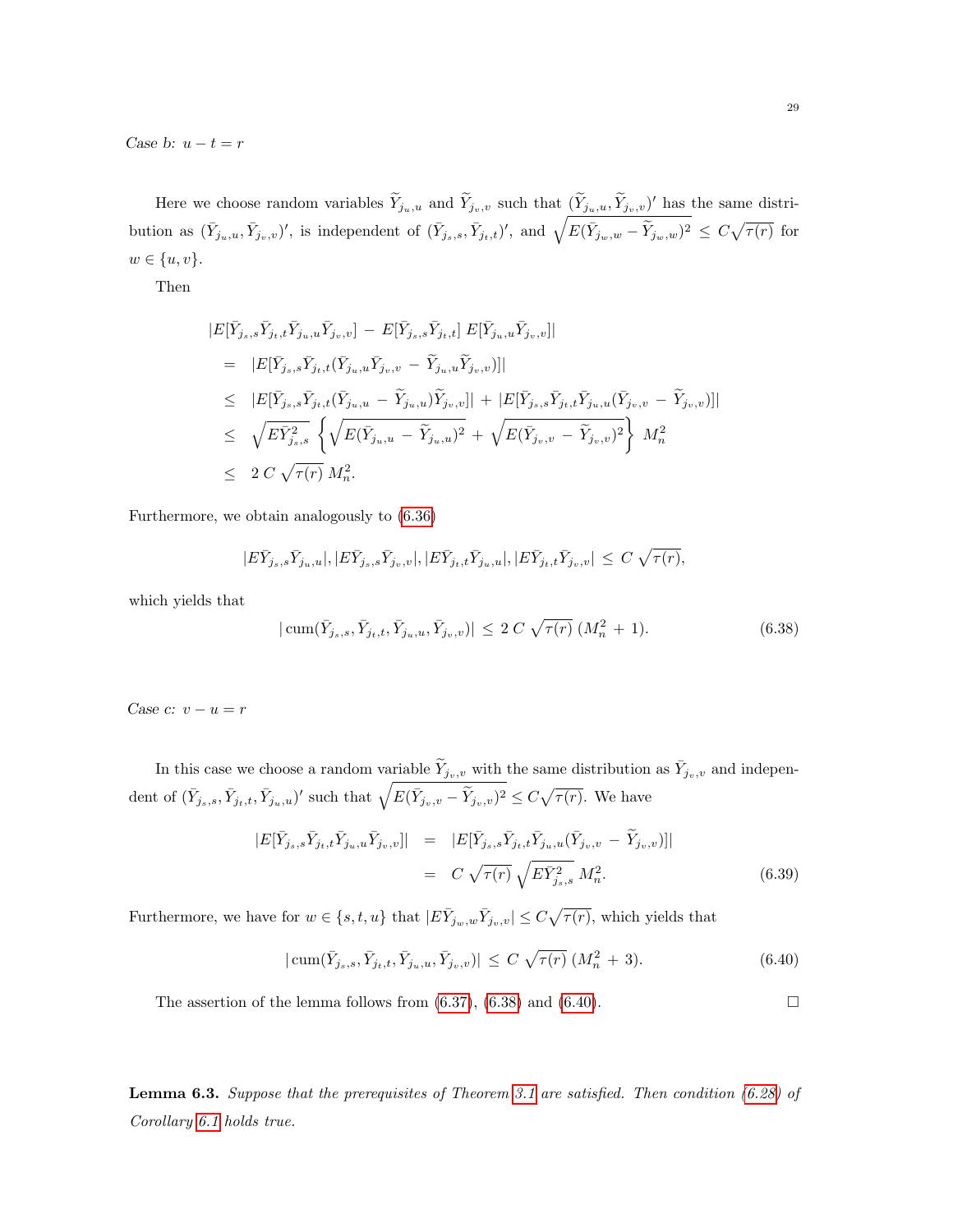*Proof.* Let  $\widetilde{X}_{n,t_1}^*$  be a copy of  $X_{n,t_1}^*$  that is independent of  $(W_k^*)_{k \leq L_n s_u}$ . Then

$$
P(|cov^* (g(X_{n,s_1}^*,...,X_{n,s_u}^*)X_{n,s_u,j}^*,X_{n,t_1,k}^*)| \le (E^* [X_{n,s_u,j}^*]^2 + E^* [Y_{n,t_1,k}^*]^2 + L_n/n) \theta_r,
$$
  
\n
$$
\forall u \in \mathbb{N}, 1 \le s_1 < \dots < s_u < s_u + r = t_1 \le n/L_n
$$
  
\n
$$
\ge P(\sqrt{E^* |X_{n,s,j}^*|^2 E^* [X_{n,t,k}^* - \tilde{X}_{n,t,k}^*]^2} \le \theta_r L_n/n, \quad \forall 1 \le s < s + r = t \le n/L_n
$$

The latter probability tends to one for a suitable choice of the sequence  $(\theta_r)_r$  if

<span id="page-30-0"></span>
$$
E^* \left[ X_{n,s,k}^* \right]^2 = EE^* \left[ X_{n,s,k}^* \right]^2 + R_{n,s,k} \quad \text{with} \sum_{s=1}^{k_n} |R_{n,s,k}| = o_P(1) \quad \forall \, k \tag{6.41}
$$

and

<span id="page-30-3"></span>
$$
P\left(\sqrt{E^* \left[X_{n,t,k}^* - \tilde{X}_{n,t,k}^*\right]^2} \le C\theta_r L_n/n \quad \forall r < t \le n/L_n\right) \underset{n \to \infty}{\longrightarrow} 1\tag{6.42}
$$

hold for some  $C < \infty$ .

The verification of [\(6.41\)](#page-30-0) follows the lines of the proof of Lemma [6.1.](#page-25-1) We decompose

$$
\left| E^* \left[ X^*_{n,s,k} \right]^2 - EE^* \left[ X^*_{n,s,k} \right]^2 \right| = \frac{1}{n} \sum_{u,v \in I_{n,s}} \left[ \Phi_k(X_u) \Phi_k(X_v) - E \Phi_k(X_u) \Phi_k(X_v) \right] \rho(|u-v|/l_n)
$$

into summands  $R_{n,1}^{(s)}$  to  $R_{n,4}^{(s)}$ , the counterparts of  $R_{n,1}$  to  $R_{n,4}$  with  $\sum_{u,v\in I_{n,s}}$  instead of  $\sum_{s,t=1}^{n}$ , and show that  $\sum_{s=1}^{k_n} R_{n,i}^{(s)} = o_P(1), i = 1, ..., 4$ . We obtain

<span id="page-30-1"></span>
$$
\sum_{s=1}^{k_n} R_{n,1}^{(s)} = o_P(1) \tag{6.43}
$$

from  $(6.30)$ . In analogy to  $(6.31)$ ,

$$
\sum_{s=1}^{k_n} R_{n,2}^{(s)} = o\left(\frac{l_n}{M_n^2}\right) + O_P\left(\frac{l_n}{\sqrt{L_n}M_n}\right) = o_P(1)
$$
\n(6.44)

if we choose  $L_n = o(n)$  such that the latter terms vanish asymptotically as  $n \to \infty$ . In view of Lemma 6.2, we have  $E\left[R_{n,3}^{(s)}\right]^2 = O(M_n^2 L_n/n^2 + l_n L_n/n^2)$  for all s, which in turn implies

<span id="page-30-2"></span>
$$
\sum_{s=1}^{k_n} R_{n,3}^{(s)} = O_P\left(\frac{M_n}{\sqrt{L_n}} + \sqrt{\frac{l_n}{L_n}}\right) = o_P(1)
$$
\n(6.45)

if  $L_n$  tends to infinity sufficiently fast. Finally, we get  $\sum_{s=1}^{k_n} R_{n,4}^{(s)} = o_P(1)$  in a similar manner as in the proof of Lemma [6.1.](#page-25-1) In conjunction with  $(6.43)$  $(6.43)$  to  $(6.45)$  $(6.45)$ , we obtain  $(a)$ .

To show [\(6.42\)](#page-30-3), we prove that, on the one hand,

<span id="page-30-4"></span>
$$
EE^* \left[ X_{n,t,k}^* - \tilde{X}_{n,t,k}^* \right]^2 \le C\zeta^{\delta r} \frac{L_n}{n}
$$
\n
$$
(6.46)
$$

30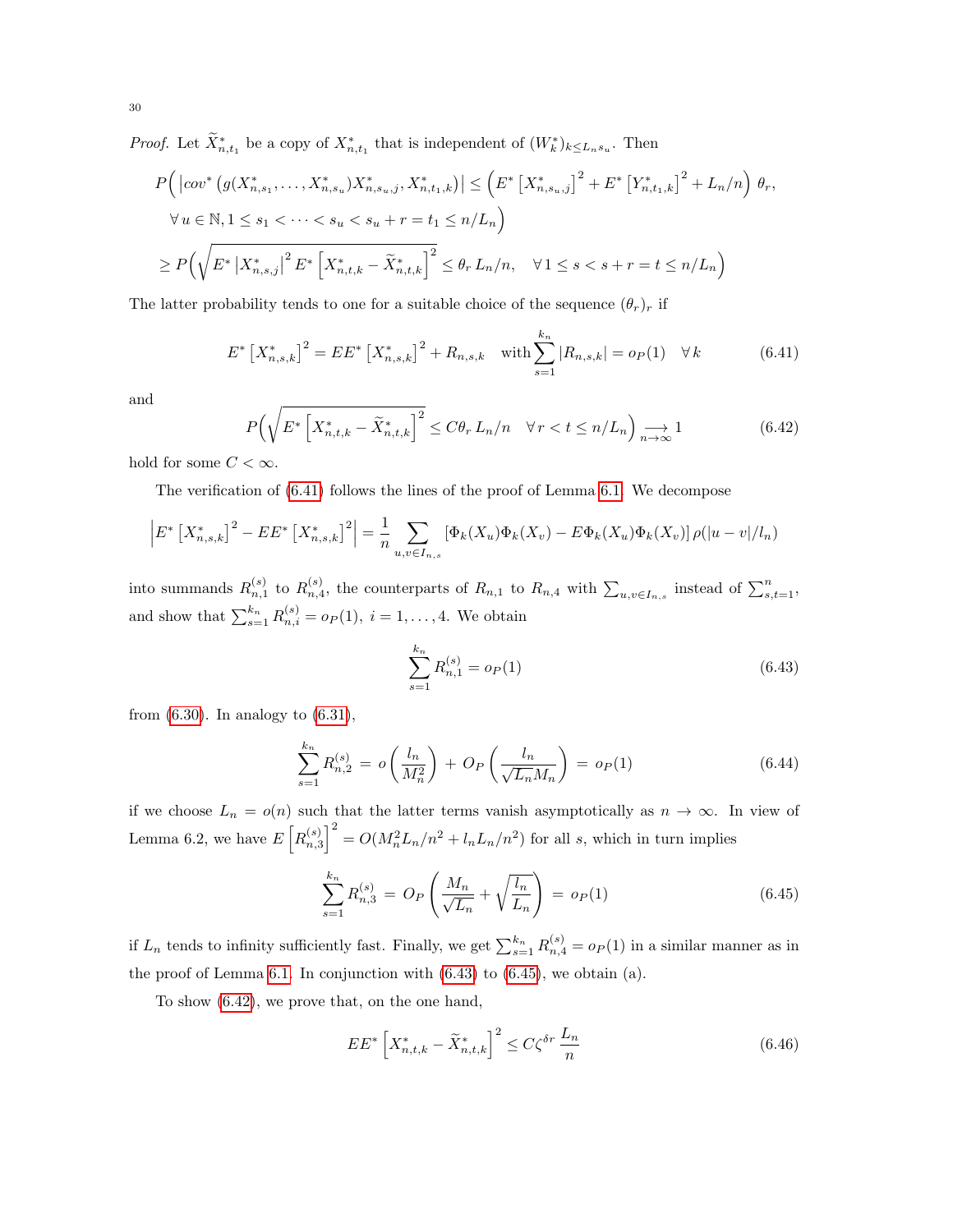for some  $C < \infty$  uniformly in t and, on the other hand,

<span id="page-31-0"></span>
$$
\sum_{t=r+1}^{k_n} \left| E^* \left[ X_{n,t,k}^* - \tilde{X}_{n,t,k}^* \right]^2 - EE^* \left[ X_{n,t,k}^* - \tilde{X}_{n,t,k}^* \right]^2 \right| \xrightarrow{P} 0. \tag{6.47}
$$

We specialize  $\widetilde{X}_{n,t,k} = \frac{1}{n} \sum_{u \in I_{n,t}} \Phi_k(X_u) \widetilde{W}_u^*$ , where  $(\widetilde{W}_u^*)_{u \in I_{n,t}}$  is an copy of  $(W_u^*)_{u \in I_{n,t}}$  that is independent of  $(W_k^*)_{k\leq t-r}$  and of  $(X_k)_{k=1}^n$  and such that  $E^*|\tilde{W}_u^*-W_u^*|\leq \zeta^r$  for all  $u\in I_{n,t}$ . (This procedure might require an enlargement of the underlying probability space.) Then

$$
EE^* \left[ X_{n,t,k}^* - \widetilde{X}_{n,t,k}^* \right]^2 \le \frac{1}{L_n} \sum_{u,v=1}^{L_n} \left| E(\Phi_k(X_u)\Phi_k(X_v))E^*([W_u^* - \widetilde{W}_u^*][W_v^* - \widetilde{W}_v^*)] \right|
$$

W.l.o.g. we only take the case  $u < v$  into further consideration and obtain [\(6.46\)](#page-30-4) from

$$
\sum_{t=r+1}^{k_n} \frac{1}{n} \sum_{\substack{u,v \in I_{n,t} \\ u\n
$$
= \sum_{t=r+1}^{k_n} \frac{1}{n} \sum_{\substack{u,v \in I_{n,t} \\ u\n
$$
\leq \sqrt{\frac{Lip(h)}{\lambda_k}} \sum_{t=r+1}^{k_n} \frac{1}{n} \sum_{\substack{u,v \in I_{n,t} \\ u\n
$$
\leq C \zeta^{\delta r} \frac{L_n}{n}.
$$
$$
$$
$$

Once again, we follow the lines of the proof of Lemma [6.1](#page-25-1) in order to verify  $(6.47)$ . For each t, we decompose the term within the absolute value sign into  $\bar{R}_{n,1}^{(t)},\ldots,\bar{R}_{n,4}^{(t)}$ , where we substitute  $\rho(|u-v|/l_n)$  by  $R_{n,u,v} = E^*([W^*_u - \widetilde{W}^*_u][W^*_v - \widetilde{W}^*_v])$  in the definition of  $R_{n,1}^{(t)}, \ldots, R_{n,4}^{(t)}$ . We obtain

<span id="page-31-1"></span>
$$
\sum_{t=1}^{k_n} \bar{R}_{n,1}^{(t)} = o_P(1) \tag{6.48}
$$

from [\(6.30\)](#page-26-0). Moreover,

<span id="page-31-2"></span>
$$
\sum_{t=r+1}^{k_n} \bar{R}_{n,2}^{(t)} = o(1) \frac{L_n}{M_n^2} \zeta^{\delta r L_n / l_n} + O_P\left(\frac{\sqrt{L_n}}{M_n} \zeta^{\delta r L_n / l_n}\right) = o_P(1). \tag{6.49}
$$

For the estimation of  $\sum_{t=r+1}^{k_n} \bar{R}_{n,3}^{(t)}$  we substitute  $(A_n)_{u,v}$  by  $R_{n,u,v}$  and n by  $L_n$  in part (ii) of the proof of Lemma [6.1.](#page-25-1) This leads to

<span id="page-31-3"></span>
$$
\sum_{t=r+1}^{k_n} \bar{R}_{n,3}^{(t)} = O_P\left(\frac{M_n}{\sqrt{L_n}} + \frac{n}{L_n} \zeta^{\delta r L_n / l_n}\right) = o_P(1). \tag{6.50}
$$

Finally, we get  $\sum_{t=r+1}^{k_n} \bar{R}_{n,4}^{(t)} = o_P(1)$  and we can deduce [\(6.47\)](#page-31-0) from the latter result in conjunction with  $(6.48)$ ,  $(6.49)$ , and  $(6.50)$ .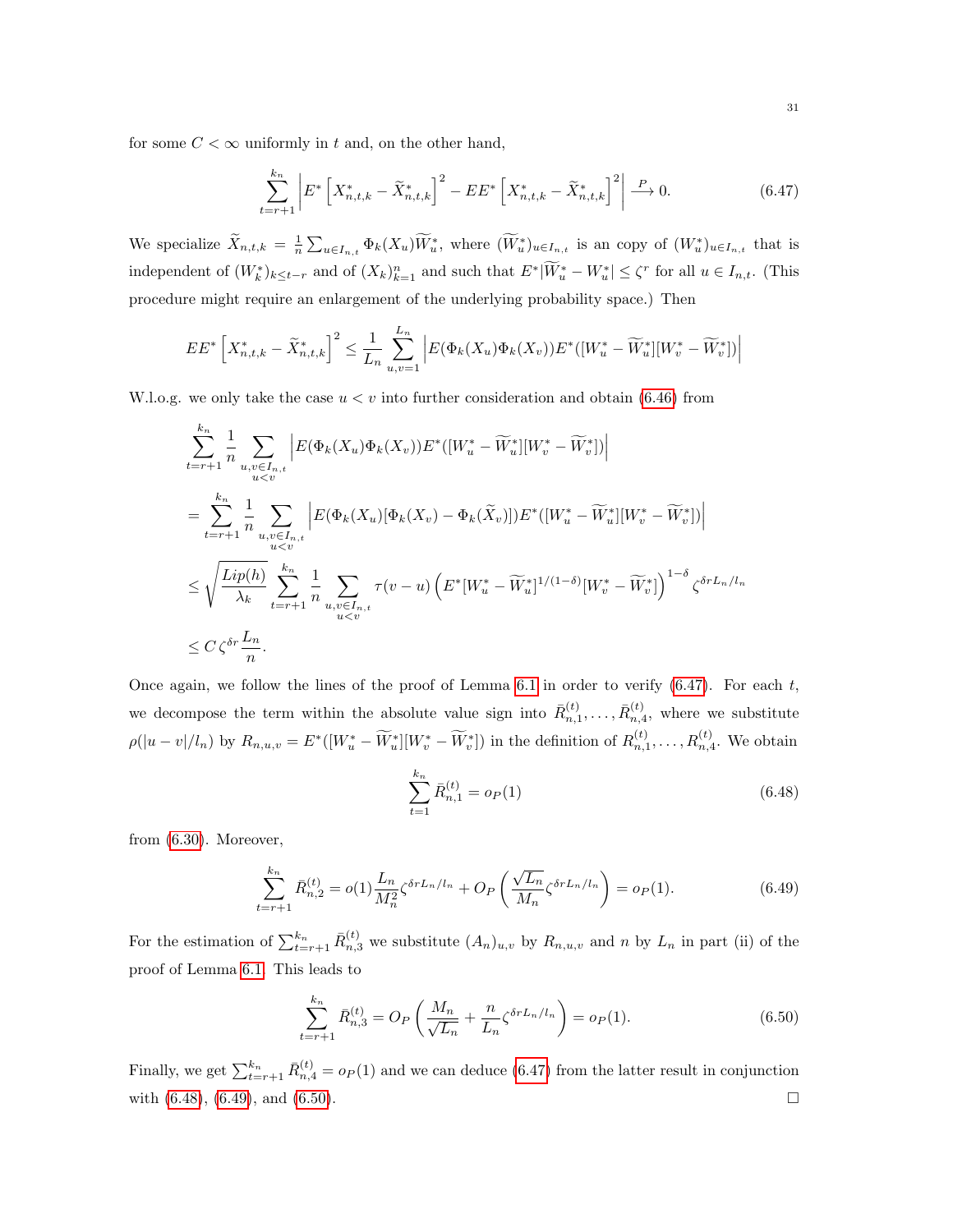Acknowledgment. This research was funded by the German Research Foundation DFG, project NE 606/2-2.

### **REFERENCES**

- <span id="page-32-13"></span>Alba-Fernández, V., Jiménez-Gamero, M. D., and Muñoz-García, J. (2008). A test for the twosample problem based on the empirical characteristic function. Computational Statistics and Data Analysis 52, 3730–3748.
- <span id="page-32-9"></span>Anderson, T. W. and Darling, D. A. (1954). A test of goodness of fit. J. Amer. Statist. Assoc. 49, 765–769.
- <span id="page-32-12"></span>Anderson, N. H., Hall, P., and Titterington, D. M. (1994). Two-sample test statistics for measuring discrepancies between two multivariate probability density functions using kernel-based density estimates. J. Mult. Analysis 50, 41–54.
- <span id="page-32-7"></span>Arcones, M. A. and Giné, E. (1992). On the bootstrap of U and V statistics. Ann. Statist. 20, 655–674.
- <span id="page-32-6"></span>Babbel, B. (1989). Invariance principles for U-statistics and von Mises functionals. J. Statist. Plann. Inference 22, 337–354.
- <span id="page-32-15"></span><span id="page-32-3"></span>Billingsley, P. (1968). Convergence of Probability Measures. New York: Wiley.
- Borisov, I. S. and Volodko, N. V. (2008). Orthogonal series and limit theorems for canonical U- and V -statistics of stationary connected observations. Siberian Advances in Mathematics 18, 242–257.
- <span id="page-32-2"></span>Carlstein, E. (1988). Degenerate U-statistics based on non-independent observations. Calcutta Statist. Assoc. Bull. 37, 55–65.
- <span id="page-32-14"></span>Dehling, H., Olivier, D., and Volny, D. (2009). New techniques for empirical processes of dependent data. Stochastic Process. Appl. 119, 3699–3718.
- <span id="page-32-8"></span>Dehling, H. and Mikosch, T. (1994). Random quadratic forms and the bootstrap for U-statistics. J. Multivariate Anal. 51, 392–413.
- <span id="page-32-0"></span>Dedecker, J. and Prieur, C. (2004). Couplage pour la distance minimale. C. R. Acad. Sci. Paris, Ser. I 338, 805–808.
- <span id="page-32-5"></span>Dedecker, J. and Prieur, C. (2005). New dependence coefficients. Examples and applications to statistics. Probab. Theory Relat. Fields 132, 203–236.
- <span id="page-32-4"></span>Dewan, I. and Prakasa Rao, B. L. S. (2001). Asymptotic normality for U-statistics of associated random variables. J. Statist. Plann. Inference 97, 201–225.
- <span id="page-32-10"></span><span id="page-32-1"></span>Eagleson, G. K. (1979). Orthogonal expansions and U-statistics. Austral. J. Statist. 21, 221–237.
- Fan, Y. and Ullah, A. (1999). On goodness-of-fit tests for weakly dependent processes using kernel method. J. Nonparametr. Statist. 11, 337–360.
- <span id="page-32-11"></span>Ghosh, B. K. and Huang, W.-M. (1991). The power and optimal kernel of the Bickel-Rosenblatt test for goodness of fit. Ann. Statist. 19, 999–1009.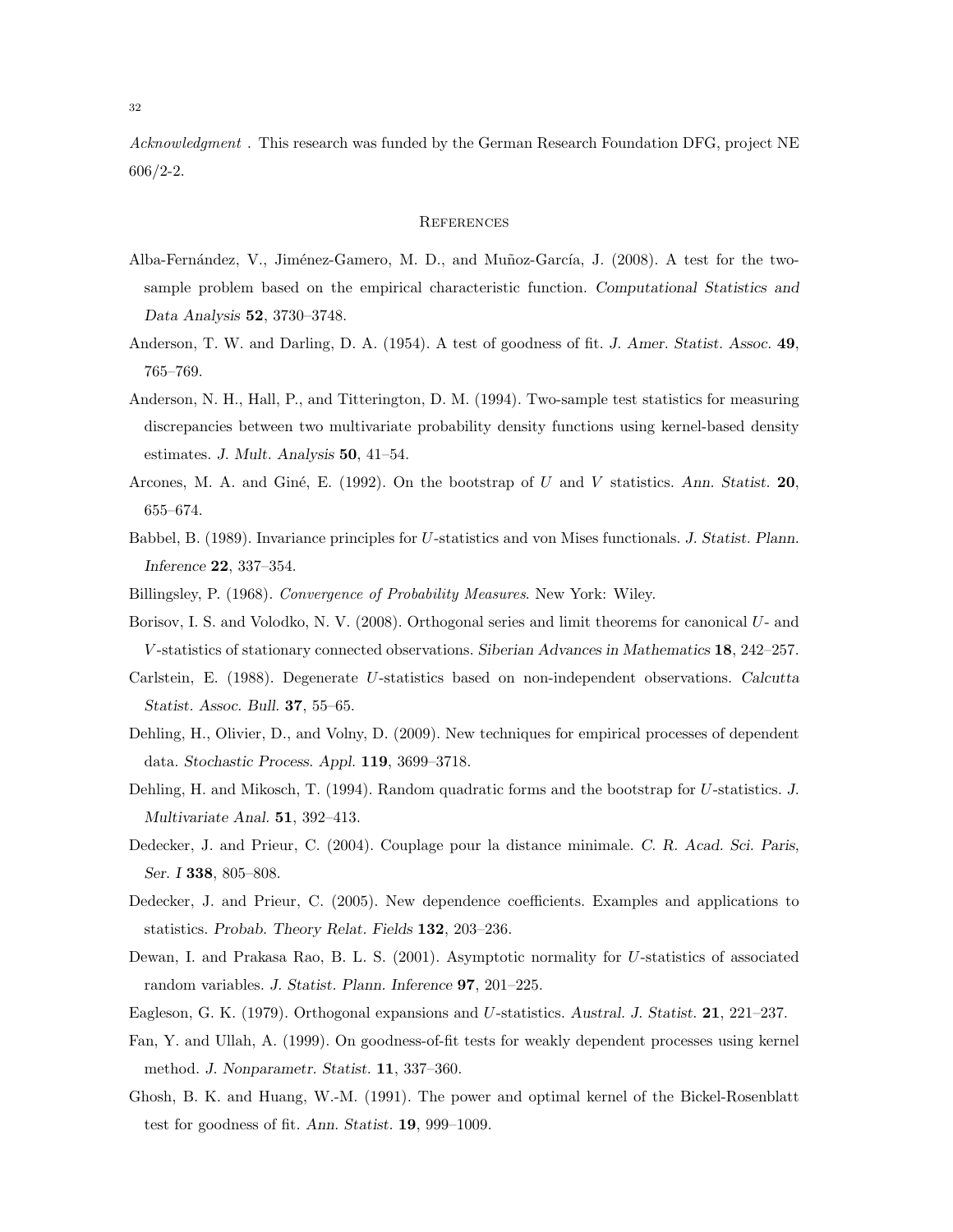<span id="page-33-5"></span>Gleser, L. J. and Moore D. S. (1983). The effect of dependence on chi-squared and empiric distribution tests of fit. Ann. Statist. 11, 1100–1108.

<span id="page-33-2"></span><span id="page-33-1"></span>Gregory, G. G. (1977). Large sample theory for U-statistics and tests of fit. Ann. Statist. 5, 110–123.

- Huang, W. and Zhang, L.-X. (2006). Asymptotic normality for U-statistics of negatively associated random variables. Statist. Probab. Lett. 76, 1125–1131.
- <span id="page-33-13"></span><span id="page-33-9"></span>Ignaccolo, R. (2004). Goodness-of-fit tests for dependent data. J. Nonparametr. Statist. 16, 19–38.
- Leucht, A. (2010). Characteristic function-based goodness-of-fit tests under weak dependence. Reports of the Dept. Mathematics and Computer Science, Friedrich Schiller University Jena 10-06.
- <span id="page-33-4"></span>Leucht, A.  $(2011)$ . Degenerate U- and V-statistics under weak dependence: Asymptotic theory and bootstrap consistency. Bernoulli, forthcoming.
- Leucht, A. and Neumann, M. H. (2009). Consistency of general bootstrap methods for degenerate U- and V -type statistics. J. Multivariate Anal. 100, 1622–1633.
- <span id="page-33-3"></span>Leucht, A. and Neumann, M. H. (2011). Degenerate U- and V-statistics under ergodicity: Asymptotics, bootstrap and applications in statistics. Reports of the Dept. Mathematics and Computer Science, Friedrich Schiller University Jena 11-01.
- <span id="page-33-14"></span>Li, Q. (1996). Nonparametric testing of closeness between two unknown distribution functions. Econometric Reviews 3, 261 -274.
- <span id="page-33-17"></span><span id="page-33-10"></span>Lütkepohl, H. (1996). Handbook of Matrices. Chichester: John Wiley  $\&$  Sons.
- Munk, A., Stockis, J.-P., Valeinis J., and Giese, G. (2011). Neyman smooth goodness-of-fit tests for the marginal distribution of dependent data. Ann. Inst. Stat. Math. 63, 639–659.
- <span id="page-33-6"></span>Neumann, M. H. (2011). A central limit theorem for triangular arrays of weakly dependent random variables, with applications in statistics. ESAIM: Probability and Statistics, doi: 10.1051/ps/2011144, Published online by Cambridge University Press: 25 November 2011.
- <span id="page-33-11"></span>Neumann, M. H. and Paparoditis, E.  $(2000)$ . On bootstrapping  $L_2$ -type statistics in density testing. Statist. Probab. Lett. 50, 137–147.
- <span id="page-33-8"></span>Politis, D. N. and Romano, J. P. (1994). The stationary bootstrap, J. Amer. Statist. Assoc. 89, 1303–1313.
- <span id="page-33-15"></span>R Development Core Team (2007). R: A language and environment for statistical computing. R Foundation for Statistical Computing, Vienna, Austria. ISBN 3-900051-07-0, URL http://www.Rproject.org.
- <span id="page-33-12"></span>Rosenblatt, M. (1975). A quadratic measure of deviation of two-dimensional density estimates and a test of independence. Ann. Statist. 3, 1–14.
- <span id="page-33-7"></span><span id="page-33-0"></span>Shao, X. (2010). The dependent wild bootstrap. J. Amer. Statist. Assoc. 105, 218–235.
- Shao, X. and Wu, W. B. (2007). Asymptotic spectral theory for nonlinear time series. Ann. Statist. 35, 1773-1801.
- <span id="page-33-16"></span>Sun, H. (2005). Mercer theorem for RKHS on noncompact sets. J. Complexity 214, 337–349.